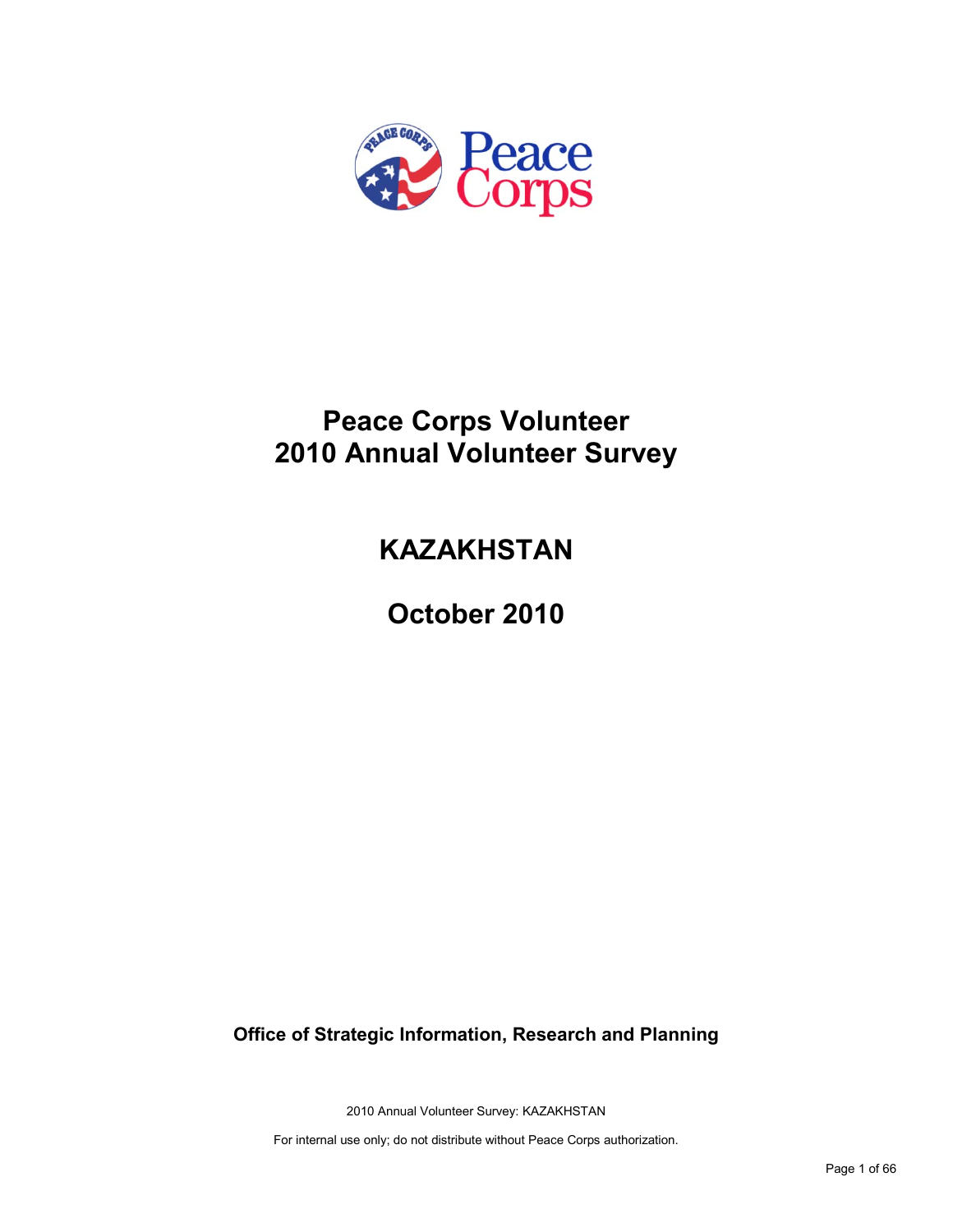## **Table of Contents**

| A.           |                                                |    |
|--------------|------------------------------------------------|----|
| В.           |                                                |    |
| C.           |                                                |    |
| D.           |                                                |    |
| Е.           |                                                |    |
| F.,          |                                                | 22 |
| G.           |                                                |    |
| Η.           |                                                |    |
| $\mathbf{L}$ |                                                |    |
| J.           | Overall Assessment of Your Peace Corps Service |    |
| Κ.           |                                                |    |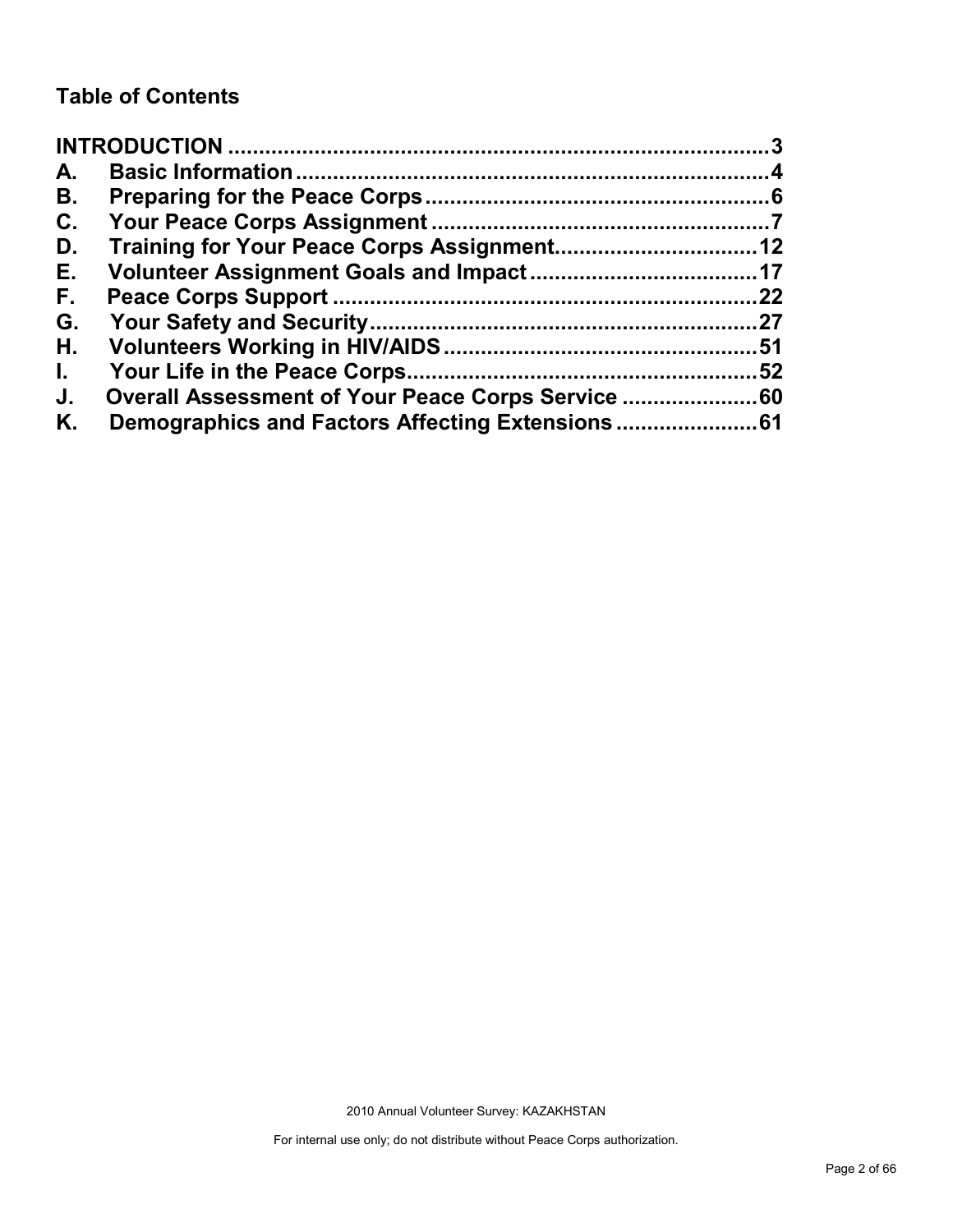## <span id="page-2-0"></span>**INTRODUCTION**

The Annual Volunteer Survey was conducted from June – August 2010 and 81 percent of the Volunteers (5, 239) responded, the highest number in the 35-year history of the survey. Most Volunteers (89 percent) completed the online version of the survey, and another 11 percent completed a paper version of the survey.

This report conveys the responses to the survey from Volunteers serving in one particular country. The report contains the tables and short narrative responses from the questions offering a finite set of possible responses. The results provide a picture of the activities, experiences and views of Peace Corps Volunteers in 2010, including areas where Volunteers confirm that their needs are being well met and where improvements may be needed.

A second report contains the Volunteers' extensive narrative responses to eight open-ended questions on the survey. The report, *2010 Annual Volunteer Survey Open Ended Responses,* is being distributed separately to the Regional and Country Directors.

## **ORGANIZATION OF THE REPORT**

The country report contains eleven sections, corresponding to the major sections of the survey questionnaire.

The tabular results are presented in the order in which the questions appeared in the 2010 AVS, which corresponds roughly to the phases of Volunteer service. Initial questions asked about preparing for Peace Corps. These were followed by questions about assignment activities and training. The final set of questions asked about extending service beyond two years.

The tables show the percent of post respondents that selected each choice and the total number of post respondents that answered the question. Most survey questions asked respondents to select one answer from a set of choices. The percentages for the "select one" responses add up to 100 percent. Questions that allowed Volunteers to "mark all that apply" result in percentages that total to more than 100 percent. This is because each percentage equals the number of respondents selecting that choice divided by the number of respondents who answered the question.

The 2010 AVS included most questions from earlier annual and biennial surveys. A dozen open-ended questions were excluded this year to reduce the reporting burden and internet connection costs to Volunteers.

2010 Annual Volunteer Survey: KAZAKHSTAN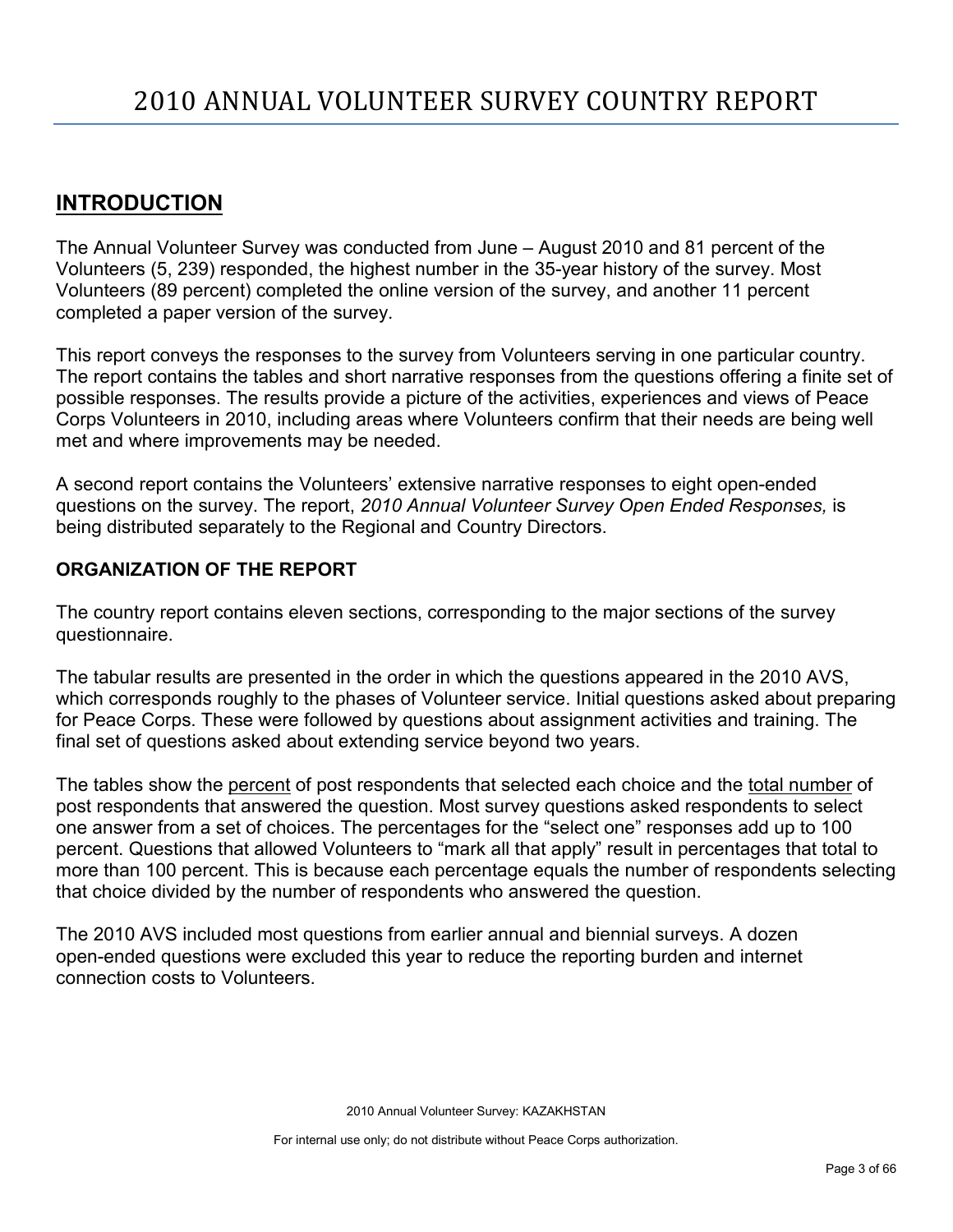Key questions were added to gather more information about:

- Experiences with insensitive comments and behavior based on race, ethnicity, age, gender, or sexual orientation
- Observations or comments about harassment/discrimination experiences (added to the online 2010 AVS after the survey began)
- Reasons that might influence whether or not to extend Volunteer service beyond two years

A crosswalk between the 2009 and 2010 questions is posted on the OSIRP intranet under 2010 AVS Reports "Reference Documents." Earlier surveys and global, regional and post reports are also on the OSIRP Intranet.

## **HOW TO USE THE INFORMATION**

Posts are encouraged to share the results with staff and Volunteers. These reports are an excellent way to initiate a dialogue with staff and Volunteers at post about what is working well and areas for improvement. In the past, posts have found it useful to share the results with their Volunteers, via the VAC, monthly newsletters, summary bulletins, and presentations at PST and IST.

Please consider comparing these 2010 results with your 2006, 2008 and 2009 survey results to identify trends and changes over time. You may also want to compare your country's results with the regional and global numbers.

## <span id="page-3-0"></span>**A. Basic Information**

This section reports on the overall response rate and percentages of online and paper surveys completed, as well as the Volunteers' descriptions of their project and site. Results are more representative of all Volunteers at post when the response rate is above 50 percent.

The 2010 Annual Volunteer Survey response rate for KAZAKHSTAN was 97%.

| Completed Online and Paper Surveys |      |        |  |  |
|------------------------------------|------|--------|--|--|
| Percent                            |      | Number |  |  |
| Online                             | 100% | 103    |  |  |
| Paper                              |      |        |  |  |
| Total                              | 100% | 103    |  |  |

**Completed Online and Paper Surveys**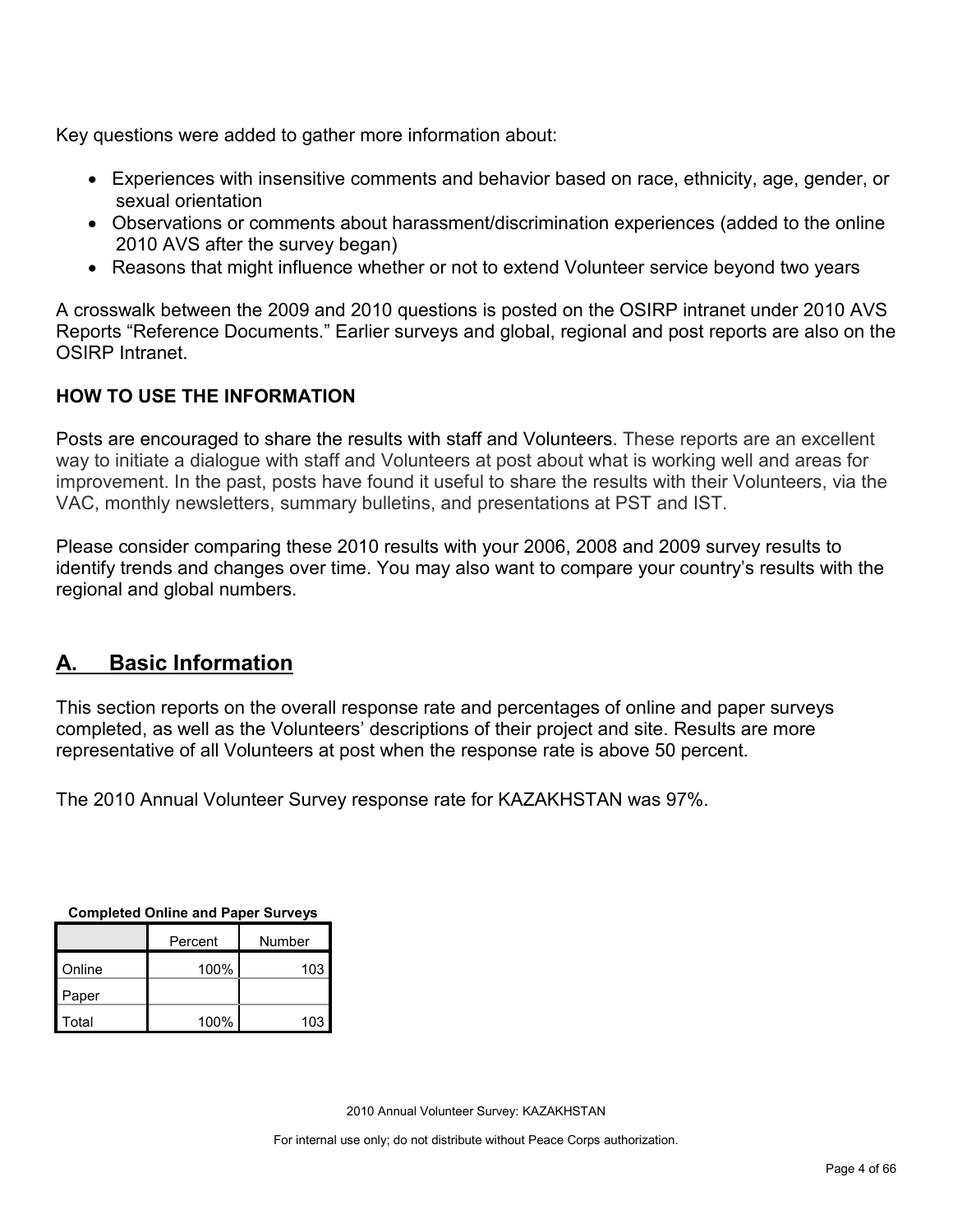#### **A2: How many months have you been in country?**

|                   | Percent | Number |
|-------------------|---------|--------|
| 6 months or less  |         |        |
| 7 to 12 months    | 58%     |        |
| 13 to 20 months   |         |        |
| 21 to 27 months   | 38%     | 39     |
| 28 months or more | 4%      |        |
| otal.             | 100%    | 103    |

#### **A3: Please select your project.**

|                                                 | Percent | Number |
|-------------------------------------------------|---------|--------|
| Education/TEFL                                  | 70%     |        |
| Organizational and Community Assistance Project | 29%     | 30     |
| Other. Please specify                           | 1%      |        |
| Гоtal                                           | 100%    |        |



#### **A4: Please choose the best description of your assigned site.**

|                                           | Percent | Number |
|-------------------------------------------|---------|--------|
| City (pop. over 25,000) - not the capital | 49%     | 50     |
| Rural town (pop. 2,000 + 25,000)          | 41%     | 42     |
| Village/rural area (pop. under 2,000)     | 10%     |        |
| Capital of the country                    |         |        |
| Outer island (regardless of size)         |         |        |
| Total                                     | 100%    | 102    |

2010 Annual Volunteer Survey: KAZAKHSTAN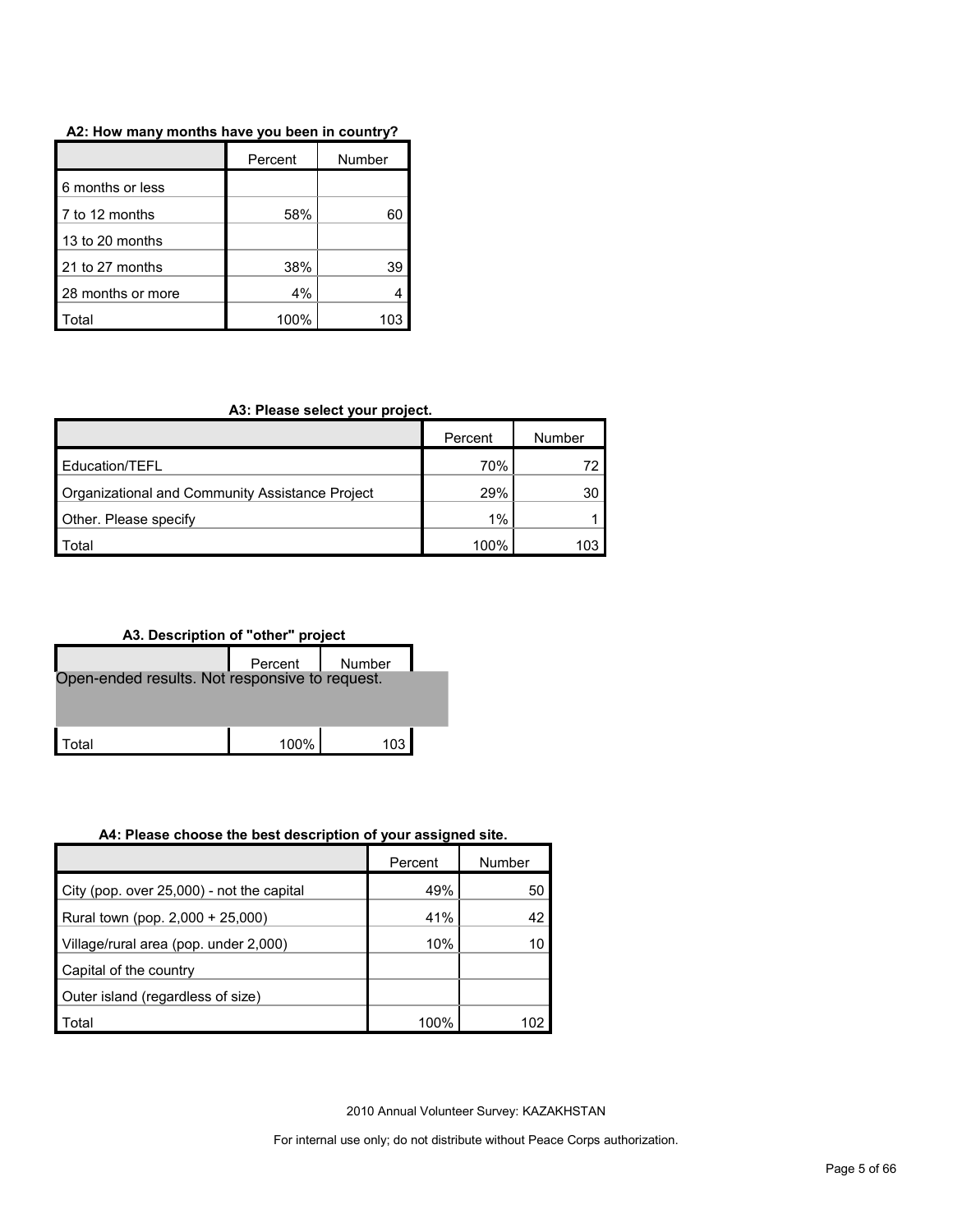## <span id="page-5-0"></span>**B. Preparing for the Peace Corps**

This section reports Volunteers' motivations in applying and accepting a Peace Corps assignment, as well as how prepared they are currently to meet the challenges of service.

|                                                     |                      | % Selected This | <b>Total PCVs</b> |
|-----------------------------------------------------|----------------------|-----------------|-------------------|
|                                                     | <b>PCV Responses</b> | Choice          | Responding        |
| Personal interest in the Peace Corps                | 76                   | 74%             |                   |
| Returned Peace Corps Volunteer whom you met or      | 32                   | 31%             |                   |
| know personally                                     |                      |                 |                   |
| Peace Corps website                                 | 29                   | 28%             |                   |
| Peace Corps campus or community information session | 24                   | 23%             |                   |
| Peace Corps recruiter                               | 18                   | 17%             |                   |
| Article or book about the Peace Corps               | 13                   | 13%             |                   |
| Family member/s who served in the Peace Corps       | 9                    | 9%              |                   |
| Other: Please specify                               | 9                    | 9%              |                   |
| Returned Peace Corps Volunteer who spoke to your    | 5                    | 5%              |                   |
| school or group about the Peace Corps               |                      |                 |                   |
| Americorps service                                  | 2                    | 2%              |                   |
| Radio, TV, or print advertisement                   | 2                    | 2%              |                   |
| Social media (Facebook, Twitter, etc.               | 1                    | 1%              |                   |
| Peace Corps material in the mail                    |                      |                 |                   |
| Total                                               |                      |                 | 103               |

## **B1: What prompted you to apply to the PC? Mark all that apply.**

Percents may total to more than 100% since Volunteers were asked to "Mark all that apply."

#### **B1.OTHER: Description of other reasons for applying to Peace Corps**

|                                                | PERCENT | <b>NUMBER</b> |  |
|------------------------------------------------|---------|---------------|--|
| Open-ended results. Not responsive to request. |         |               |  |
|                                                |         |               |  |
|                                                |         |               |  |
|                                                |         |               |  |
|                                                |         |               |  |
|                                                |         |               |  |
|                                                |         |               |  |
|                                                |         |               |  |

2010 Annual Volunteer Survey: KAZAKHSTAN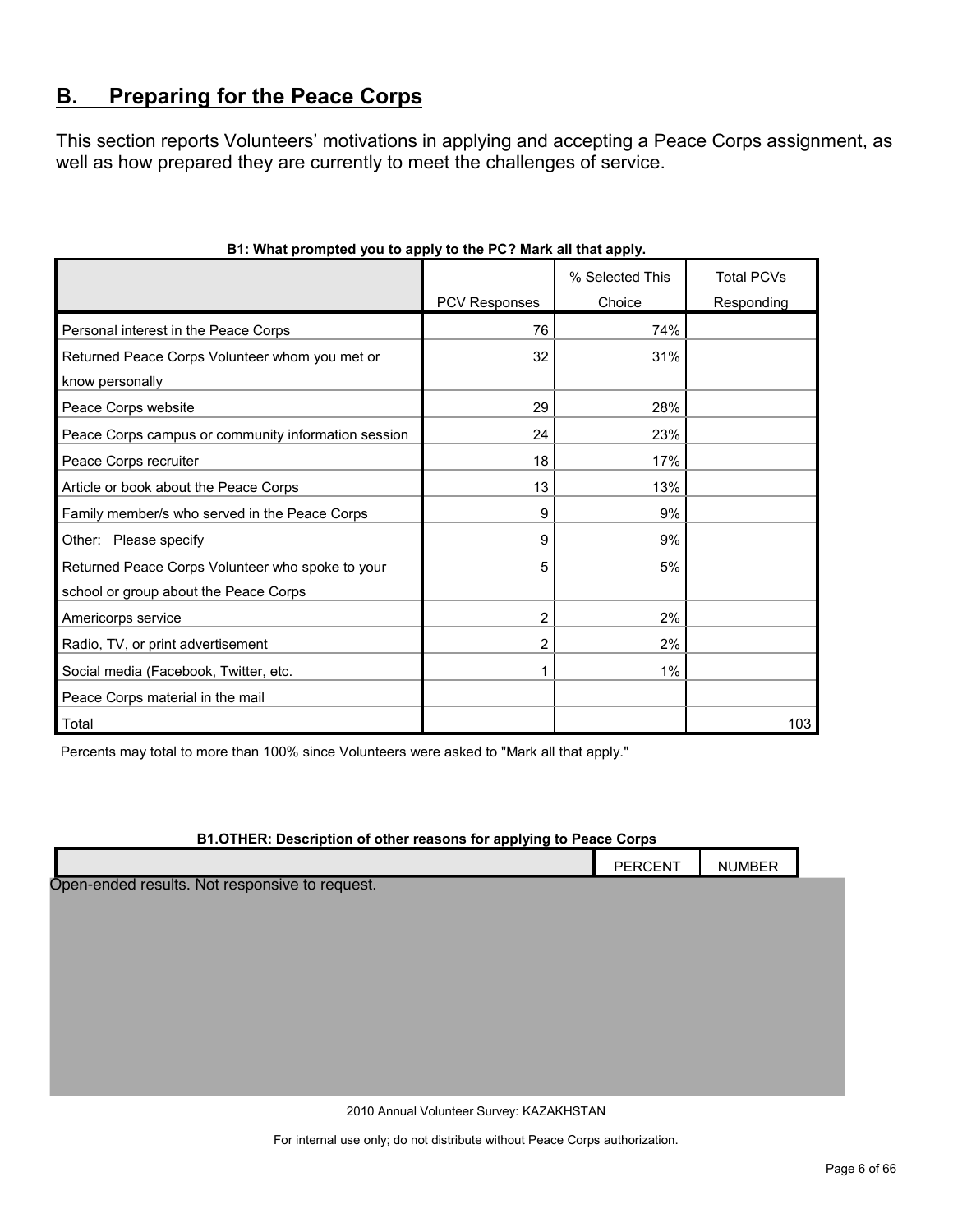| Open-ended results. Not responsive to request. |  |  |
|------------------------------------------------|--|--|
|------------------------------------------------|--|--|

| 1 U J | Total | 100% | $\sim$ |
|-------|-------|------|--------|

| DZ. HOW IMPORTANT WEIT THE IONOWING RECOTS IN ACCEPTING A FO ASSIGNMENT : |               |                       |           |       |
|---------------------------------------------------------------------------|---------------|-----------------------|-----------|-------|
|                                                                           | Not Important | Somewhat<br>important | Important | Total |
| Different culture                                                         | $1\%$         | 9%                    | 90%       | 102   |
| Work experience                                                           | 9%            | 32%                   | 59%       | 102   |
| Help others                                                               | $1\%$         | 12%                   | 87%       | 103   |
| International experience                                                  | 2%            | 13%                   | 85%       | 103   |
| Language                                                                  | 10%           | 23%                   | 67%       | 103   |
| Personal growth                                                           | 2%            | 16%                   | 82%       | 102   |
| U. S. job market                                                          | 47%           | 35%                   | 19%       | 101   |
| Serve my country                                                          | 17%           | 40%                   | 43%       | 102   |
| Travel/adventure                                                          | $1\%$         | 17%                   | 83%       | 103   |
| Please specify below<br>Other:                                            | 50%           | 25%                   | 25%       | 8     |

## **B2: How important were the following factors in accepting a PC assignment?**

#### **B2.OTHER: Description of other factor/s in accepting a PC assignment**

| $\tilde{\phantom{a}}$                          | -              |               |  |
|------------------------------------------------|----------------|---------------|--|
|                                                | <b>PERCENT</b> | <b>NUMBER</b> |  |
| Open-ended results. Not responsive to request. |                |               |  |
|                                                |                |               |  |
|                                                |                |               |  |
|                                                |                |               |  |
|                                                |                |               |  |
|                                                |                |               |  |
|                                                |                |               |  |
| Total                                          | 100%           | 103           |  |

## **B3: How prepared do you feel today to meet the challenges of PC service?**

|      | Not at all | Minimally | Adeauatelv | onsiderablvٽ | Exceptionally | Total     |
|------|------------|-----------|------------|--------------|---------------|-----------|
| l B3 |            | 4%        | $31\%$     | 52%          | 13%           | ィハつ<br>∪ט |

## <span id="page-6-0"></span>**C. Your Peace Corps Assignment**

2010 Annual Volunteer Survey: KAZAKHSTAN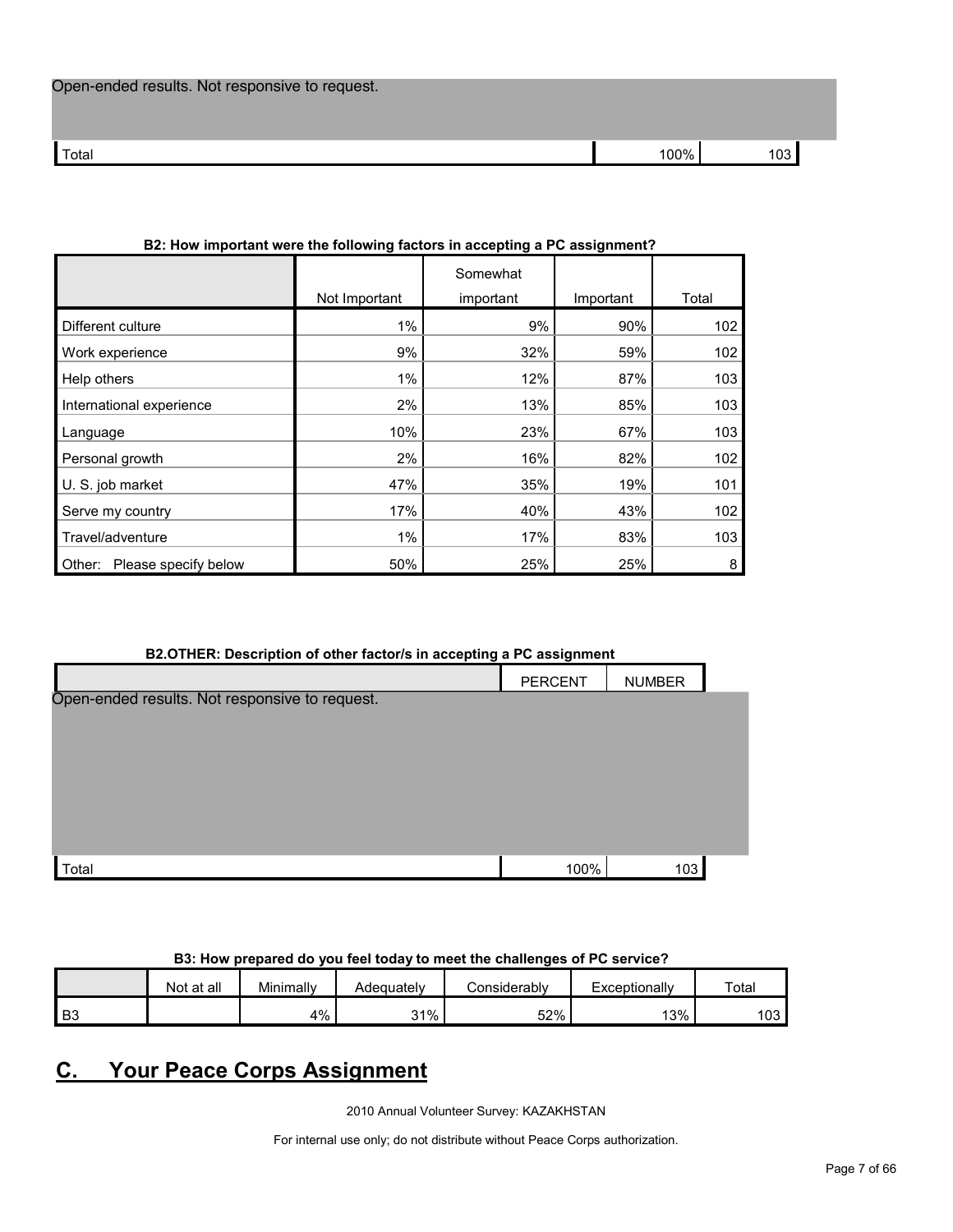This section reports Volunteers' work on their primary assignment and their secondary activities. The term "primary assignment" refers to the Volunteers' assignment which is part of an overall project plan designed by the host country partners and in-country Peace Corps staff.

| yvar printary                                   |         |                |
|-------------------------------------------------|---------|----------------|
|                                                 | Percent | Number         |
| English teaching                                | 67%     | 69             |
| Youth development                               | 13%     | 13             |
| NGO development                                 | 9%      | 9              |
| Teacher training                                | 5%      | 5              |
| Business education/advising                     | 2%      | $\overline{2}$ |
| Other: Please specify                           | 2%      | $\overline{c}$ |
| <b>HIV/AIDS</b>                                 | 1%      | 1              |
| Health extension                                | 1%      | 1              |
| Forestry/parks                                  | 1%      | 1              |
| Urban & regional planning/municipal development |         |                |
| Water sanitation                                |         |                |
| Environmental education                         |         |                |
| Other education                                 |         |                |
| Math/science teaching                           |         |                |
| Agroforestry                                    |         |                |
| Information & communications technology (ICT)   |         |                |
| Community development                           |         |                |
| Agriculture/fish/livestock                      |         |                |
| Total                                           | 100%    | 103            |

#### **C1.OTHER: Description of "other" primary assignment/work focus**

| Open-ended results. Not responsive to request. | <b>PERCENT</b> | <b>NUMBER</b> |  |
|------------------------------------------------|----------------|---------------|--|
|                                                |                |               |  |
|                                                |                |               |  |
|                                                |                |               |  |
| otal                                           | 100%           | 103           |  |

2010 Annual Volunteer Survey: KAZAKHSTAN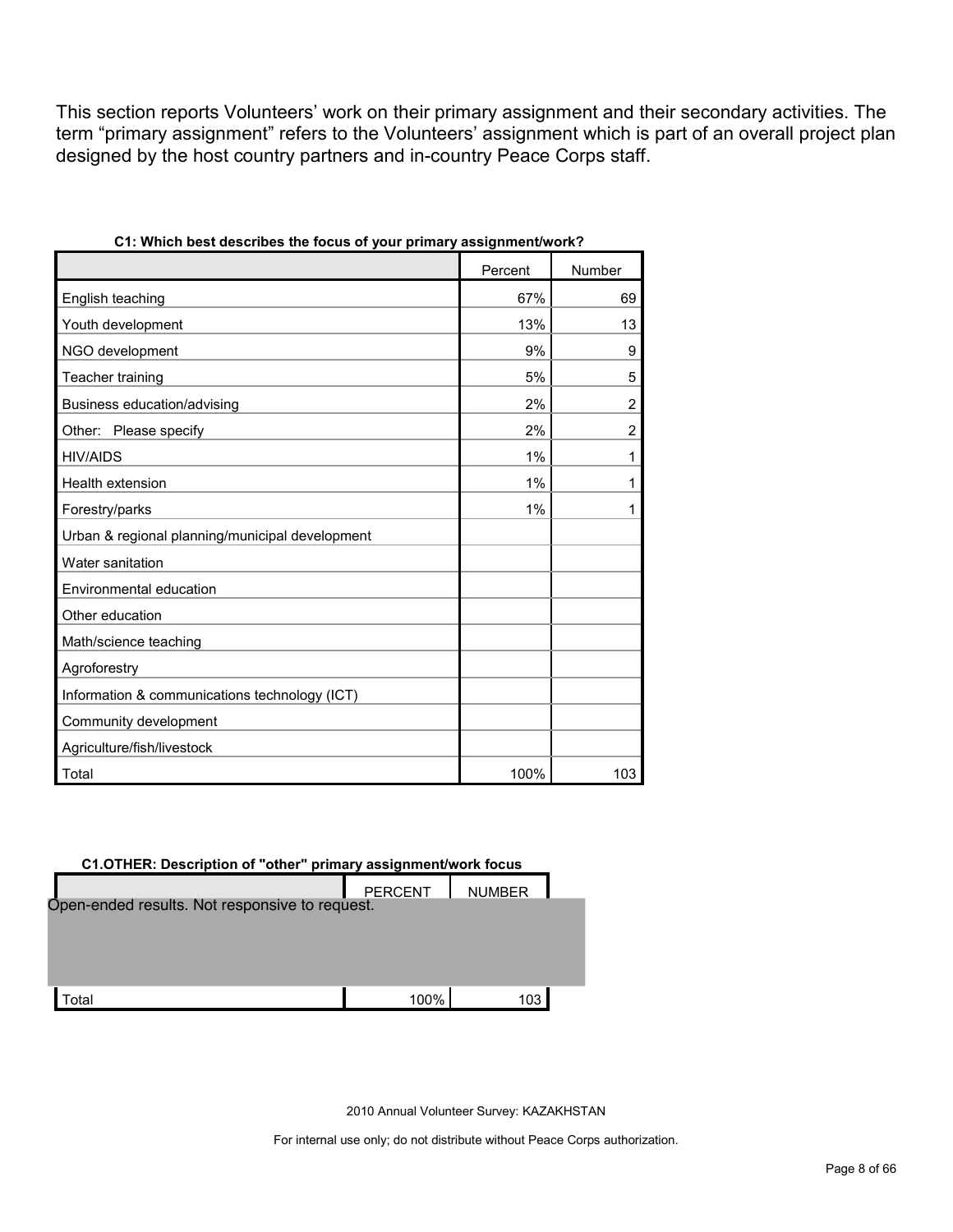## **C2: Are you a Masters International**

**student?**

|       | Percent | Number |  |
|-------|---------|--------|--|
| No    | 96%     | 98     |  |
| Yes   | 4%      |        |  |
| Total | 100%    | 102    |  |

| <b>Transfer of the following activities abes your primary assignment work include:</b> |                      |               |                   |
|----------------------------------------------------------------------------------------|----------------------|---------------|-------------------|
|                                                                                        |                      | % Involved in | <b>Total PCVs</b> |
|                                                                                        | <b>PCV Responses</b> | Activity      | Responding        |
| English teaching                                                                       | 86                   | 83%           |                   |
| Working with youth                                                                     | 70                   | 68%           |                   |
| Girls' education                                                                       | 29                   | 28%           |                   |
| World Wise Schools/ Correspondence Match                                               | 24                   | 23%           |                   |
| Working with NGO(s)                                                                    | 22                   | 21%           |                   |
| Arts                                                                                   | 19                   | 18%           |                   |
| Literacy                                                                               | 19                   | 18%           |                   |
| Working with special groups (e.g., disabled, elderly,<br>ethnic minorities, orphans)   | 15                   | 15%           |                   |
| Mobilize host country nationals (HCNs) to volunteer                                    | 14                   | 14%           |                   |
| <b>HIV/AIDS</b>                                                                        | 13                   | 13%           |                   |
| Information and communications technology (ICT)                                        | 12                   | 12%           |                   |
| Library development                                                                    | 12                   | 12%           |                   |
| Sports/fitness                                                                         | 9                    | $9\%$         |                   |
| <b>Business advertising</b>                                                            | $\overline{7}$       | 7%            |                   |
| Nutrition education                                                                    | 6                    | 6%            |                   |
| Rural development                                                                      | 6                    | 6%            |                   |
| WID/GAD                                                                                | 6                    | 6%            |                   |
| Microenterprise development                                                            | 5                    | 5%            |                   |
| Income generation                                                                      | 4                    | 4%            |                   |
| Other: Please specify                                                                  | 4                    | 4%            |                   |
| Child survival                                                                         | 3                    | 3%            |                   |
| Environment work                                                                       | $\overline{2}$       | 2%            |                   |
| Urban development/municipal development                                                | 2                    | 2%            |                   |
| <b>Biodiversity conservation</b>                                                       | 1                    | 1%            |                   |
| Community food security (production/marketing)                                         |                      |               |                   |

## **C3: Which of the following activities does your primary assignment/work include?**

2010 Annual Volunteer Survey: KAZAKHSTAN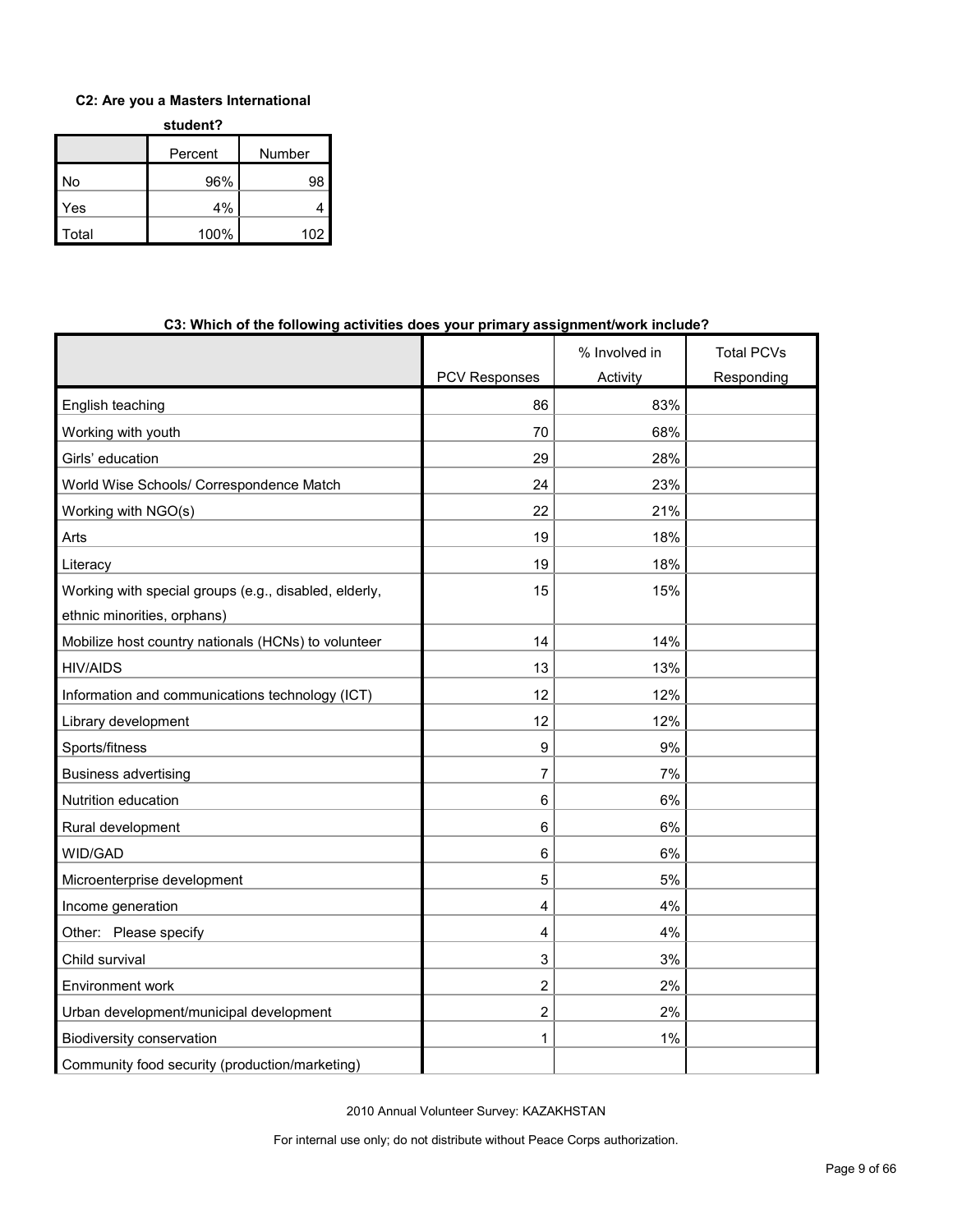| Household food security      |  |     |
|------------------------------|--|-----|
| Natural resources management |  |     |
| Water and sanitation         |  |     |
| Total                        |  | 103 |

Percents may total to more than 100% since Volunteers were asked to "Mark all that apply."

#### **C3.OTHER: Description of other primary assignment/work**

| activities                                     |                |               |  |  |
|------------------------------------------------|----------------|---------------|--|--|
|                                                | <b>PERCENT</b> | <b>NUMBER</b> |  |  |
| Open-ended results. Not responsive to request. |                |               |  |  |
|                                                |                |               |  |  |
|                                                |                |               |  |  |
|                                                |                |               |  |  |
|                                                |                |               |  |  |
| Total                                          | 100%           | 103           |  |  |

#### **C4: Hours Spent on Primary Assignment During Average Work Week**

|           | None | I-10 hrs | 11-20 hrs | 21-30 hrs | 31-40 hrs | More than 40 hrs | Total      |
|-----------|------|----------|-----------|-----------|-----------|------------------|------------|
| C4Hrs6grp |      | 3%       | 21%       | 44%       | 24%       | 9%               | 101<br>ט ו |

#### **C4: How many hours do you spend on your primary assignment during an average work week?**

| All Volunteers | Average | Lowest reported | Highest reported | Did not answer |
|----------------|---------|-----------------|------------------|----------------|
| 103            | 29.2    |                 | აυ               |                |

#### **C5: Which of the following do your secondary activities (other than your primary assignment work) include?**

|                     | PCV Responses | % Involved in<br>Activity | <b>Total PCVs</b><br>Responding |
|---------------------|---------------|---------------------------|---------------------------------|
| Working with youth  | 66            | 68%                       |                                 |
| English teaching    | 61            | 63%                       |                                 |
| Sports/fitness      | 40            | 41%                       |                                 |
| Arts                | 30            | 31%                       |                                 |
| Girls' education    | 29            | 30%                       |                                 |
| Library development | 29            | 30%                       |                                 |

2010 Annual Volunteer Survey: KAZAKHSTAN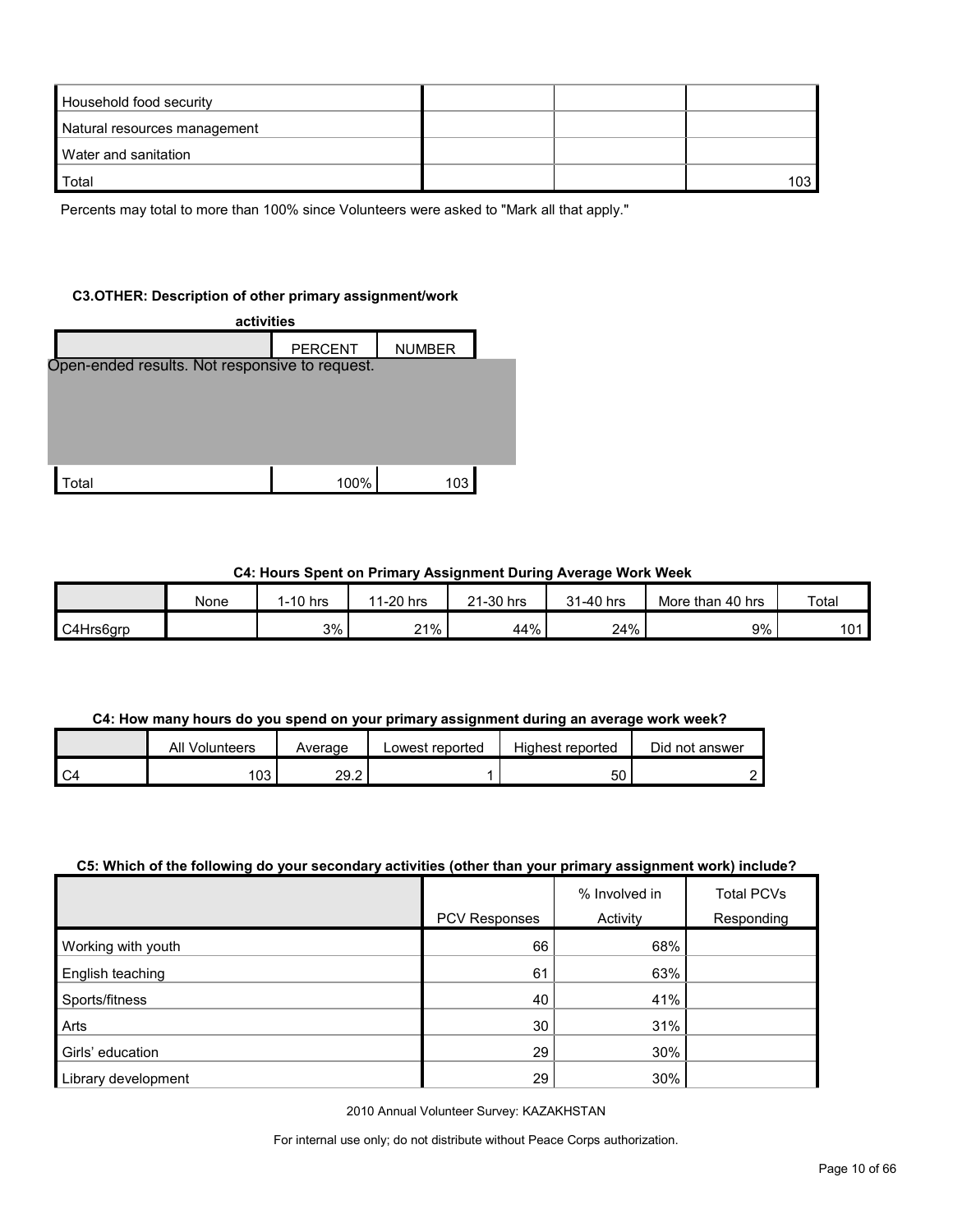| Working with NGO(s)                                   | 16 | 16% |    |
|-------------------------------------------------------|----|-----|----|
| World Wise Schools/ Correspondence Match              | 16 | 16% |    |
| Mobilize host country nationals (HCNs) to volunteer   | 15 | 15% |    |
| Working with special groups (e.g., disabled, elderly, | 15 | 15% |    |
| ethnic minorities, orphans)                           |    |     |    |
| <b>HIV/AIDS</b>                                       | 12 | 12% |    |
| WID/GAD                                               | 11 | 11% |    |
| Literacy                                              | 10 | 10% |    |
| Other: Please specify                                 | 10 | 10% |    |
| Nutrition education                                   | 8  | 8%  |    |
| Environment work                                      | 6  | 6%  |    |
| Information and communications technology (ICT)       | 5  | 5%  |    |
| Rural development                                     | 2  | 2%  |    |
| Biodiversity conservation                             | 1  | 1%  |    |
| <b>Business advertising</b>                           | 1  | 1%  |    |
| Child survival                                        | 1  | 1%  |    |
| Income generation                                     | 1  | 1%  |    |
| Microenterprise development                           | 1  | 1%  |    |
| Community food security (production/marketing)        |    |     |    |
| Household food security                               |    |     |    |
| Natural resources management                          |    |     |    |
| Urban development/municipal development               |    |     |    |
| Water and sanitation                                  |    |     |    |
| Total                                                 |    |     | 97 |

Percents may total to more than 100% since Volunteers were asked to "Mark all that apply."

| C5.OTHER: Description of other secondary activities |            |       |  |  |
|-----------------------------------------------------|------------|-------|--|--|
|                                                     | Column N % | Count |  |  |
| Open-ended results. Not responsive to request.      |            |       |  |  |
|                                                     |            |       |  |  |
|                                                     |            |       |  |  |
|                                                     |            |       |  |  |
|                                                     |            |       |  |  |
|                                                     |            |       |  |  |
|                                                     |            |       |  |  |
|                                                     |            |       |  |  |
|                                                     |            |       |  |  |

#### **C5.OTHER: Description of other secondary activities**

2010 Annual Volunteer Survey: KAZAKHSTAN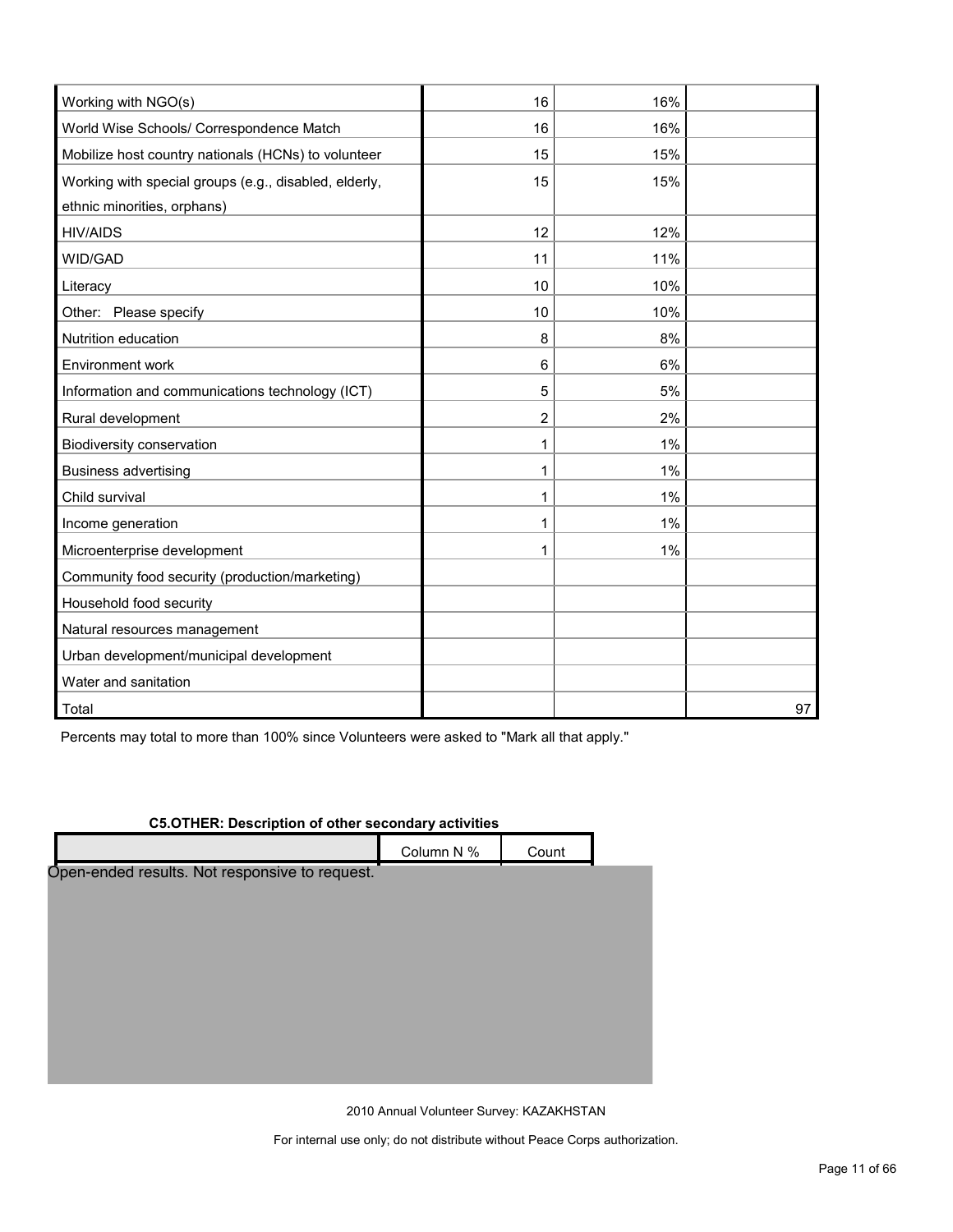| Open-ended results. Not responsive to request. |      |     |
|------------------------------------------------|------|-----|
|                                                |      |     |
| Total                                          | 100% | 103 |

#### **C5: No Secondary Activities**

|                         | Percent | Number          |
|-------------------------|---------|-----------------|
| I NA                    | 94%     |                 |
| No secondary activities | 6%      |                 |
| Total                   | 100%    | 10 <sup>⊷</sup> |

## **C6: Hours Spent on Secondary Activities During Average Work Week**

|           | <b>None</b> | 1-10 hrs | 1-20 hrs<br>11 | 21-30 hrs | 31-40 hrs | More than 40 hrs | Total |
|-----------|-------------|----------|----------------|-----------|-----------|------------------|-------|
| C6Hrs6grp | 2%          | 79%      | 18%            | $1\%$     |           |                  | 99    |

## **C6. How many hours do you spend on secondary activities during an average work week?**

|        | <b>All Volunteers</b> | Average             | Lowest reported | Highest reported | Did not answer |
|--------|-----------------------|---------------------|-----------------|------------------|----------------|
| $\sim$ | '03                   | -<br>$\Omega$<br>ت. |                 | つに<br>້          |                |

## **C7: How personally satisfying is your--?**

|                              | Not at all | Minimallv | Adeauatelv | Considerablv | Exceptionally | Total |
|------------------------------|------------|-----------|------------|--------------|---------------|-------|
| Primary assignment           | 5%         | 12%       | 44%        | 26%          | 14%           | 103   |
| Secondary project activities | 6%         | 6%        | 32%        | 39%          | '7%           | 102   |

NOTE: See the Open-Ended Responses report for Volunteer comments (C8) about their satisfaction with the work they do

## <span id="page-11-0"></span>**D. Training for Your Peace Corps Assignment**

This section reports Volunteers' assessment of the effectiveness of Pre-Service Training (PST) and In-Service Training at post. In-Service Training (IST) includes: Reconnect, Technical IST, Mid-Service and Close of Service Conferences, project management/leadership conferences, and other post-sponsored training sessions.

2010 Annual Volunteer Survey: KAZAKHSTAN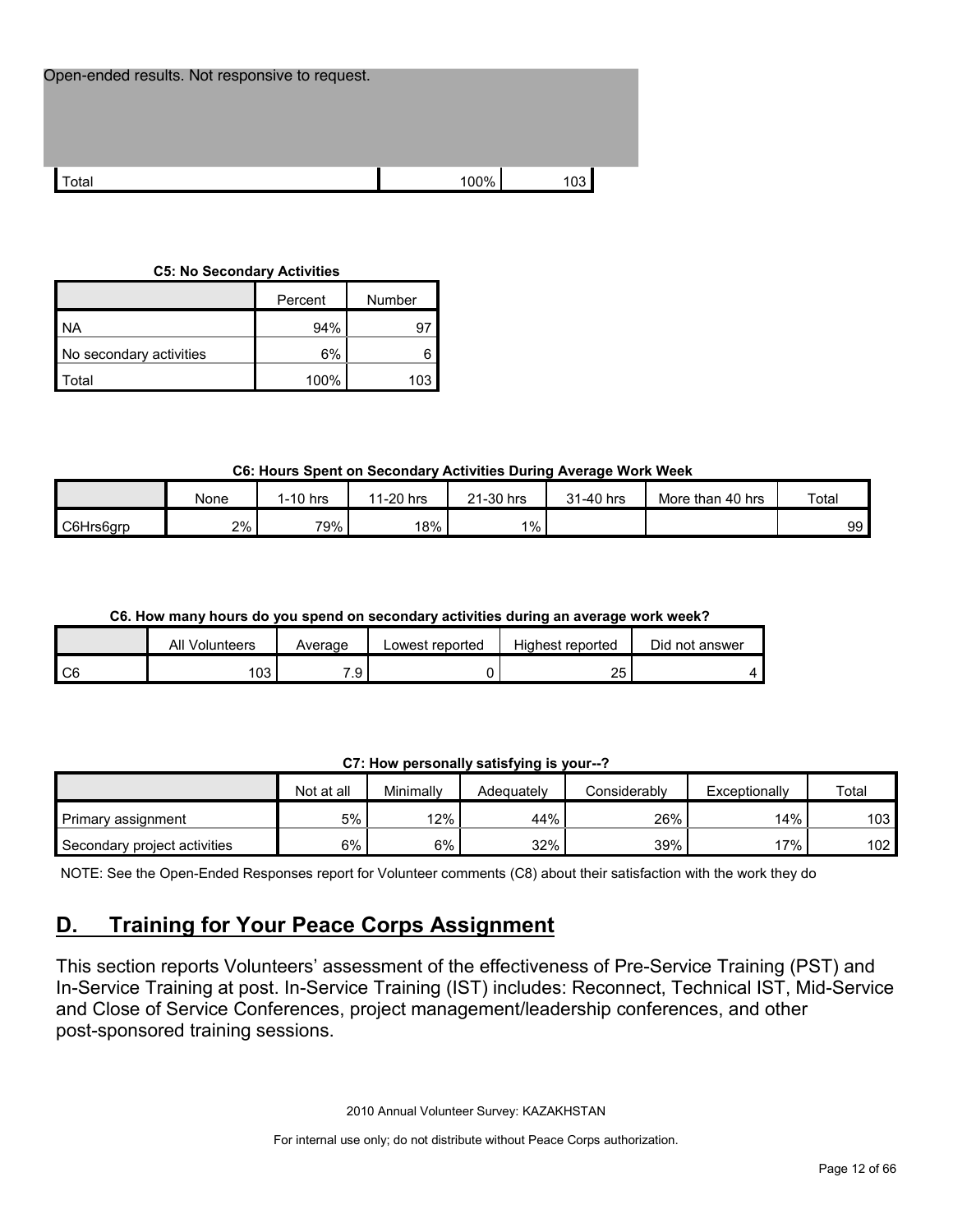|                   | ess than 8. |         |         |          |       |          | More than 12 |       |
|-------------------|-------------|---------|---------|----------|-------|----------|--------------|-------|
|                   | weeks       | 8 weeks | 9 weeks | 10 weeks | weeks | 12 weeks | weeks        | Total |
| D <sub>1GRP</sub> | 2%          | 3%      | 2%      | 58%      | 22%   | 10%      | 1%           | 89    |

**D1: How many weeks of PST did you have before you were sworn in?**

## **D2: How effective was your Pre-Service Training (PST) in preparing you to--**

|                                                     | Not effective | Poor | Adequate | Effective | Very effective |
|-----------------------------------------------------|---------------|------|----------|-----------|----------------|
| Manage cultural differences                         |               | 7%   | 50%      | 36%       | 7%             |
| Deal with adjustment issues                         | $1\%$         | 11%  | 47%      | 36%       | 6%             |
| Work with counterparts/community partners           | 3%            | 19%  | 54%      | 20%       | 3%             |
| Use language needed in work and social interactions | $1\%$         | 12%  | 38%      | 35%       | 14%            |
| Perform technical aspects of your work              | 2%            | 9%   | 40%      | 36%       | 14%            |
| Work on your project goals and objectives           |               | 17%  | 46%      | 32%       | 5%             |
| Conduct a participatory community needs             | 10%           | 30%  | 29%      | 13%       | 8%             |
| assessment (e.g., PACA)                             |               |      |          |           |                |
| Monitor your project goals and outcomes             | 3%            | 23%  | 35%      | 29%       | 5%             |
| Maintain your physical health                       | 4%            | 9%   | 40%      | 28%       | 19%            |
| Maintain your mental/emotional health               | 4%            | 9%   | 43%      | 29%       | 16%            |
| Maintain your personal safety and security          | 2%            | 7%   | 36%      | 37%       | 18%            |

## **D2: How effective was your Pre-Service Training (PST) in preparing you to--**

|                                                     | NA/No training | Total |
|-----------------------------------------------------|----------------|-------|
| Manage cultural differences                         |                | 103   |
| Deal with adjustment issues                         |                | 103   |
| Work with counterparts/community partners           |                | 103   |
| Use language needed in work and social interactions | 1%             | 103   |
| Perform technical aspects of your work              |                | 103   |
| Work on your project goals and objectives           | 1%             | 103   |
| Conduct a participatory community needs assessment  | 11%            | 103   |
| (e.g., PACA)                                        |                |       |
| Monitor your project goals and outcomes             | 5%             | 103   |
| Maintain your physical health                       |                | 103   |
| Maintain your mental/emotional health               |                | 103   |
| Maintain your personal safety and security          |                | 103   |

2010 Annual Volunteer Survey: KAZAKHSTAN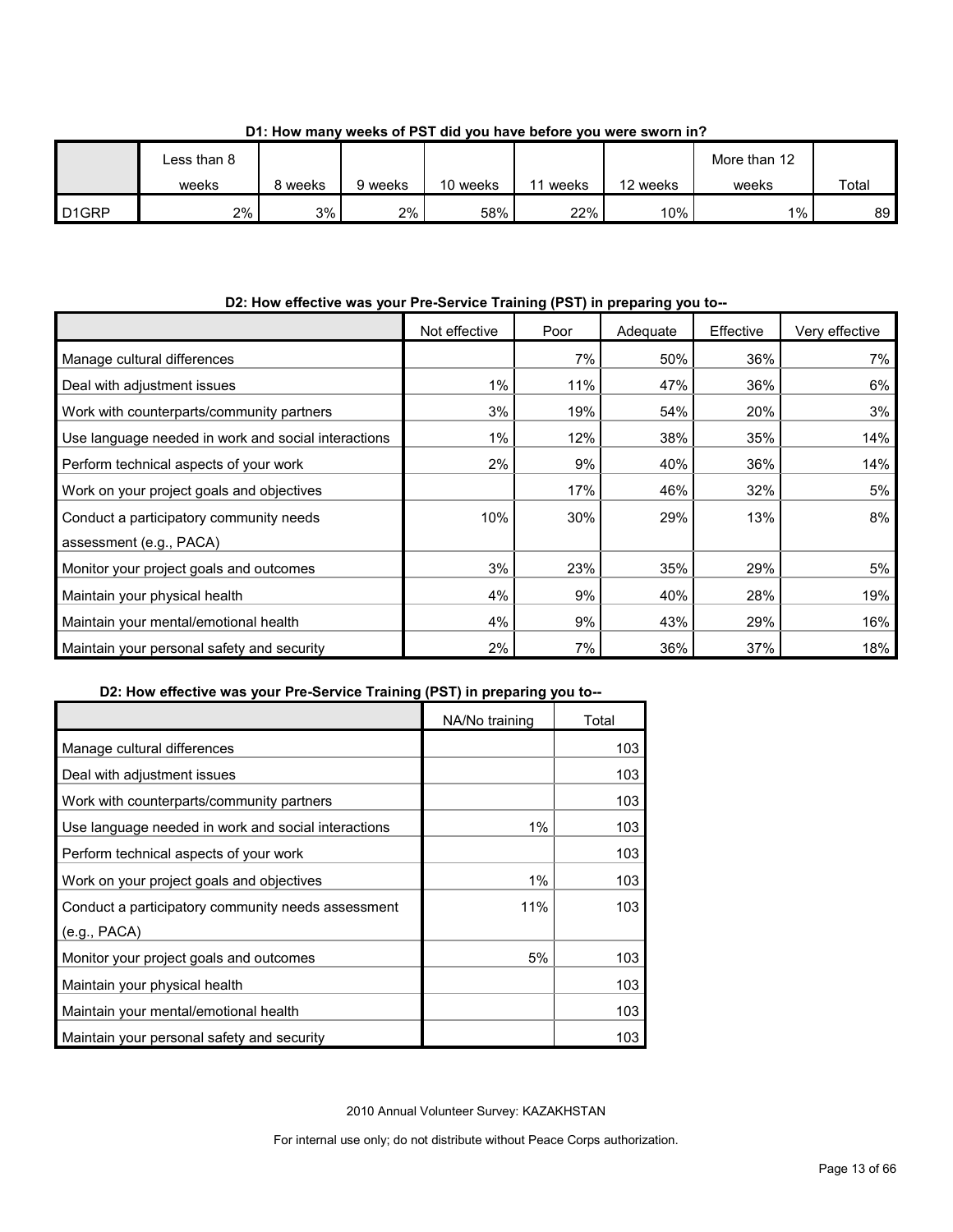| 22. How onoon't may journ't corrico training (1 c) in proparing jou to resoluting them training tooponooof |               |      |          |           |                |       |
|------------------------------------------------------------------------------------------------------------|---------------|------|----------|-----------|----------------|-------|
|                                                                                                            | Not effective | Poor | Adequate | Effective | Very effective | Total |
| Manage cultural differences                                                                                |               | 7%   | 50%      | 36%       | 7%             | 103   |
| Deal with adjustment issues                                                                                | $1\%$         | 11%  | 47%      | 36%       | 6%             | 103   |
| Work with counterparts/community partners                                                                  | 3%            | 19%  | 54%      | 20%       | 3%             | 103   |
| Use language needed in work and social                                                                     | 1%            | 12%  | 38%      | 35%       | 14%            | 102   |
| interactions                                                                                               |               |      |          |           |                |       |
| Perform technical aspects of your work                                                                     | 2%            | 9%   | 40%      | 36%       | 14%            | 103   |
| Work on your project goals and objectives                                                                  |               | 17%  | 46%      | 32%       | 5%             | 102   |
| Conduct a participatory community needs                                                                    | 11%           | 34%  | 33%      | 14%       | 9%             | 92    |
| assessment (e.g., PACA)                                                                                    |               |      |          |           |                |       |
| Monitor your project goals and outcomes                                                                    | 3%            | 24%  | 37%      | 31%       | 5%             | 98    |
| Maintain your physical health                                                                              | 4%            | 9%   | 40%      | 28%       | 19%            | 103   |
| Maintain your mental/emotional health                                                                      | 4%            | 9%   | 43%      | 29%       | 16%            | 103   |
| Maintain your personal safety and security                                                                 | 2%            | 7%   | 36%      | 37%       | 18%            | 103   |

**D2: How effective was your Pre-Service Training (PST) in preparing you to-- (excluding "NA/No training" responses)**

**D3: How many days of PC-sponsored training have you had since you were sworn in?**

|       | None | -5 davs | $6-10$ days | $1-15$ days | 16-20 days | <sup>2</sup> 1-39 days | $40+$ days | Total |
|-------|------|---------|-------------|-------------|------------|------------------------|------------|-------|
| D3GRP |      | $7\%$ . | 71%         | $6\%$       | 4%         |                        | 3%         | 102   |

| D4: How effective was your In-Service Training (IST) in preparing you to-- |  |  |  |
|----------------------------------------------------------------------------|--|--|--|
|                                                                            |  |  |  |

|                                                     | Not effective | Poor | Adequate | Effective | Very effective |
|-----------------------------------------------------|---------------|------|----------|-----------|----------------|
| Manage cultural differences                         | 2%            | 10%  | 60%      | 20%       | $2\%$          |
| Deal with adjustment issues                         | 2%            | 15%  | 51%      | 23%       | 6%             |
| Build and strengthen working relationships with     | 4%            | 9%   | 50%      | 23%       | 11%            |
| counterparts/community partners                     |               |      |          |           |                |
| Use language needed in work and social interactions | 6%            | 19%  | 48%      | 17%       | 1%             |
| Perform technical aspects of your work              | 2%            | 9%   | 49%      | 33%       | 6%             |
| Work on your project goals and objectives           | 3%            | 6%   | 37%      | 38%       | 13%            |
| Conduct a participatory community needs             | 4%            | 17%  | 33%      | 23%       | 9%             |
| assessment (e.g., PACA)                             |               |      |          |           |                |
| Monitor project goals and outcomes                  | 6%            | 9%   | 41%      | 31%       | 10%            |
| Maintain your physical health                       | 2%            | 9%   | 47%      | 25%       | 11%            |

2010 Annual Volunteer Survey: KAZAKHSTAN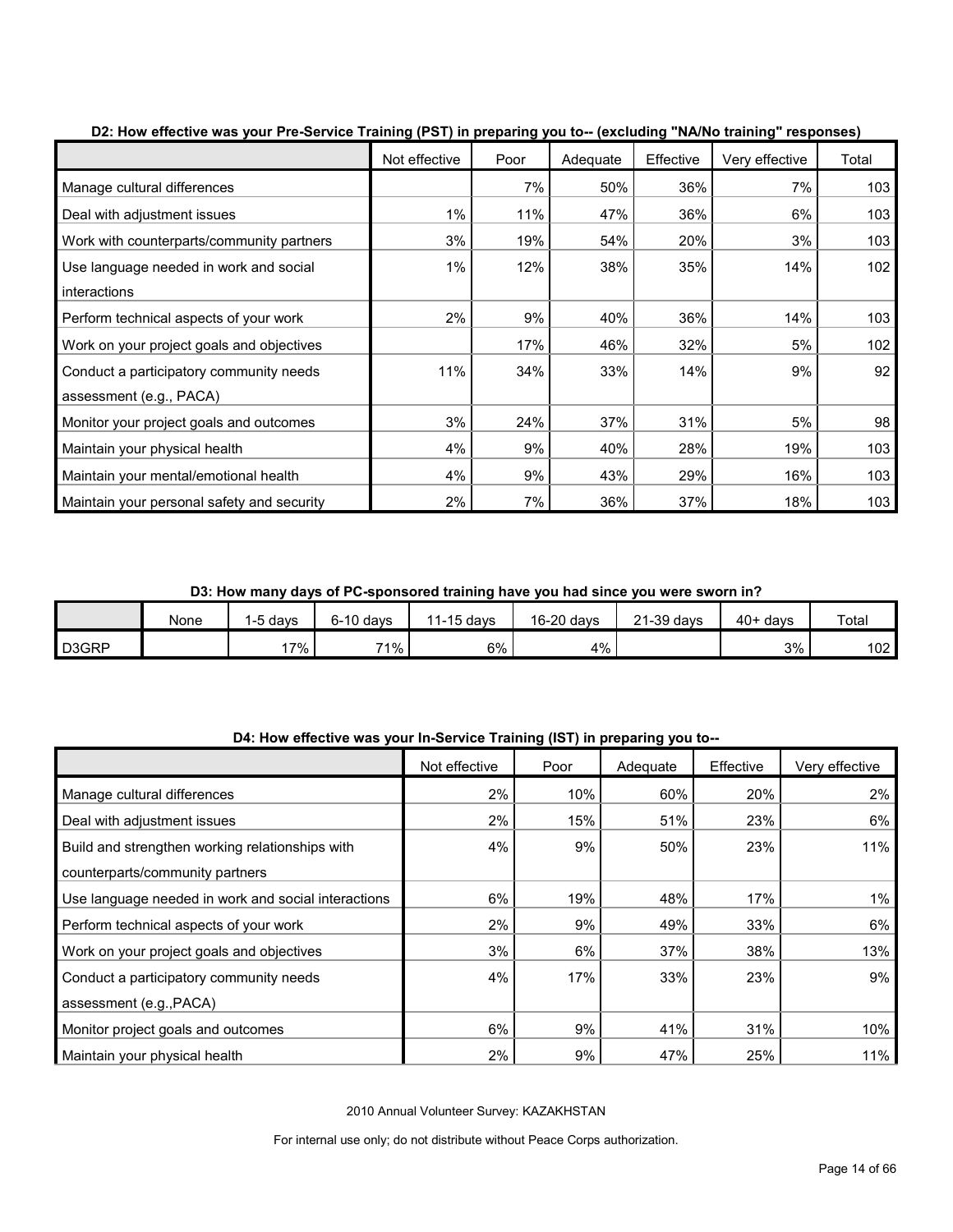| Maintair<br>health<br>i vour mental/emotional *               | 2% | 1201<br>70 ت    | 1つ0/<br>$\sqrt{0}$<br>т с | 33%  | 5% |
|---------------------------------------------------------------|----|-----------------|---------------------------|------|----|
| <b>Maintair</b><br>∵ vour personal ⊾<br>l safety and security | 2% | 20 <sub>6</sub> | 160/                      | 300% | 9% |

## **D4: How effective was your In-Service Training (IST) in preparing you to--**

|                                                     | NA/No training | Total |
|-----------------------------------------------------|----------------|-------|
| Manage cultural differences                         | 6%             | 103   |
| Deal with adjustment issues                         | 3%             | 103   |
| Build and strengthen working relationships with     | 3%             | 103   |
| counterparts/community partners                     |                |       |
| Use language needed in work and social interactions | 9%             | 103   |
| Perform technical aspects of your work              | 2%             | 103   |
| Work on your project goals and objectives           | 4%             | 103   |
| Conduct a participatory community needs assessment  | 15%            | 103   |
| (e.g., PACA)                                        |                |       |
| Monitor project goals and outcomes                  | 4%             | 103   |
| Maintain your physical health                       | 7%             | 103   |
| Maintain your mental/emotional health               | 6%             | 103   |
| Maintain your personal safety and security          | 5%             | 103   |

## **D4: How effective was your In-Service Training (IST) in preparing you to-- (excluding "NA/No training" responses)**

|                                                 | .<br>Not effective | Poor | Adequate | Effective | Very effective | Total |
|-------------------------------------------------|--------------------|------|----------|-----------|----------------|-------|
| Manage cultural differences                     | 2%                 | 10%  | 64%      | 22%       | 2%             | 97    |
| Deal with adjustment issues                     | 2%                 | 15%  | 53%      | 24%       | 6%             | 100   |
| Build and strengthen working relationships with | 4%                 | 9%   | 52%      | 24%       | 11%            | 100   |
| counterparts/community partners                 |                    |      |          |           |                |       |
| Use language needed in work and social          | 6%                 | 21%  | 52%      | 19%       | 1%             | 94    |
| interactions                                    |                    |      |          |           |                |       |
| Perform technical aspects of your work          | 2%                 | 9%   | 50%      | 34%       | 6%             | 101   |
| Work on your project goals and objectives       | 3%                 | 6%   | 38%      | 39%       | 13%            | 99    |
| Conduct a participatory community needs         | 5%                 | 19%  | 39%      | 27%       | 10%            | 88    |
| assessment (e.g., PACA)                         |                    |      |          |           |                |       |
| Monitor project goals and outcomes              | 6%                 | 9%   | 42%      | 32%       | 10%            | 99    |
| Maintain your physical health                   | 2%                 | 9%   | 50%      | 27%       | 11%            | 96    |
| Maintain your mental/emotional health           | 2%                 | 13%  | 44%      | 35%       | 5%             | 97    |
| Maintain your personal safety and security      | 2%                 | 9%   | 48%      | 32%       | 9%             | 98    |

2010 Annual Volunteer Survey: KAZAKHSTAN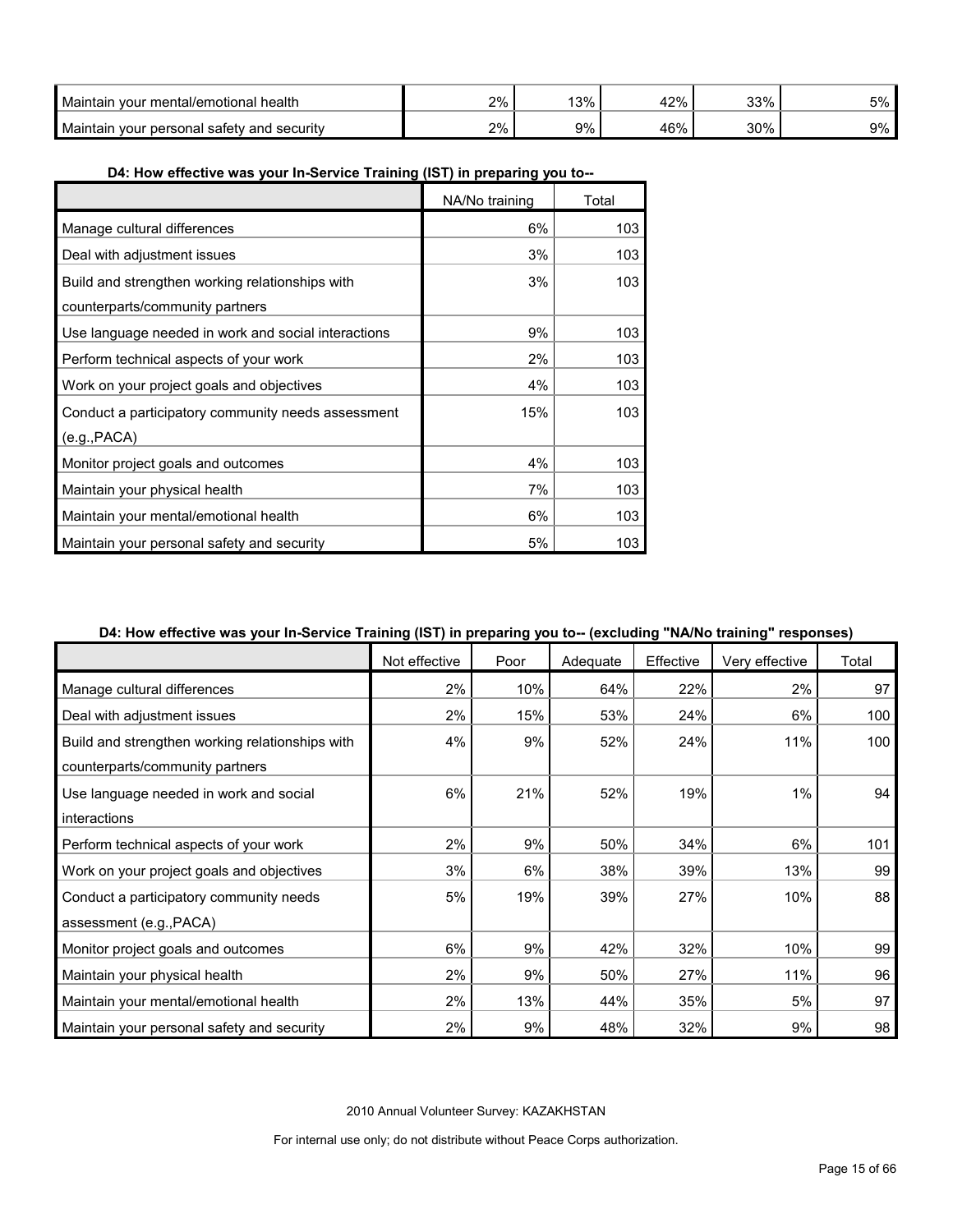| D5: Please list other types of training you have had that were sponsored by someone other than PC |
|---------------------------------------------------------------------------------------------------|
|---------------------------------------------------------------------------------------------------|

|                                                | Percent   Number |  |
|------------------------------------------------|------------------|--|
| Open-ended results. Not responsive to request. |                  |  |

Total 100% 103

2010 Annual Volunteer Survey: KAZAKHSTAN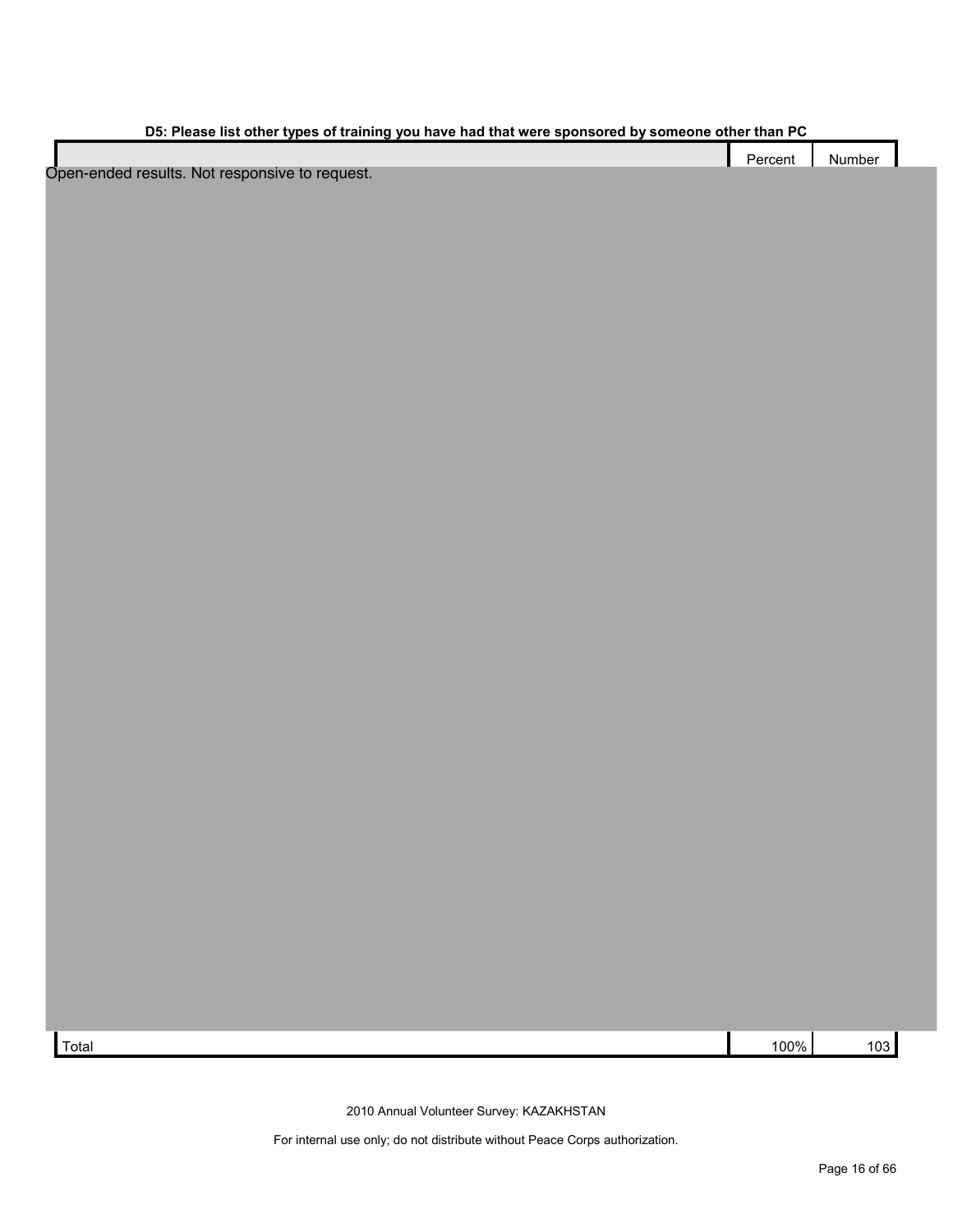## **D6: How well can you communicate in the language used by most local people in your**

| community? |            |        |            |      |           |       |  |
|------------|------------|--------|------------|------|-----------|-------|--|
|            | Not at all | Poorlv | Adequatelv | Well | Verv well | Total |  |
| D6         |            | 15%    | 50%        | 22%  | 13%       | 103   |  |

## **Local language proficiency (D6) by Time in Country (A2)**

|                   | Not at all | Poorly | Adequately | Well | Very well | Total |
|-------------------|------------|--------|------------|------|-----------|-------|
| 6 months or less  |            |        |            |      |           |       |
| 7 to 12 months    |            | 22%    | 47%        | 25%  | 7%        | 60    |
| 13 to 20 months   |            |        |            |      |           |       |
| 21 to 27 months   |            | 5%     | 59%        | 18%  | 18%       | 39    |
| 28 months or more |            |        | 25%        | 25%  | 50%       |       |
| Total             |            | 15%    | 50%        | 22%  | 13%       | 103   |

## <span id="page-16-0"></span>**E. Volunteer Assignment Goals and Impact**

This section reports Volunteers' self-assessments of their impact on the individuals and organizations in the communities in which they serve. The results address the extent to which Volunteers' work and other community interaction have achieved the following three goals:

Goal 1: To help the people of interested countries in meeting their need for trained men and women by transferring skills to, and building capacity of, host country partners

Goal 2: To help promote a better understanding of Americans on the part of the peoples served

Goal 3: To help Americans understand the people and cultures of other countries

|                                                    | Not at all | Minimally | Adequately | Considerably | Exceptionally |
|----------------------------------------------------|------------|-----------|------------|--------------|---------------|
| Meets the objectives of the project plan           | 1%         | 11%       | 37%        | 35%          | 13%           |
| Builds local capacity for sustainability (goal 1)  | 2%         | 19%       | 40%        | 26%          | 11%           |
| Involves local people in planning and implementing |            | 17%       | 34%        | 32%          | 15%           |
| activities                                         |            |           |            |              |               |
| Complements other local development activities     | 7%         | 23%       | 32%        | 24%          | 10%           |
| Transfers skills to host country individuals and   | 1%         | 15%       | 34%        | 32%          | 17%           |
| organizations (goal 1)                             |            |           |            |              |               |
| Mobilizes host country individuals to volunteer    | 13%        | 33%       | 28%        | 15%          | 7%            |

**E1: To what extent does your Volunteer work assignment address the following?**

2010 Annual Volunteer Survey: KAZAKHSTAN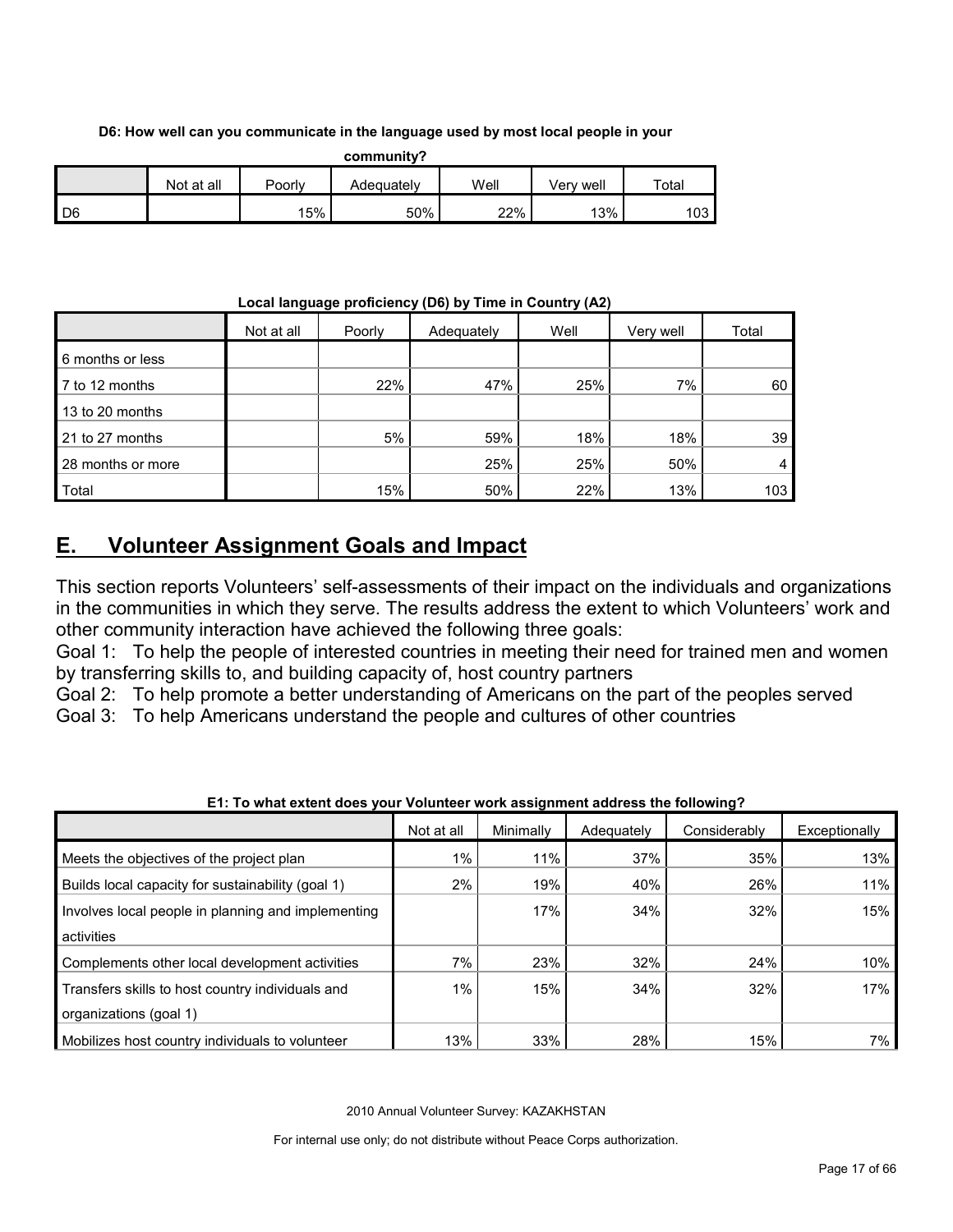| Helps promote a better understanding of Americans |     | 20% | 43% | 36% |
|---------------------------------------------------|-----|-----|-----|-----|
| on the part of the peoples served (goal 2)        |     |     |     |     |
| Helps promote a better understanding of other     | 14% | 22% | 37% | 24% |
| peoples on the part of Americans (goal 3)         |     |     |     |     |

#### **E1: To what extent does your Volunteer work assignment address the following?**

|                                                       | NA | Total |
|-------------------------------------------------------|----|-------|
| Meets the objectives of the project plan              | 4% | 103   |
| Builds local capacity for sustainability (goal 1)     | 2% | 103   |
| Involves local people in planning and implementing    | 2% | 103   |
| activities                                            |    |       |
| Complements other local development activities        | 4% | 103   |
| Transfers skills to host country individuals and      | 2% | 103   |
| organizations (goal 1)                                |    |       |
| Mobilizes host country individuals to volunteer       | 5% | 103   |
| Helps promote a better understanding of Americans on  | 1% | 103   |
| the part of the peoples served (goal 2)               |    |       |
| Helps promote a better understanding of other peoples | 3% | 103   |
| on the part of Americans (goal 3)                     |    |       |

## **E1: To what extent does your Volunteer work assignment address the following? (excluding "NA" responses)**

|                                                       | Not at all | Minimally | Adequately | Considerably |
|-------------------------------------------------------|------------|-----------|------------|--------------|
| Meets the objectives of the project plan              | 1%         | 11%       | 38%        | 36%          |
| Builds local capacity for sustainability (goal 1)     | 2%         | 20%       | 41%        | 27%          |
| Involves local people in planning and implementing    |            | 18%       | 35%        | 33%          |
| activities                                            |            |           |            |              |
| Complements other local development activities        | 7%         | 24%       | 33%        | 25%          |
| Transfers skills to host country individuals and      | $1\%$      | 15%       | 35%        | 33%          |
| organizations (goal 1)                                |            |           |            |              |
| Mobilizes host country individuals to volunteer       | 13%        | 35%       | 30%        | 15%          |
| Helps promote a better understanding of Americans on  |            |           | 21%        | 43%          |
| the part of the peoples served (goal 2)               |            |           |            |              |
| Helps promote a better understanding of other peoples |            | 14%       | 23%        | 38%          |
| on the part of Americans (goal 3)                     |            |           |            |              |

## **E1: To what extent does your Volunteer work assignment address the following?**

**(excluding "NA" responses)**

2010 Annual Volunteer Survey: KAZAKHSTAN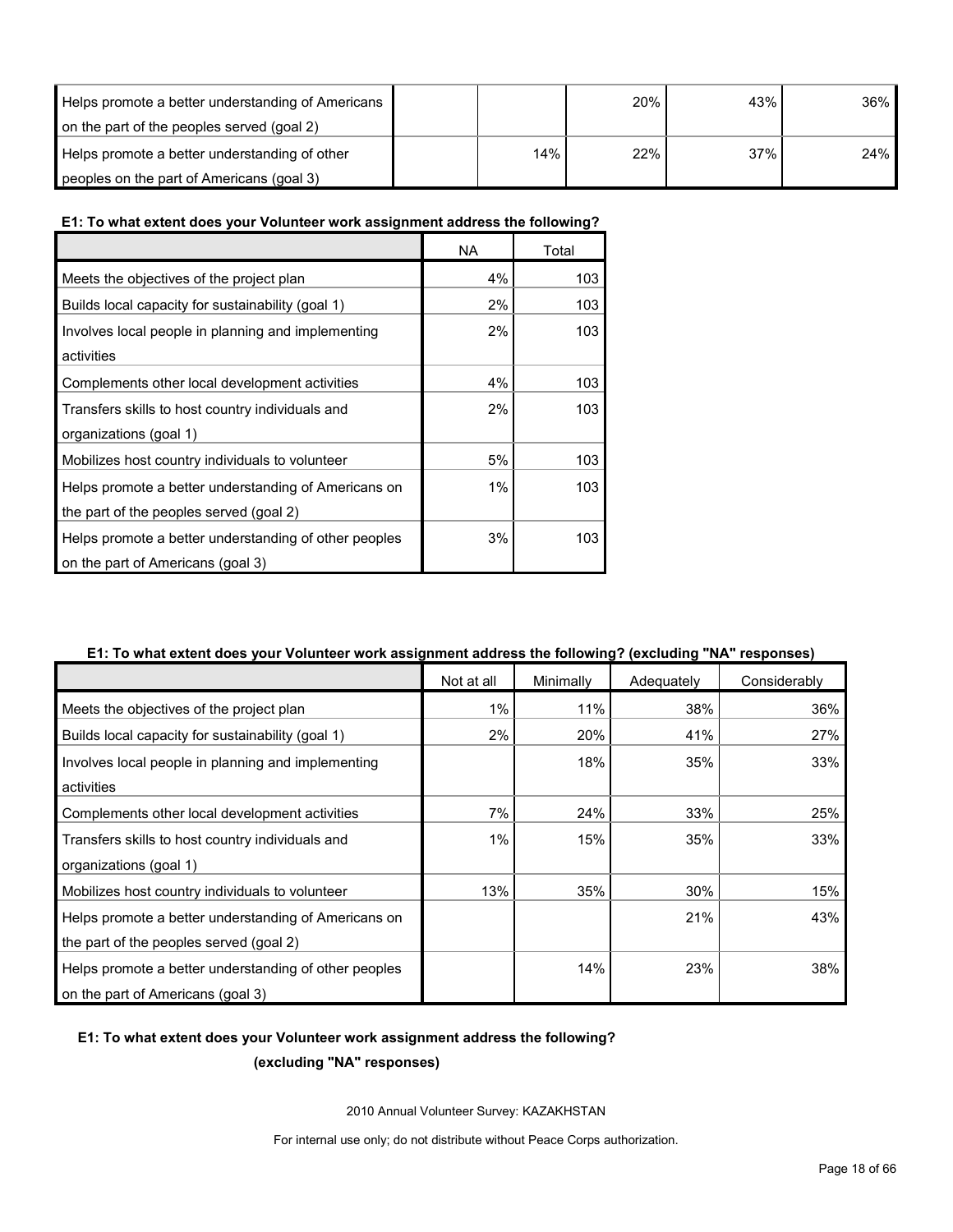|                                                       | Exceptionally | Total |
|-------------------------------------------------------|---------------|-------|
| Meets the objectives of the project plan              | 13%           | 99    |
| Builds local capacity for sustainability (goal 1)     | 11%           | 101   |
| Involves local people in planning and implementing    | 15%           | 101   |
| activities                                            |               |       |
| Complements other local development activities        | 10%           | 99    |
| Transfers skills to host country individuals and      | 17%           | 101   |
| organizations (goal 1)                                |               |       |
| Mobilizes host country individuals to volunteer       | 7%            | 98    |
| Helps promote a better understanding of Americans on  | 36%           | 102   |
| the part of the peoples served (goal 2)               |               |       |
| Helps promote a better understanding of other peoples | 25%           | 100   |
| on the part of Americans (goal 3)                     |               |       |

## **E2: How effective have you been in transferring knowledge and skills to help the following persons or groups build their**

| capacities?                                      |            |           |            |              |               |  |
|--------------------------------------------------|------------|-----------|------------|--------------|---------------|--|
|                                                  | Not at all | Minimally | Adequately | Considerably | Exceptionally |  |
| Your counterpart/community partner               | 4%         | 13%       | 28%        | 31%          | 21%           |  |
| An organization other than your host institution | 3%         | 25%       | 32%        | 23%          | $4\%$         |  |
| Members of your host community                   | 2%         | 13%       | 50%        | 31%          | 4%            |  |
| <b>Other Peace Corps Volunteers</b>              | $2\%$      | 10%       | 41%        | 35%          | 10%           |  |

## **E2: How effective have you been in transferring knowledge and skills to help the**

#### **following persons or groups build their capacities?**

|                                                  | ΝA  | Total |
|--------------------------------------------------|-----|-------|
| Your counterpart/community partner               | 3%  | 103   |
| An organization other than your host institution | 13% | 103   |
| Members of your host community                   |     | 102   |
| Other Peace Corps Volunteers                     | 2%  |       |

#### **E2: How effective have you been in transferring knowledge and skills to help the following persons or groups build**

| ultil capacities: Italiaalija IVA Tespolists     |            |           |            |              |  |  |  |
|--------------------------------------------------|------------|-----------|------------|--------------|--|--|--|
|                                                  | Not at all | Minimally | Adequately | Considerably |  |  |  |
| Your counterpart/community partner               | 4%         | 13%       | 29%        | 32%          |  |  |  |
| An organization other than your host institution | 3%         | 29%       | 37%        | 27%          |  |  |  |

**their capacities? (excluding "NA" responses)**

2010 Annual Volunteer Survey: KAZAKHSTAN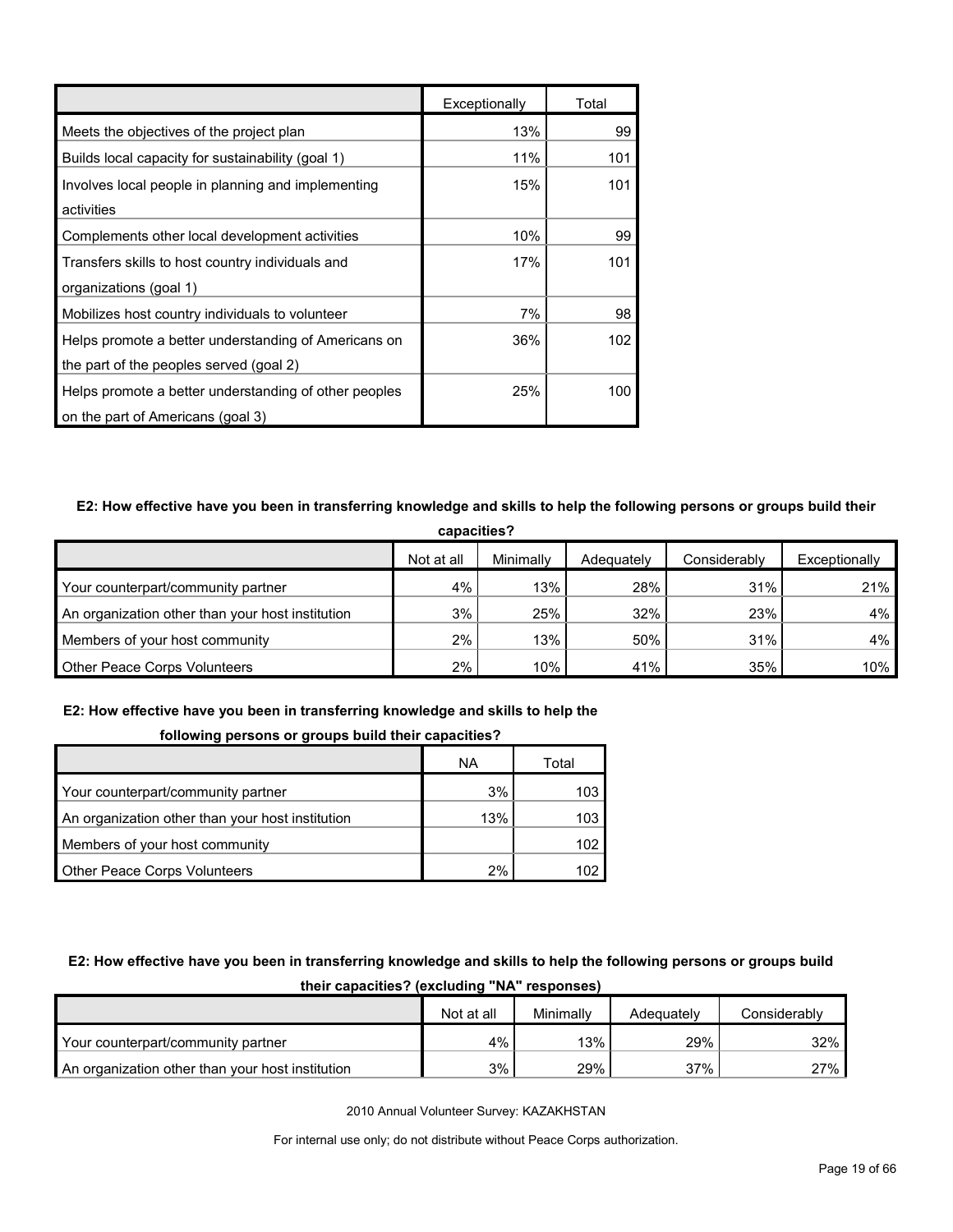| <b>Members</b><br>of vour host ن<br>: communitv | 2% | 3%  | 50%    | 31% |
|-------------------------------------------------|----|-----|--------|-----|
| Other<br>Volunteers<br>' orpsٽ<br>Peace         | 2% | 10% | $'2\%$ | 36% |

#### **E2: How effective have you been in transferring knowledge and skills to help the**

**following persons or groups build their capacities? (excluding "NA" responses)**

|                                                  | Exceptionally | Total |
|--------------------------------------------------|---------------|-------|
| Your counterpart/community partner               | 22%           | 100   |
| An organization other than your host institution | 4%            | 90    |
| Members of your host community                   | 4%            | 102   |
| <b>Other Peace Corps Volunteers</b>              | 10%           | 100   |

#### **E2.TEXT: Description of others to whom you are transferring skills to help build their capacities**

|                                                | Column N % | Count |  |
|------------------------------------------------|------------|-------|--|
| Open-ended results. Not responsive to request. |            |       |  |
|                                                |            |       |  |
|                                                |            |       |  |
|                                                |            |       |  |
|                                                |            |       |  |
|                                                |            |       |  |
|                                                |            |       |  |
|                                                |            |       |  |
|                                                |            |       |  |
|                                                |            |       |  |
| Total                                          | 100%       | 103   |  |

#### **E3: Based on your contact with host country nationals, to what extent have they gained a better understanding of**

| Americans? |            |           |            |               |               |                   |                  |
|------------|------------|-----------|------------|---------------|---------------|-------------------|------------------|
|            | Not at all | Minimally | Adequately | ا onsiderablv | Exceptionally | Too early to tell | Total            |
| E3         |            | $1\%$     | $7\%$      | 56%           | 23%           | 3%                | 103 <sub>1</sub> |

#### **E3: Based on your contact with host country nationals, to what extent have they gained a better**

### **understanding of Americans? (excluding "Too early to tell" responses)**

|      | Not at all | Minimally | Adequately | こonsiderably | Exceptionally | Total |
|------|------------|-----------|------------|--------------|---------------|-------|
| l E3 |            | $1\%$     | 7%         | 58%          | 24%           | 100   |

2010 Annual Volunteer Survey: KAZAKHSTAN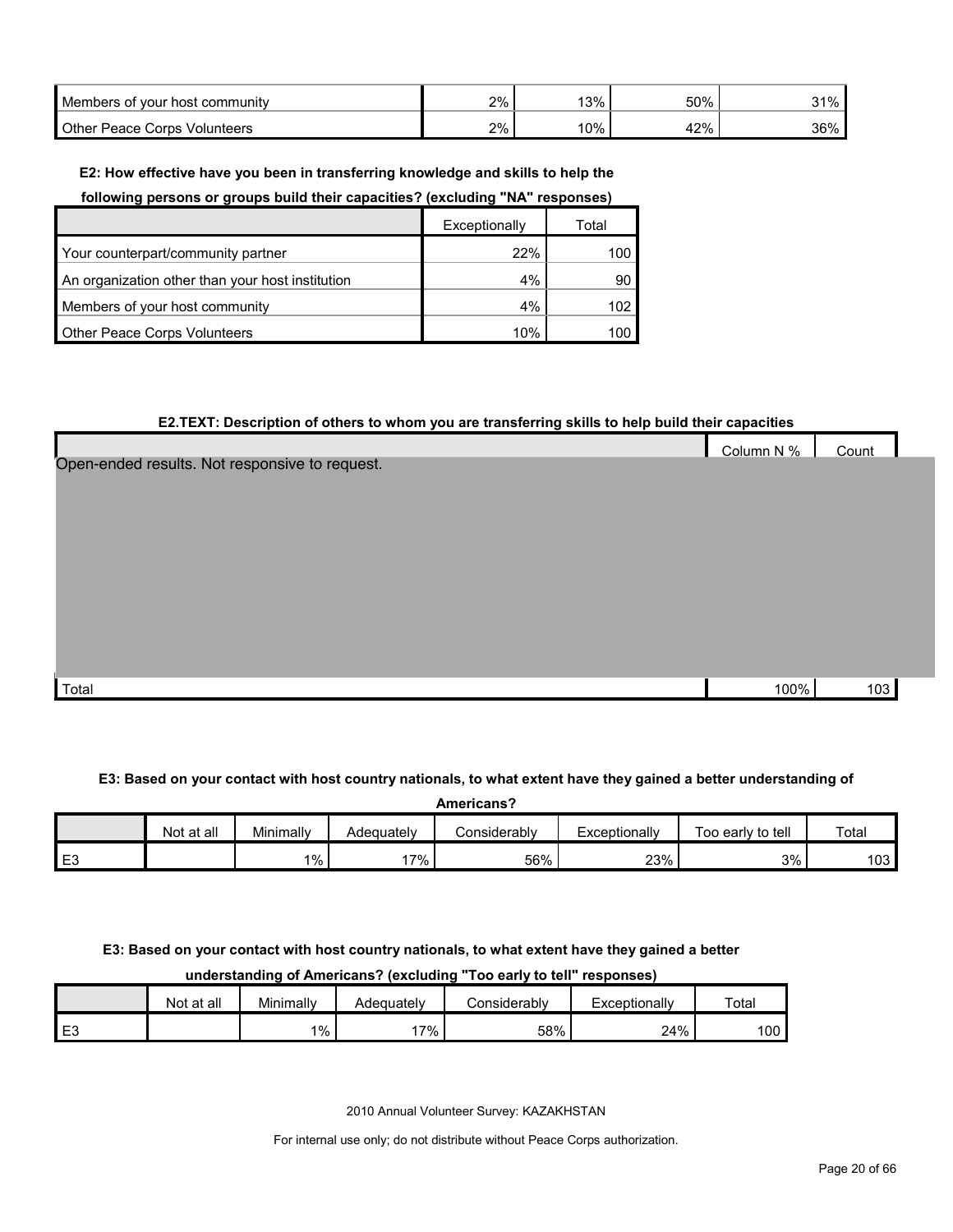| apply.                                                |               |              |                                 |  |  |  |
|-------------------------------------------------------|---------------|--------------|---------------------------------|--|--|--|
|                                                       | PCV Responses | % Doing This | <b>Total PCVs</b><br>Responding |  |  |  |
| Electronic updates                                    | 92            | 91%          |                                 |  |  |  |
| Personal website or blog                              | 57            | 56%          |                                 |  |  |  |
| Enrollment in the CWWS/CMS program                    | 46            | 46%          |                                 |  |  |  |
| <b>Hosting American visitors</b>                      | 39            | 39%          |                                 |  |  |  |
| Hard copy/paper update                                | 33            | 33%          |                                 |  |  |  |
| Pen pal program/letter exchange                       | 24            | 24%          |                                 |  |  |  |
| While on home leave, spoke at a school or community   | 13            | 13%          |                                 |  |  |  |
| group                                                 |               |              |                                 |  |  |  |
| Podcasted/created a slide show or video posted online | 5             | 5%           |                                 |  |  |  |
| Posted to PC Digital Library                          | 3             | 3%           |                                 |  |  |  |
| Other please specify                                  | 3             | 3%           |                                 |  |  |  |
| Peace Corps Week activities                           | 1             | 1%           |                                 |  |  |  |
| Total                                                 |               |              | 101                             |  |  |  |

Percents may total to more than 100% since Volunteers were asked to "Mark all that apply."

## **E4.TEXT: Description of "others" third goal activities**

|                                                | Column N % | Count |  |
|------------------------------------------------|------------|-------|--|
| Open-ended results. Not responsive to request. |            |       |  |
|                                                |            |       |  |
|                                                |            |       |  |
|                                                |            |       |  |
| Total                                          | 100%       | 103   |  |

#### **E4: When asked about third goal activities, Volunteer answered "No**

#### **involvement in third goal activities."**

|                      |     | No third goal |       |
|----------------------|-----|---------------|-------|
|                      | NA  | activities    | ™otal |
| No Goal 3 activities | 98% | 2%            | 103   |

2010 Annual Volunteer Survey: KAZAKHSTAN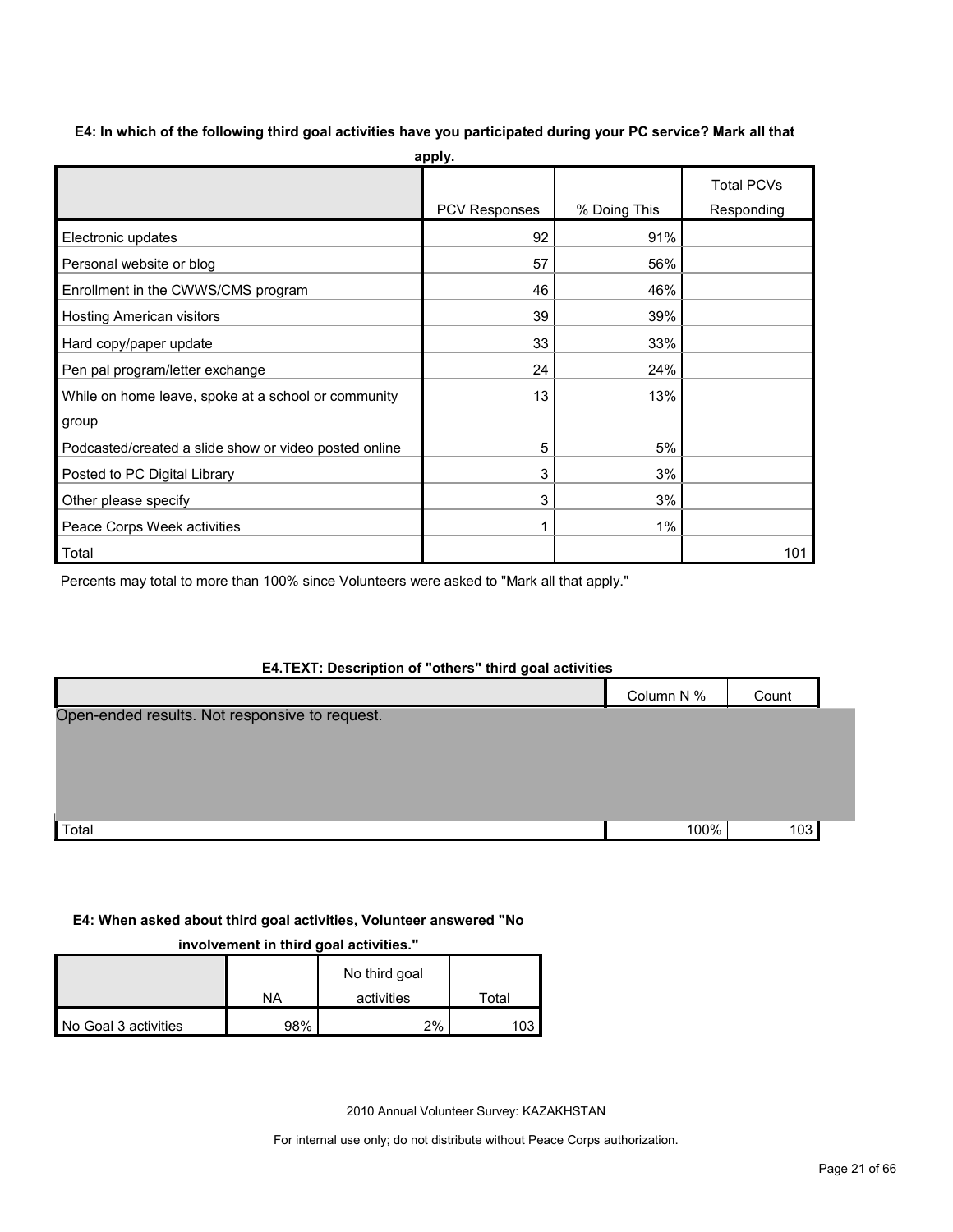**E5: Based on your contact with Americans, to what extent have they gained a better understanding of host country** 

| nationals?     |            |           |            |              |               |                   |       |  |  |
|----------------|------------|-----------|------------|--------------|---------------|-------------------|-------|--|--|
|                | Not at all | Minimally | Adequatelv | Considerablv | Exceptionally | Too early to tell | Total |  |  |
| E <sub>5</sub> |            | 4%        | 27%        | 44%          | 21%           | 4%                | 103   |  |  |

**E5: Based on your contact with Americans, to what extent have they gained a better understanding of host country nationals? (excluding "Too early to tell" responses)**

|                | Not at all | Minimally | Adequatelv | ≿onsiderablv | Exceptionallv | $\tau$ ota |
|----------------|------------|-----------|------------|--------------|---------------|------------|
| E <sub>5</sub> |            | 4%        | 28%        | 45%          | 22%           | 99         |

## <span id="page-21-0"></span>**F. Peace Corps Support**

This section reports Volunteers' satisfaction with in-country Peace Corps staff support and how the Volunteers communicate with the post.

| F1: How prepared for your arrival were the host people with whom you would be working? |
|----------------------------------------------------------------------------------------|
|----------------------------------------------------------------------------------------|

| Not at all | Minimally | Adequatelv | . .<br>ا onsiderabl∨ | Exceptionally | Total |
|------------|-----------|------------|----------------------|---------------|-------|
| 4%         | 25%       | $1\%$      | 22%                  | 8%            | 103   |

|    | Not at all | Minimally | Adequately | Considerably | Exceptionally | Total |
|----|------------|-----------|------------|--------------|---------------|-------|
| 口り | 7%         | 15%       | 48%        | 25%          | 6%            | 103   |

### **F3: How satisfied are you with the health care you received from your PCMO(s)?**

|                | Not at all | Minimally | Adequatelv | <b>Considerably</b> | Exceptionally | Not Used | Total            |
|----------------|------------|-----------|------------|---------------------|---------------|----------|------------------|
| F <sub>3</sub> | $1\%$      | 2%        | 9% l       | 25%                 | 63%           |          | 103 <sub>l</sub> |

## **F3: How satisfied are you with the health care you received from your PCMO(s)?(excluding "Not used" responses)**

2010 Annual Volunteer Survey: KAZAKHSTAN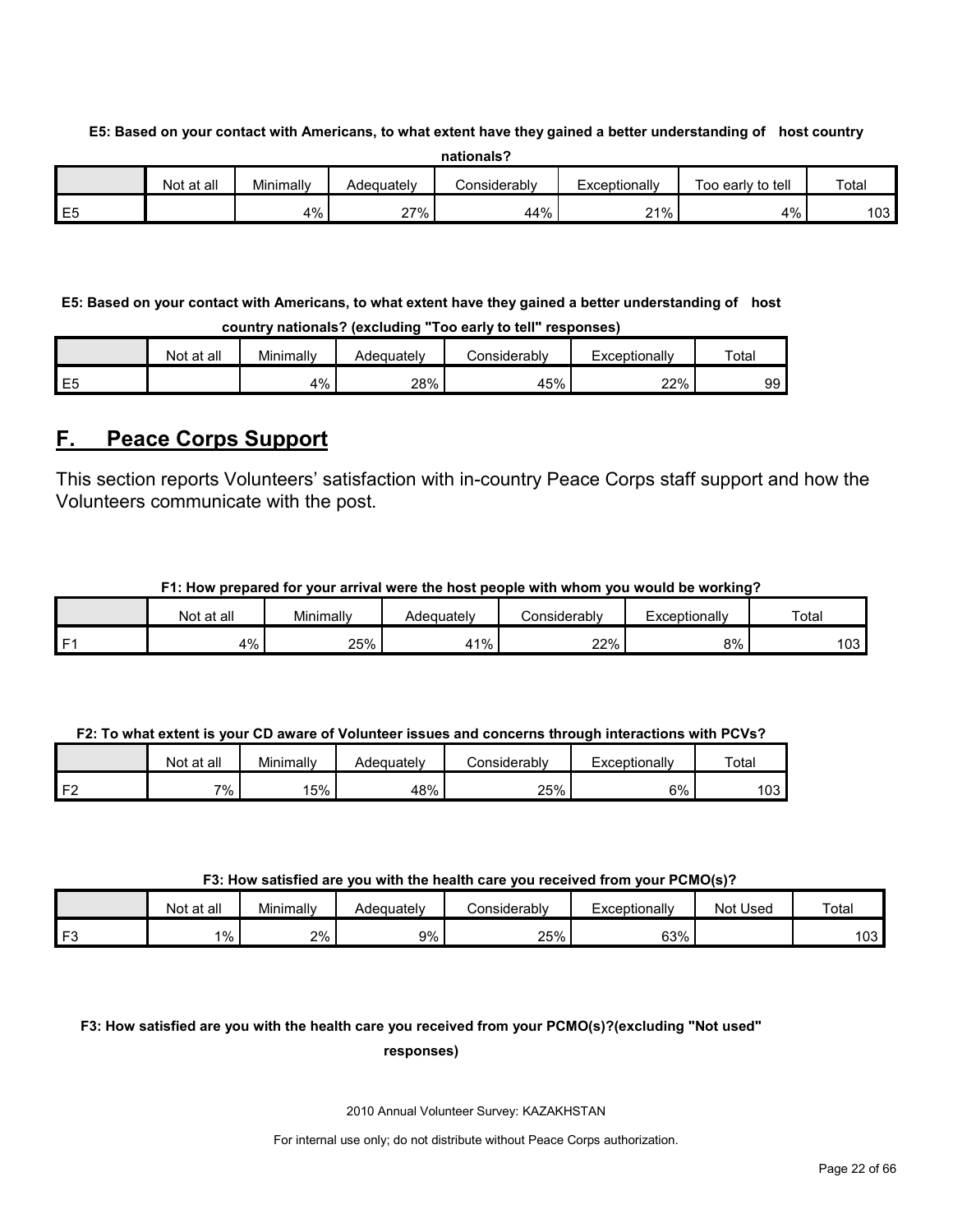|                | all<br>Not at | Minimally | Adequatelv | <b>Considerably</b> | Exceptionally | $\tau$ <sub>ota</sub> |
|----------------|---------------|-----------|------------|---------------------|---------------|-----------------------|
| F <sub>3</sub> | $1\%$         | 2%        | 9%         | 25%                 | 63%           | 103                   |

#### **F4: How satisfied are you with the following support provided by in-country PC staff?**

|                             | Not at all | Minimally | Adequately | Considerably | Exceptionally | ΝA    | Total            |
|-----------------------------|------------|-----------|------------|--------------|---------------|-------|------------------|
| Administrative/logistical   | 3%         | 16%       | 40%        | 32%          | 9%            |       | 102              |
| Cross-cultural              |            | 17%       | 50%        | 24%          | 7%            | 2%    | 103              |
| Emotional                   |            | 25%       | 46%        | 14%          | 3%            | 13%   | 103              |
| Feedback on my work reports | 5%         | 30%       | 35%        | 18%          | 7%            | 5%    | 102              |
| Job assignment              | 6%         | 16%       | 53%        | 18%          | 6%            | $1\%$ | 103              |
| Language learning           | 2%         | 18%       | 35%        | 32%          | 12%           | $1\%$ | 103              |
| Medical                     | $1\%$      | 2%        | 13%        | 27%          | 57%           |       | 103              |
| Safety and security         | 2%         | 8%        | 30%        | 36%          | 24%           |       | 103              |
| Site selection/preparation  | 14%        | 28%       | 37%        | 17%          | 3%            | 1%    | 102 <sub>2</sub> |
| <b>Technical skills</b>     | 2%         | 13%       | 49%        | 27%          | 6%            | 4%    | 103              |

### **F4: How satisfied are you with the following support provided by in-country PC staff? (excluding "NA" responses)**

|                             | Not at all | Minimally | Adequately | Considerably | Exceptionally | Total |
|-----------------------------|------------|-----------|------------|--------------|---------------|-------|
| Administrative/logistical   | 3%         | 16%       | 40%        | 32%          | 9%            | 102   |
| Cross-cultural              |            | 18%       | 50%        | 25%          | 7%            | 101   |
| Emotional                   |            | 29%       | 52%        | 16%          | 3%            | 90    |
| Feedback on my work reports | 5%         | 32%       | 37%        | 19%          | 7%            | 97    |
| Job assignment              | 6%         | 16%       | 54%        | 19%          | 6%            | 102   |
| Language learning           | 2%         | 19%       | 35%        | 32%          | 12%           | 102   |
| Medical                     | 1%         | 2%        | 13%        | 27%          | 57%           | 103   |
| Safety and security         | 2%         | 8%        | 30%        | 36%          | 24%           | 103   |
| Site selection/preparation  | 14%        | 29%       | 38%        | 17%          | 3%            | 101   |
| <b>Technical skills</b>     | 2%         | 13%       | 51%        | 28%          | 6%            | 99    |

## **F5: What level of PC support have you received to help cope with stress from issues such as HIV/AIDS, food insecurity,**

| etc. in your community? (Including PCVs w/no need for support) |                 |          |              |             |                  |       |  |  |  |
|----------------------------------------------------------------|-----------------|----------|--------------|-------------|------------------|-------|--|--|--|
|                                                                |                 | Adequate | Considerable | Exceptional | NA/I have no     |       |  |  |  |
| No support                                                     | Minimal support | support  | support      | support     | need for support | Total |  |  |  |

2010 Annual Volunteer Survey: KAZAKHSTAN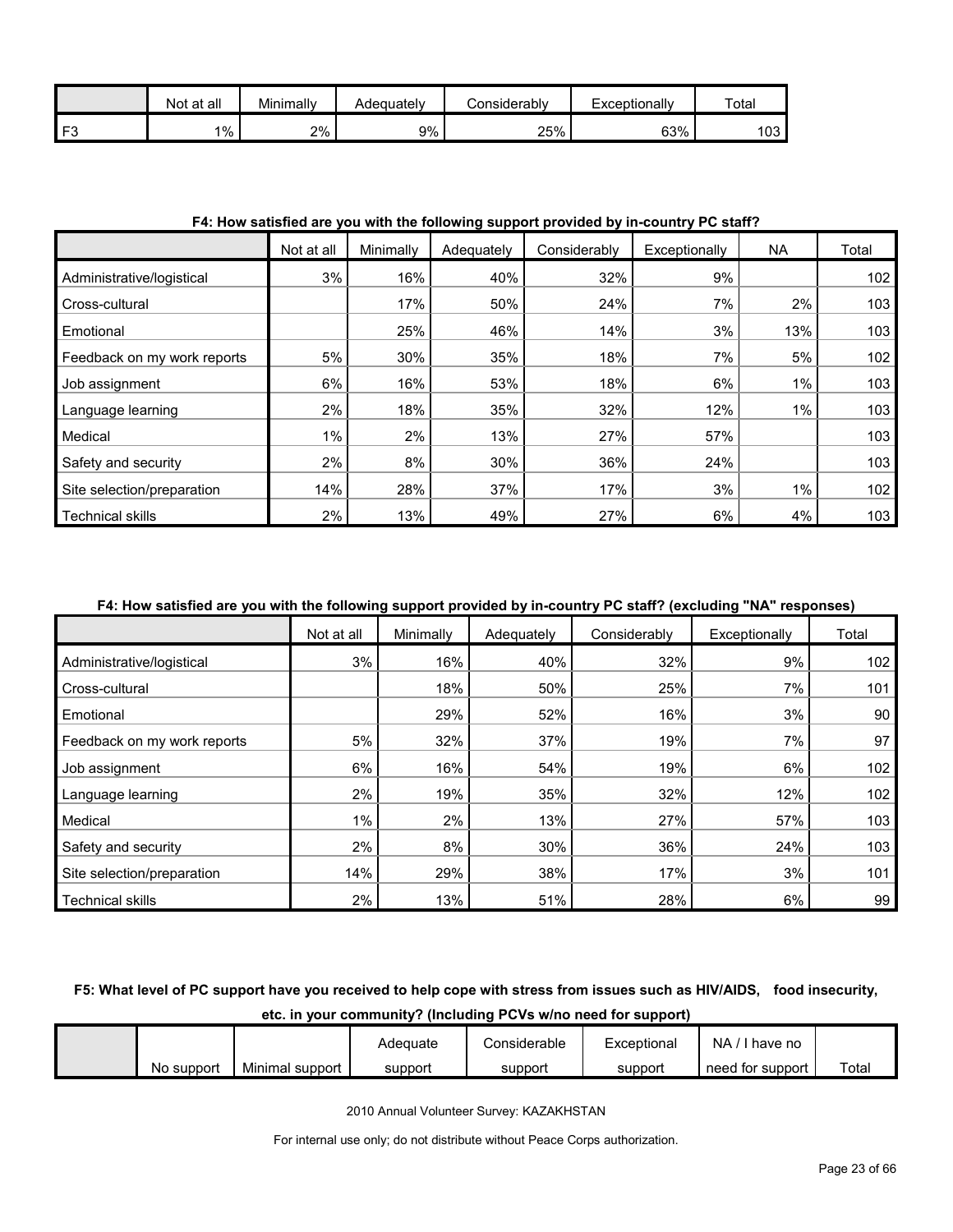#### **F5: What level of PC support have you received to help cope with stress from issues such as HIV/AIDS, food insecurity,**

|                |            |                 | Adeauate | Considerable | Exceptional | $NA / I$ have no |       |
|----------------|------------|-----------------|----------|--------------|-------------|------------------|-------|
|                | No support | Minimal support | support  | support      | support     | need for support | Total |
| F <sub>5</sub> | 3%         | 16%             | 25%      | 8%           | 2%          | 46%              | 102   |

**etc. in your community? (Including PCVs w/no need for support)**

## **F5: What level of PC support have you received to help cope with stress from issues such as HIV/AIDS, food insecurity, etc. in your community? (excluding "NA/No need for support" responses)**

|    |            |                 |                  | Considerable | Exceptional |       |
|----|------------|-----------------|------------------|--------------|-------------|-------|
|    | No support | Minimal support | Adequate support | support      | support     | Total |
| E5 | 5%         | 29%             | 47%              | 15%          | 4%          | 55    |

#### **F6a: How would you rate your interaction with the Country Director (CD)**

| in terms of the following? |            |          |       |
|----------------------------|------------|----------|-------|
|                            | Inadequate | Adequate | Total |
| <b>CD Responsiveness</b>   | 18%        | 82%      | 101   |
| CD Informative content     | 19%        | 81%      | 102   |
| CD Comfort level           | 29%        | 71%      | 101   |
| CD Site visits             | 31%        | 69%      | 99    |

#### **F6b: How would you rate your interaction with the PTO in terms of --?**

|                                | Inadequate | Adequate | Total |
|--------------------------------|------------|----------|-------|
| <b>PTO Responsiveness</b>      | 7%         | 93%      | 98    |
| <b>PTO</b> Informative content | 4%         | 96%      | 98    |
| <b>PTO Comfort level</b>       | 12%        | 88%      | 97    |
| <b>PTO Site visits</b>         | 31%        | 69%      | 98    |

#### **F6c: How would you rate your interaction with the APCD/Program Manager in**

| terms of $-2$                      |            |          |       |  |
|------------------------------------|------------|----------|-------|--|
|                                    | Inadequate | Adequate | Total |  |
| <b>APCD/PM Responsiveness</b>      | 8%         | 92%      |       |  |
| <b>APCD/PM Informative content</b> | 11%        | 89%      | 96    |  |

2010 Annual Volunteer Survey: KAZAKHSTAN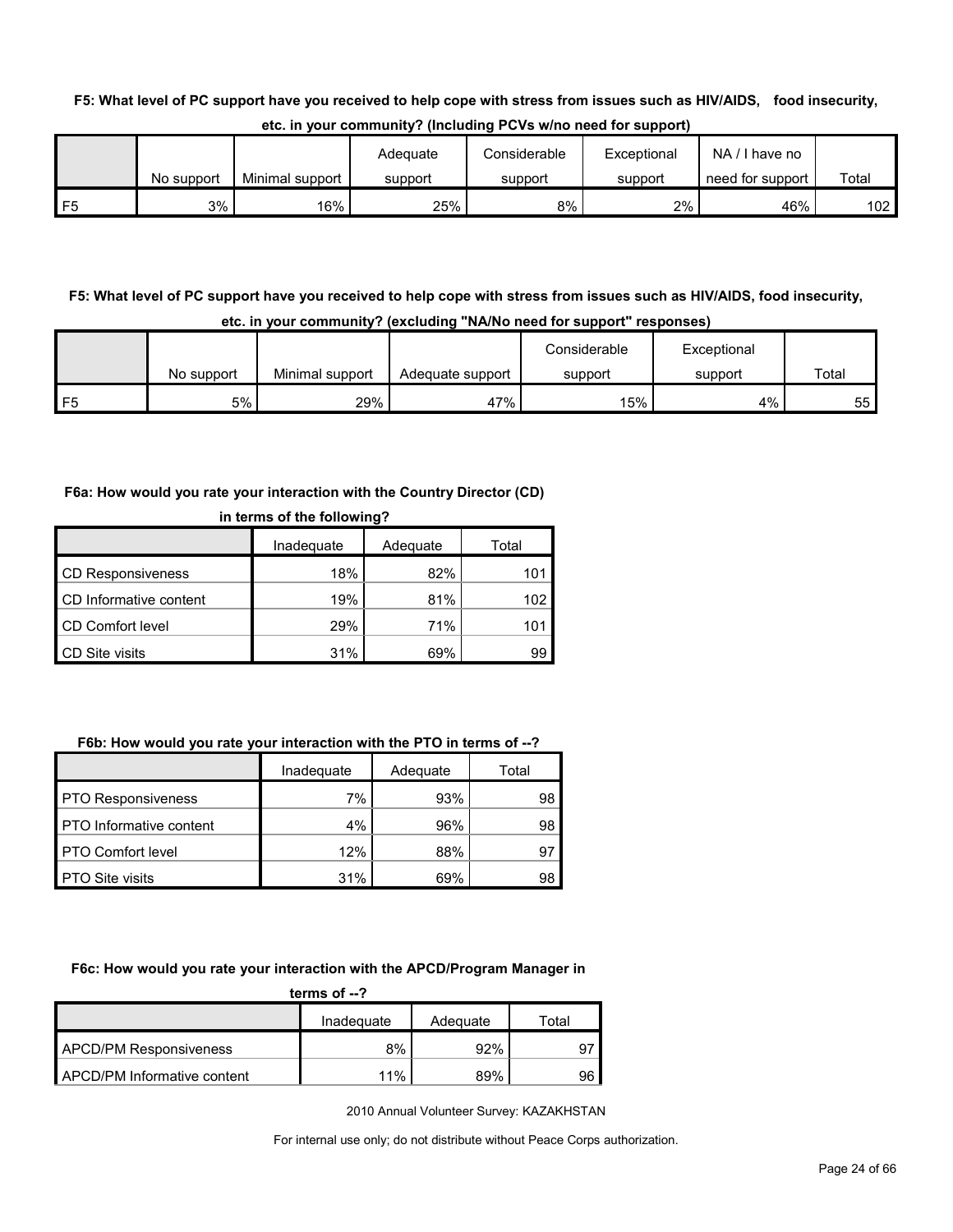| APCD/PM Comfort level | 12% | 88% | 94 |
|-----------------------|-----|-----|----|
| APCD/PM Site visits   | 12% | 88% | 95 |

#### **F6d: How would you rate your interaction with the PCMO in terms of --?**

|                            | Inadeguate | Adequate | Total |
|----------------------------|------------|----------|-------|
| <b>PCMO Responsiveness</b> | $4\%$      | 96%      | 99    |
| PCMO Informative content   | 3%         | 97%      | 99    |
| <b>PCMO Comfort level</b>  | 8%         | 92%      | 99    |
| <b>PCMO Site visits</b>    | 12%        | 88%      | 97    |

### **F6e: How would you rate your interaction with the Safety and Security**

|                           | Inadequate | Adequate | Total |
|---------------------------|------------|----------|-------|
| <b>SSC Responsiveness</b> | 6%         | 94%      | 99    |
| SSC Informative content   | 13%        | 87%      | 98    |
| <b>SSC Comfort level</b>  | 14%        | 86%      | 100   |
| <b>SSC Site visits</b>    | 28%        | 72%      | 9.    |

## **Coordinator (SSC) in terms of --?**

## **F6f: How would you rate your interaction with the Training Manager in terms**

| ï<br>×<br>v |  |
|-------------|--|
|-------------|--|

|                              | Inadequate | Adequate | Total |
|------------------------------|------------|----------|-------|
| <b>TrMngr Responsiveness</b> | 12%        | 88%      | 98    |
| TrMngr Informative content   | 6%         | 94%      | 98    |
| <b>TrMngr Comfort level</b>  | 13%        | 87%      | 98    |
| <b>TrMngr Site visits</b>    | 29%        | 71%      | 97    |

## **F6g: How would you rate your interaction with administrative staff in terms**

| of $-2$                     |            |          |       |  |
|-----------------------------|------------|----------|-------|--|
|                             | Inadequate | Adequate | Total |  |
| <b>Admin Responsiveness</b> | 17%        | 83%      | 100   |  |
| Admin Informative content   | 17%        | 83%      | 98    |  |
| Admin Comfort level         | 23%        | 77%      | 97    |  |

2010 Annual Volunteer Survey: KAZAKHSTAN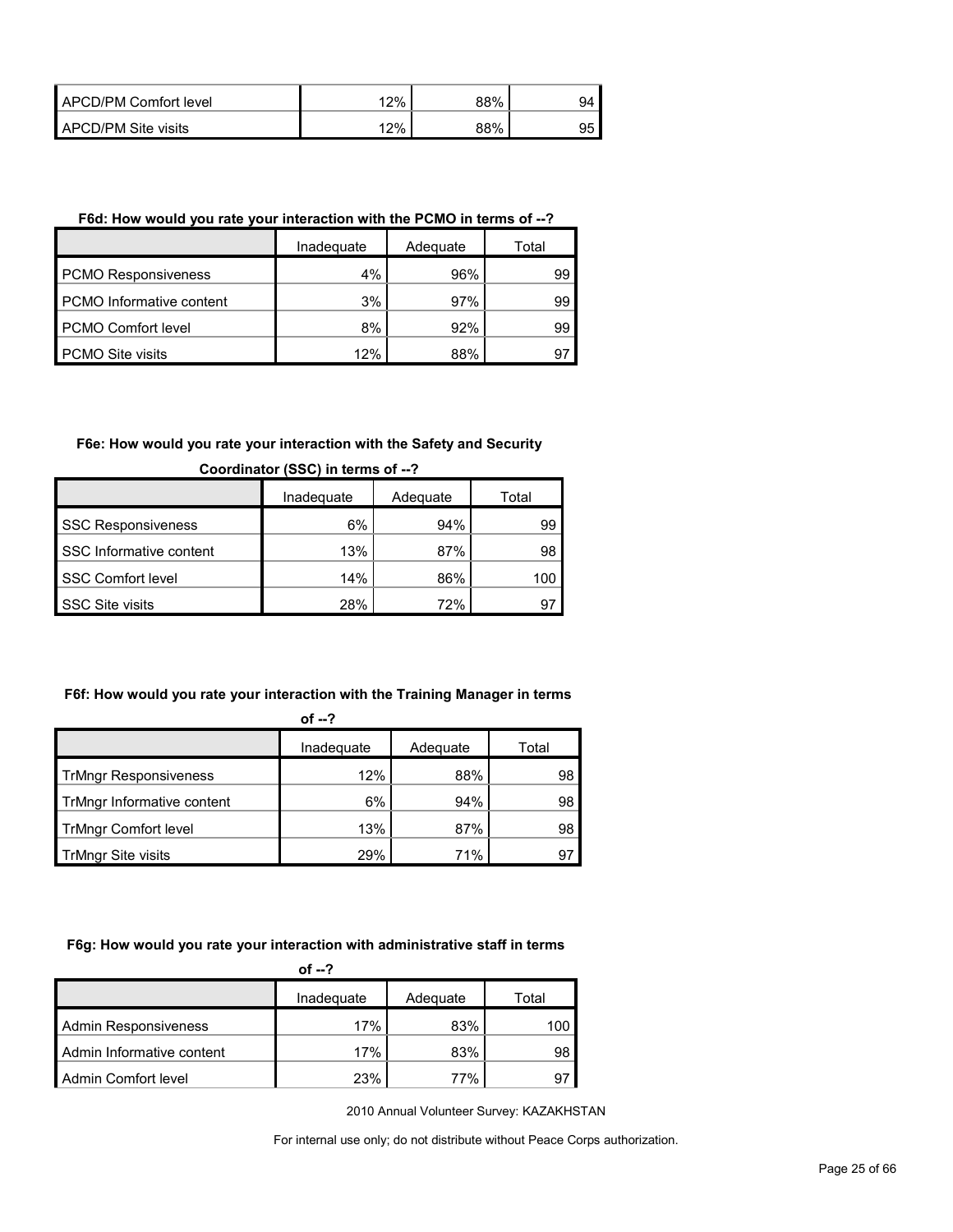#### **F6g: How would you rate your interaction with administrative staff in terms**

| of $-2$                   |            |          |       |
|---------------------------|------------|----------|-------|
|                           | Inadeguate | Adequate | Total |
| Admin Responsiveness      | 17%        | 83%      | 100   |
| Admin Informative content | 17%        | 83%      | 98    |
| Admin Comfort level       | 23%        | 77%      | 97    |
| <b>Admin Site visits</b>  | 31%        | 69%      | 100   |

### **F7: What is the best method for you to communicate with your Peace**

| <b>Corps office?</b>               |         |                |  |
|------------------------------------|---------|----------------|--|
|                                    | Percent | Number         |  |
| Cell phone                         | 52%     | 53             |  |
| Email                              | 35%     | 36             |  |
| Text messaging (SMS)               | 11%     | 11             |  |
| In-person visits                   | 2%      | $\overline{2}$ |  |
| Other: Please specify below        |         |                |  |
| Telephone not at residence or work |         |                |  |
| Telephone at residence or work     |         |                |  |
| Letters/postal service             |         |                |  |
| Fax                                |         |                |  |
| Total                              | 100%    |                |  |

## **F7.OTHER: Description of "other" best**

#### **method to communicate with post**

|       | PFRCFNT | <b>NUMBER</b> |
|-------|---------|---------------|
|       | 100%    | 103           |
| Total | 100%    | 103           |

**F8: In general, how do you rate the effectiveness of your communication resources for contacting your** 

| PC staff in-country? |               |      |          |           |                |       |  |
|----------------------|---------------|------|----------|-----------|----------------|-------|--|
|                      | Not effective | Poor | Adeauate | Effective | Verv effective | Total |  |
|                      | $1\%$         | 5%   | 32%      | 46%       | 17%            | 103   |  |

2010 Annual Volunteer Survey: KAZAKHSTAN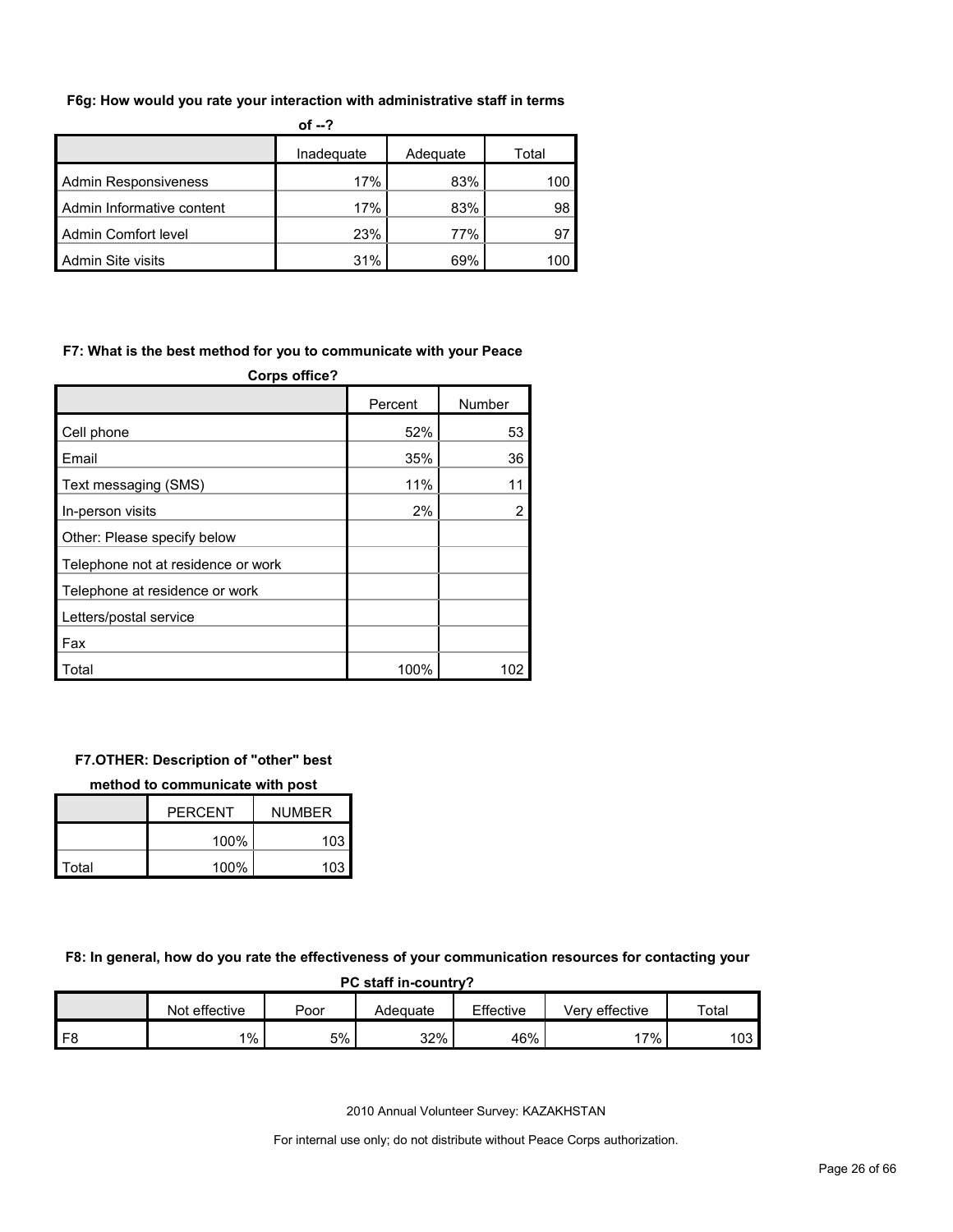## <span id="page-26-0"></span>**G. Your Safety and Security**

This section reports on how safe Volunteers feel. Volunteers' experiences with various types of insensitive remarks or behaviors, harassment or discrimination, and crime are summarized, as well as whether harassment and crime events were reported to Peace Corps.

|                                    | Not at All Safe | Often Unsafe | Adequately Safe | Usually Safe | Verv Safe | Total            |
|------------------------------------|-----------------|--------------|-----------------|--------------|-----------|------------------|
| Where you live                     |                 | 3%           | 19%             | 41%          | 37%       | 103 <sub>l</sub> |
| Where you work                     |                 |              | 10%             | 29%          | 61%       | 103              |
| When you travel in-country         |                 | 6%           | 36%             | 49%          | 10%       | 103              |
| City where main Peace Corps office |                 | 4%           | 29%             | 46%          | 21%       | 103              |
| is located                         |                 |              |                 |              |           |                  |

#### **G1: How safe do you feel...?**

**G2: Have you encountered insensitive comments or behavior toward you based on your race, ethnicity, age, gender, or sexual orientation from any of the following sources?**

|                         | Yes | No  | <b>NA</b> | Total |
|-------------------------|-----|-----|-----------|-------|
| Host/home stay family   | 17% | 82% | 1%        | 103   |
| Community members       | 56% | 43% | $1\%$     | 103   |
| <b>Other Volunteers</b> | 11% | 87% | 2%        | 102   |
| PC in-country staff     | 8%  | 91% | 1%        | 103   |
| <b>Other</b>            | 8%  | 31% | 61%       | 59    |

**G2: Have you encountered insensitive comments or behavior toward you** 

**based on your race, ethnicity, age, gender, or sexual orientation from any of** 

**the following sources? (excluding "NA" responses)**

|                         | Yes | No  | Total |
|-------------------------|-----|-----|-------|
| Host/home stay family   | 18% | 82% | 102   |
| Community members       | 57% | 43% | 102   |
| <b>Other Volunteers</b> | 11% | 89% | 100   |
| PC in-country staff     | 8%  | 92% | 102   |
| Other                   | 22% | 78% | 23    |

2010 Annual Volunteer Survey: KAZAKHSTAN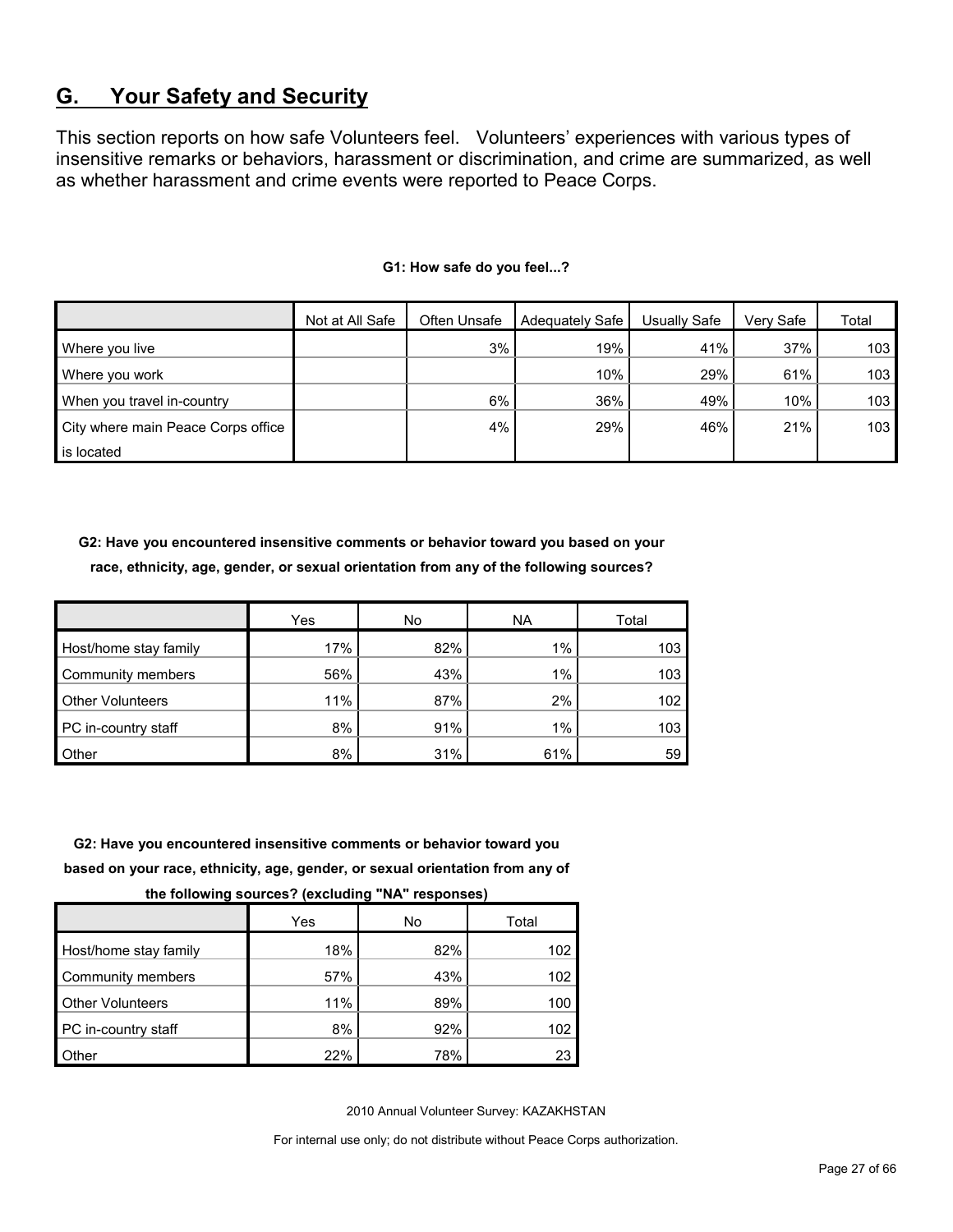| GZ.OTHER: Description of Other Sources of Insensitive comments/denavior |         |               |  |
|-------------------------------------------------------------------------|---------|---------------|--|
|                                                                         | PERCENT | <b>NUMBER</b> |  |
| Open-ended results. Not responsive to request.                          |         |               |  |
|                                                                         |         |               |  |
|                                                                         |         |               |  |
|                                                                         |         |               |  |
|                                                                         |         |               |  |
|                                                                         |         |               |  |
|                                                                         |         |               |  |
|                                                                         |         |               |  |
|                                                                         |         |               |  |
| Total                                                                   | 100%    | 103           |  |
|                                                                         |         |               |  |

## **G2.OTHER: Description of "other" sources of insensitive comments/behavior**

NOTE: See Open-Ended Responses Report for comments Volunteers wrote in response to Question G3 to explain their harassment/discrimination answers.

|                              | None | Once  | 2-5 times | 6-10 times | 11-25 times | 26+ times | Total |
|------------------------------|------|-------|-----------|------------|-------------|-----------|-------|
| Age H/D                      | 83%  | 5%    | 8%        | 4%         |             |           | 84    |
| Anti-American H/D            | 49%  | 10%   | 33%       | 7%         | $1\%$       |           | 90    |
| Disability H/D               | 99%  | $1\%$ |           |            |             |           | 83    |
| Gender H/D                   | 71%  | 1%    | 12%       | 4%         | 7%          | 5%        | 83    |
| Racial/color H/D             | 88%  |       | 8%        | 4%         |             |           | 84    |
| Religious H/D                | 88%  | 5%    | 7%        |            |             |           | 83    |
| Sexual orientation H/D       | 95%  | 2%    | $1\%$     | 1%         |             |           | 81    |
| Sexual harassment (physical) | 79%  | 12%   | 7%        | $1\%$      |             |           | 82    |
| Sexual harassment (verbal)   | 73%  | 4%    | 14%       | 2%         | 5%          | $1\%$     | 83    |

## **G3: Please indicate the number of times you experienced the following types of discrimination/harassment: PERCENTAGES**

#### **G3: Please indicate the number of times you experienced the following types of discrimination/harassment: NUMBERS**

|                   | None            | Once | 2-5 times | 6-10 times | 11-25 times | $26+$ times | Total |
|-------------------|-----------------|------|-----------|------------|-------------|-------------|-------|
| Age H/D           | 70 <sub>1</sub> |      |           |            |             |             | 84    |
| Anti-American H/D | 44              |      | 30        |            |             |             | 90    |

2010 Annual Volunteer Survey: KAZAKHSTAN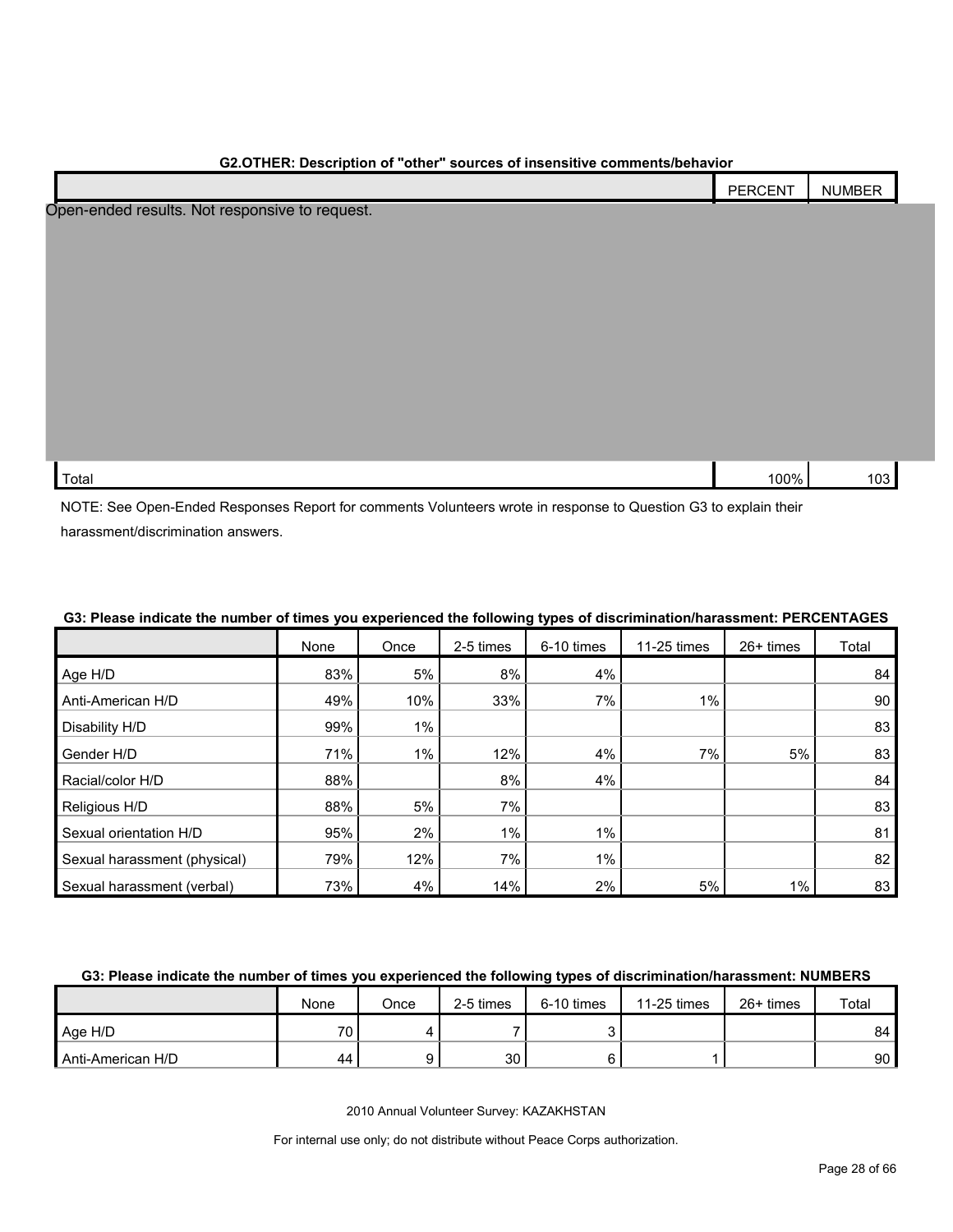| Disability H/D               | 82  |    |                 |   | 83 |
|------------------------------|-----|----|-----------------|---|----|
| Gender H/D                   | 59  |    | 10 <sub>1</sub> | h | 83 |
| Racial/color H/D             | 74. |    |                 |   | 84 |
| Religious H/D                | 73  |    | h               |   | 83 |
| Sexual orientation H/D       |     |    |                 |   | 81 |
| Sexual harassment (physical) | 65  | 10 |                 |   | 82 |
| Sexual harassment (verbal)   | 61  |    | 12              |   | 83 |

#### **G3: Volunteers experiencing AGE discrimination/harassment: Events by Number of Reports to PC**

|         |             |       | Reported Age H/D |           |            |             |           |       |
|---------|-------------|-------|------------------|-----------|------------|-------------|-----------|-------|
|         |             | Never | Once             | 2-5 times | 6-10 times | 11-25 times | 26+ times | Total |
| Age H/D | Once        | 3     |                  |           |            |             |           | 3     |
|         | 2-5 times   |       |                  |           |            |             |           |       |
|         | 6-10 times  | 3     |                  |           |            |             |           | 3     |
|         | 11-25 times |       |                  |           |            |             |           |       |
|         | 26+ times   |       |                  |           |            |             |           |       |
|         | Total       | 13    |                  |           |            |             |           | 13    |

NOTE: Some PCVs provided the number of events without answering how many times they reported the event/s.

#### **G3: Volunteers experiencing AGE discrimination/harassment: Events by Person Responsible**

|         |                   | Stranger    | Someone you<br>know | Counterpart,<br>supervisor,<br>co-worker | Peace Corps<br>Volunteer | Peace Corps staff |
|---------|-------------------|-------------|---------------------|------------------------------------------|--------------------------|-------------------|
|         |                   | Responsible | Responsible         | Responsible                              | Responsible              | Responsible       |
| Age H/D | Once              |             |                     |                                          |                          |                   |
|         | 2-5 times         | 2           | ◠                   |                                          |                          |                   |
|         | 6-10 times        | 2           |                     | າ                                        |                          |                   |
|         | 11-25 times       |             |                     |                                          |                          |                   |
|         | $26+$ times       |             |                     |                                          |                          |                   |
|         | <b>Total PCVs</b> | 4           | 4                   | 5                                        |                          |                   |

NOTE: Some PCVs provided the number of events without answering who was responsible.

#### **G3: Volunteers experiencing AGE discrimination/harassment:**

#### **Events by Person Responsible**

2010 Annual Volunteer Survey: KAZAKHSTAN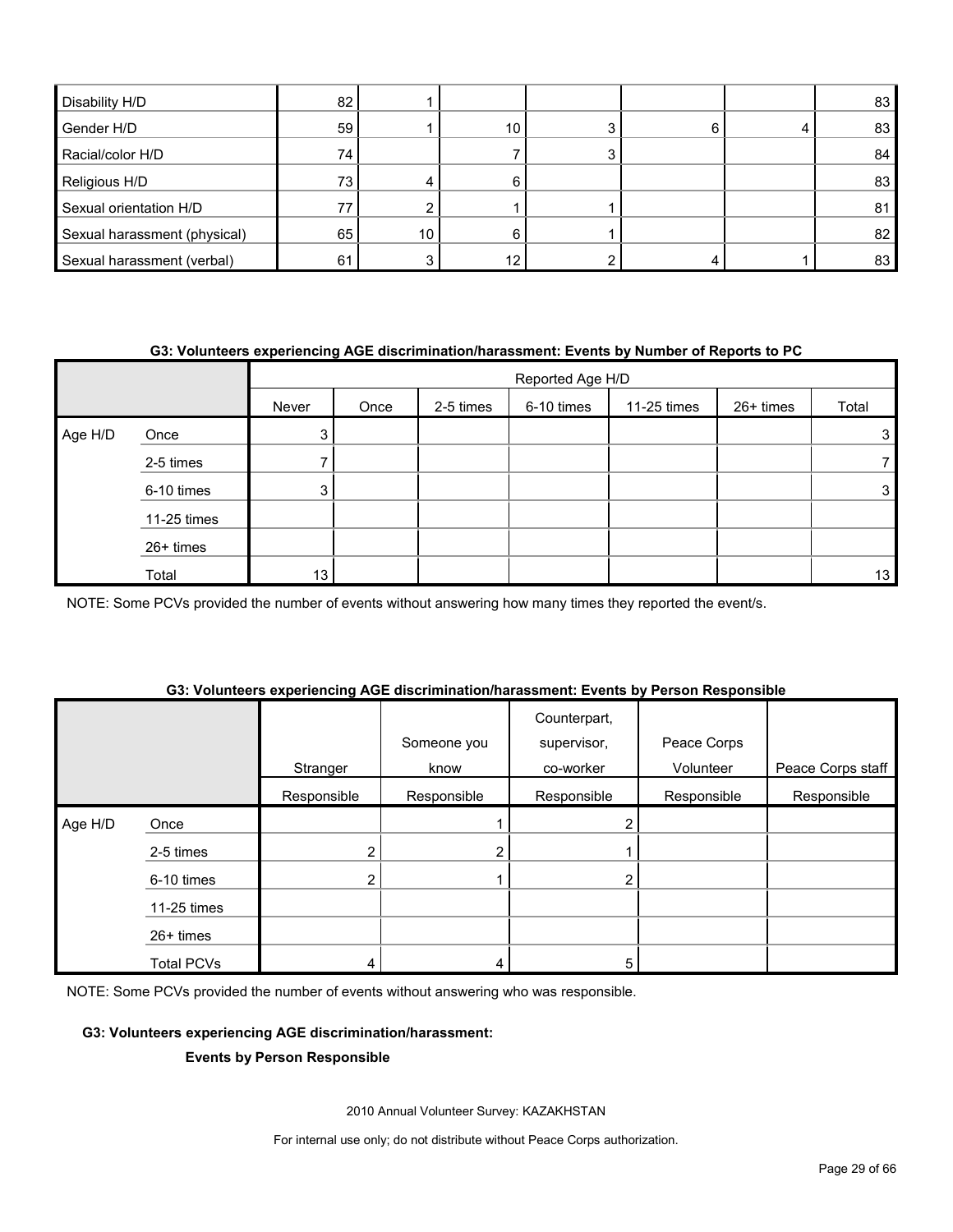|         |                   | Host country family<br>member | Other       |
|---------|-------------------|-------------------------------|-------------|
|         |                   | Responsible                   | Responsible |
| Age H/D | Once              |                               |             |
|         | 2-5 times         |                               |             |
|         | 6-10 times        |                               |             |
|         | 11-25 times       |                               |             |
|         | $26+$ times       |                               |             |
|         | <b>Total PCVs</b> | າ                             |             |

|                   |             |       | Reported Anti-American H/D |           |            |             |           |       |  |
|-------------------|-------------|-------|----------------------------|-----------|------------|-------------|-----------|-------|--|
|                   |             | Never | Once                       | 2-5 times | 6-10 times | 11-25 times | 26+ times | Total |  |
| Anti-American H/D | Once        |       |                            |           |            |             |           | 8     |  |
|                   | 2-5 times   | 24    | 2                          |           |            |             |           | 27    |  |
|                   | 6-10 times  | 6     |                            |           |            |             |           | 6     |  |
|                   | 11-25 times |       |                            |           |            |             |           |       |  |
|                   | 26+ times   |       |                            |           |            |             |           |       |  |
|                   | Total       | 38    | 3                          |           |            |             |           | 42    |  |

## **G3: Volunteers experiencing ANTI-AMERICAN discrimination/harassment: Events by Number of Reports to PC**

NOTE: Some PCVs provided the number of events without answering how many times they reported the event/s .

## **G3: Volunteers experiencing ANTI-AMERICAN discrimination/harassment: Events by Person Responsible**

|                   |                   |             |             | Counterpart, |             |             |
|-------------------|-------------------|-------------|-------------|--------------|-------------|-------------|
|                   |                   |             | Someone you | supervisor,  | Peace Corps | Peace Corps |
|                   |                   | Stranger    | know        | co-worker    | Volunteer   | staff       |
|                   |                   | Responsible | Responsible | Responsible  | Responsible | Responsible |
| Anti-American H/D | Once              | 6           |             |              |             |             |
|                   | 2-5 times         | 15          | 4           | 3            |             |             |
|                   | 6-10 times        | 2           |             |              |             |             |
|                   | 11-25 times       |             |             |              |             |             |
|                   | 26+ times         |             |             |              |             |             |
|                   | <b>Total PCVs</b> | 23          | 5           | 3            |             |             |

2010 Annual Volunteer Survey: KAZAKHSTAN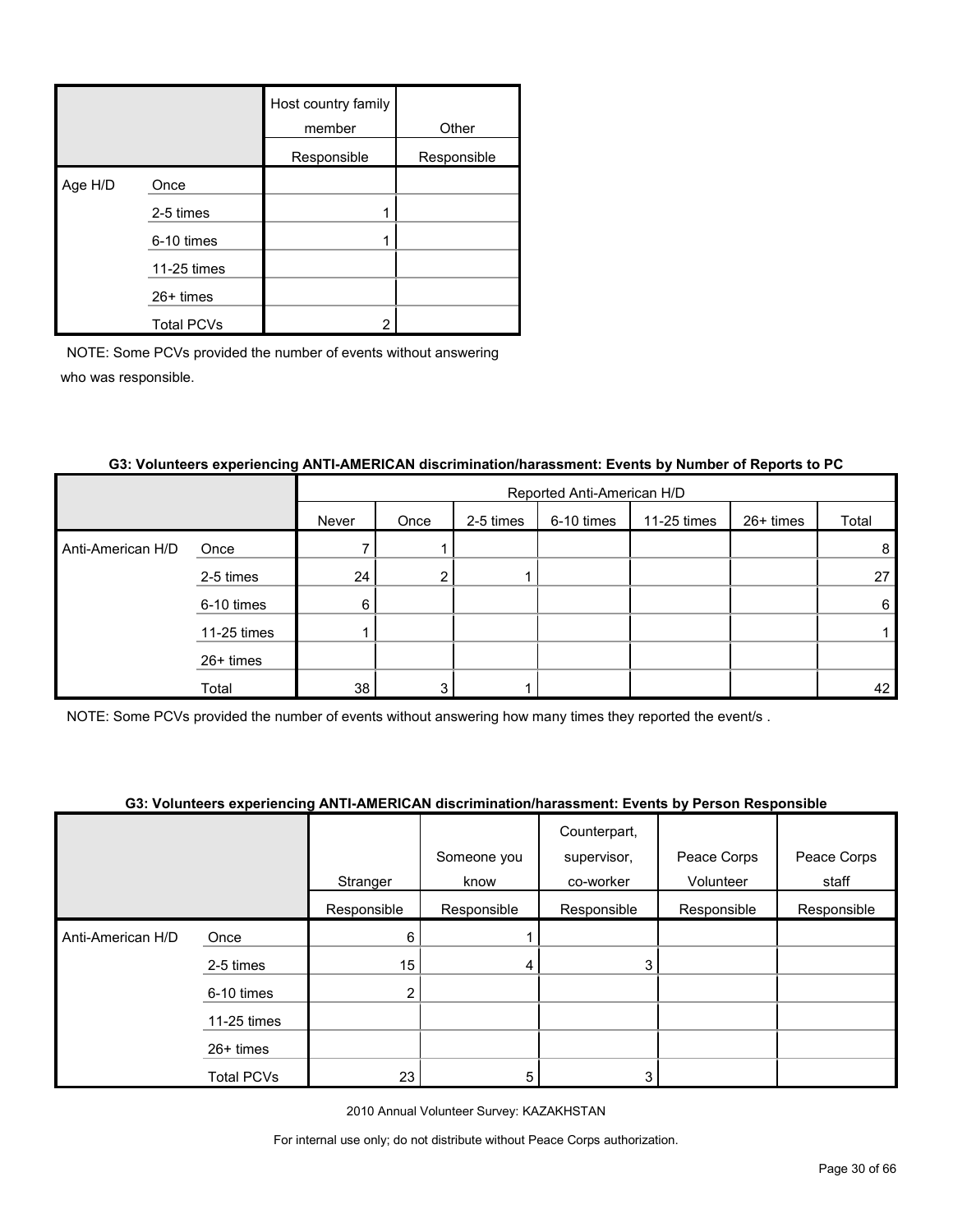#### **G3: Volunteers experiencing ANTI-AMERICAN discrimination/harassment: Events by Person Responsible**

|                   |                   |                | Someone you | Counterpart,<br>supervisor, | Peace Corps | Peace Corps |
|-------------------|-------------------|----------------|-------------|-----------------------------|-------------|-------------|
|                   |                   | Stranger       | know        | co-worker                   | Volunteer   | staff       |
|                   |                   | Responsible    | Responsible | Responsible                 | Responsible | Responsible |
| Anti-American H/D | Once              | 6              |             |                             |             |             |
|                   | 2-5 times         | 15             | 4           |                             |             |             |
|                   | 6-10 times        | $\overline{2}$ |             |                             |             |             |
|                   | 11-25 times       |                |             |                             |             |             |
|                   | $26+$ times       |                |             |                             |             |             |
|                   | <b>Total PCVs</b> | 23             | 5           |                             |             |             |

NOTE: Some PCVs provided the number of events without answering who was responsible.

#### **G3: Volunteers experiencing ANTI-AMERICAN discrimination/harassment:**

|                   |                   | Host country family<br>member<br>Responsible | Other<br>Responsible |
|-------------------|-------------------|----------------------------------------------|----------------------|
| Anti-American H/D | Once              |                                              |                      |
|                   | 2-5 times         |                                              |                      |
|                   | 6-10 times        |                                              |                      |
|                   | 11-25 times       |                                              |                      |
|                   | $26+$ times       |                                              |                      |
|                   | <b>Total PCVs</b> | 2                                            |                      |

#### **Events by Person Responsible**

NOTE: Some PCVs provided the number of events without answering who was responsible.

#### **G3: Volunteers experiencing DISABILITY discrimination/harassment: Events by Number of Reports to PC**

|                |             |       | Reported Disability H/D |           |            |             |           |       |
|----------------|-------------|-------|-------------------------|-----------|------------|-------------|-----------|-------|
|                |             | Never | Once                    | 2-5 times | 6-10 times | 11-25 times | 26+ times | Total |
| Disability H/D | Once        |       |                         |           |            |             |           |       |
|                | 2-5 times   |       |                         |           |            |             |           |       |
|                | 6-10 times  |       |                         |           |            |             |           |       |
|                | 11-25 times |       |                         |           |            |             |           |       |
|                | 26+ times   |       |                         |           |            |             |           |       |

2010 Annual Volunteer Survey: KAZAKHSTAN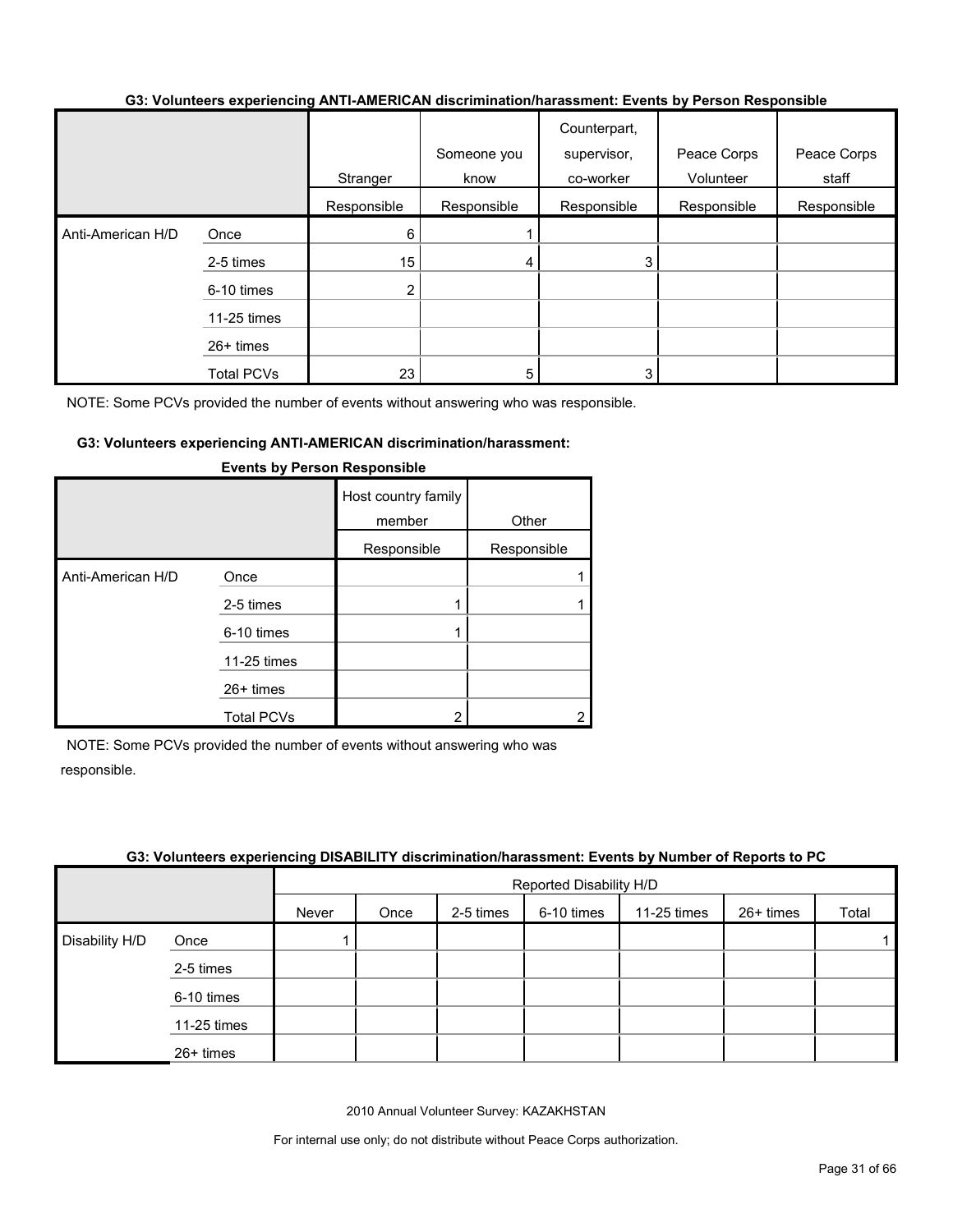| otal |  |  |  |  |
|------|--|--|--|--|
|      |  |  |  |  |

NOTE: Some PCVs provided the number of events without answering how many times they reported the event/s.

|                |             |             | G3: Volunteers experiencing DISABILITY discrimination/narassment: Events by Person Responsible |                             |             |                   |
|----------------|-------------|-------------|------------------------------------------------------------------------------------------------|-----------------------------|-------------|-------------------|
|                |             |             | Someone you                                                                                    | Counterpart,<br>supervisor, | Peace Corps |                   |
|                |             | Stranger    | know                                                                                           | co-worker                   | Volunteer   | Peace Corps staff |
|                |             | Responsible | Responsible                                                                                    | Responsible                 | Responsible | Responsible       |
| Disability H/D | Once        |             |                                                                                                |                             |             |                   |
|                | 2-5 times   |             |                                                                                                |                             |             |                   |
|                | 6-10 times  |             |                                                                                                |                             |             |                   |
|                | 11-25 times |             |                                                                                                |                             |             |                   |
|                | 26+ times   |             |                                                                                                |                             |             |                   |
|                | Total PCVs  |             |                                                                                                |                             |             |                   |

#### **G3: Volunteers experiencing DISABILITY discrimination/harassment: Events by Person Responsible**

NOTE: Some PCVs provided the number of events without answering who was responsible.

#### **G3: Volunteers experiencing DISABILITY discrimination/harassment:**

## **Events by Person Responsible** Host country family member Other Responsible Responsible Disability H/D Once 2-5 times 6-10 times 11-25 times 26+ times Total PCVs

NOTE: Some PCVs provided the number of events without answering who was responsible.

#### **G3: Volunteers experiencing GENDER discrimination/harassment: Events by Number of Reports to PC**

|            |      |       |      |           | Reported Gender H/D |             |             |       |
|------------|------|-------|------|-----------|---------------------|-------------|-------------|-------|
|            |      | Never | Once | 2-5 times | 6-10 times          | 11-25 times | $26+$ times | Total |
| Gender H/D | Once |       |      |           |                     |             |             |       |

2010 Annual Volunteer Survey: KAZAKHSTAN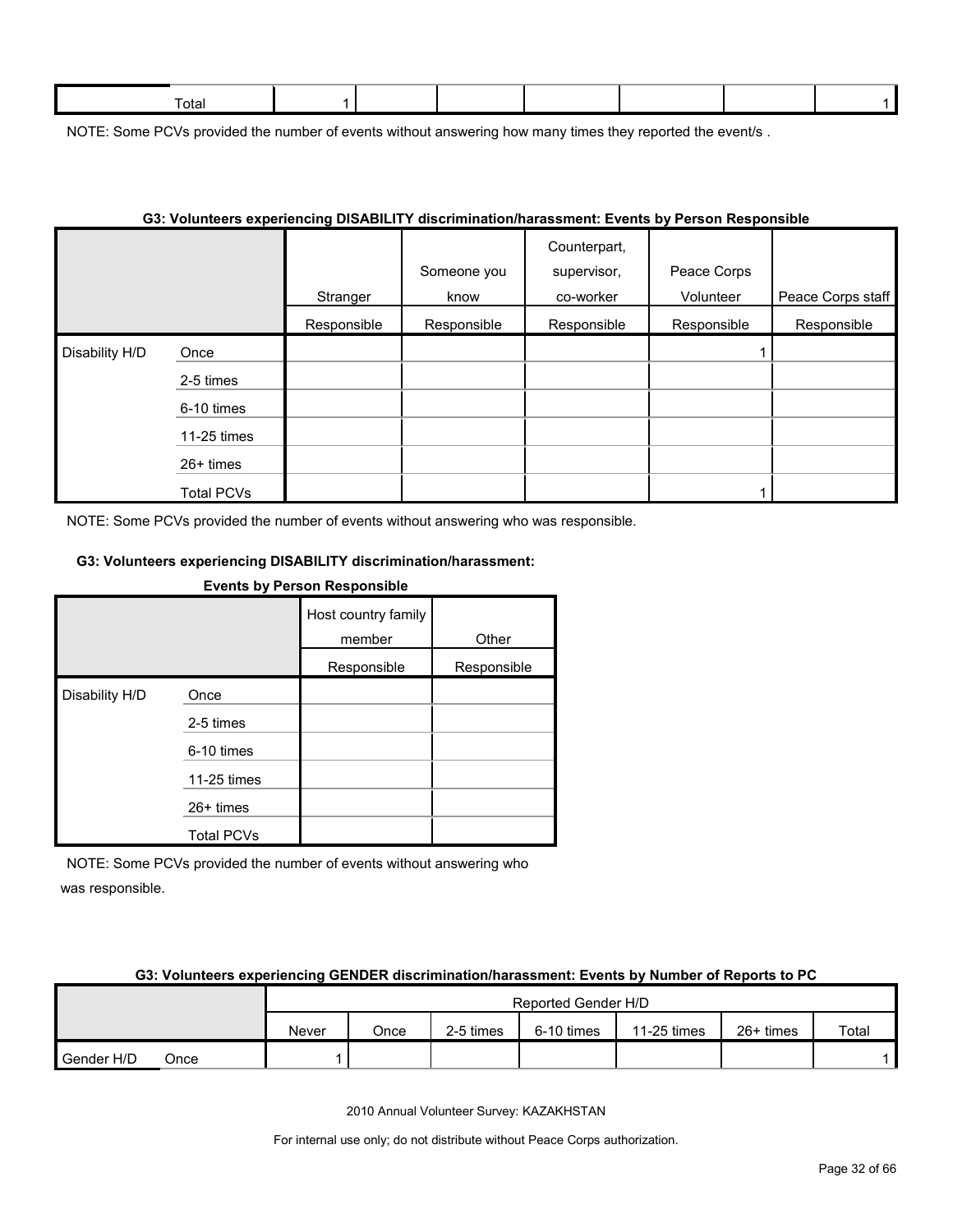| 2-5 times   |    |  |  |    |
|-------------|----|--|--|----|
| 6-10 times  |    |  |  |    |
| 11-25 times |    |  |  | 6  |
| 26+ times   |    |  |  |    |
| Total       | 20 |  |  | 21 |

NOTE: Some PCVs provided the number of events without answering how many times they reported the event/s.

#### **G3: Volunteers experiencing GENDER discrimination/harassment: Events by Person Responsible**

|            |             |             | Someone you | Counterpart,<br>supervisor, | Peace Corps |                   |
|------------|-------------|-------------|-------------|-----------------------------|-------------|-------------------|
|            |             | Stranger    | know        | co-worker                   | Volunteer   | Peace Corps staff |
|            |             | Responsible | Responsible | Responsible                 | Responsible | Responsible       |
| Gender H/D | Once        |             |             |                             |             |                   |
|            | 2-5 times   | 3           | 3           |                             |             |                   |
|            | 6-10 times  |             |             |                             |             |                   |
|            | 11-25 times | 4           | 3           | $\overline{2}$              |             |                   |
|            | $26+$ times |             | 2           |                             |             |                   |
|            | Total PCVs  | 10          | 9           | 3                           |             |                   |

NOTE: Some PCVs provided the number of events without answering who was responsible.

## **G3: Volunteers experiencing GENDER discrimination/harassment:**

## **Events by Person Responsible**

|            |                   | --------                      |             |
|------------|-------------------|-------------------------------|-------------|
|            |                   | Host country family<br>member | Other       |
|            |                   | Responsible                   | Responsible |
| Gender H/D | Once              |                               |             |
|            | 2-5 times         |                               |             |
|            | 6-10 times        |                               |             |
|            | 11-25 times       | 2                             |             |
|            | $26+$ times       |                               |             |
|            | <b>Total PCVs</b> | 3                             |             |

NOTE: Some PCVs provided the number of events without answering who was responsible.

2010 Annual Volunteer Survey: KAZAKHSTAN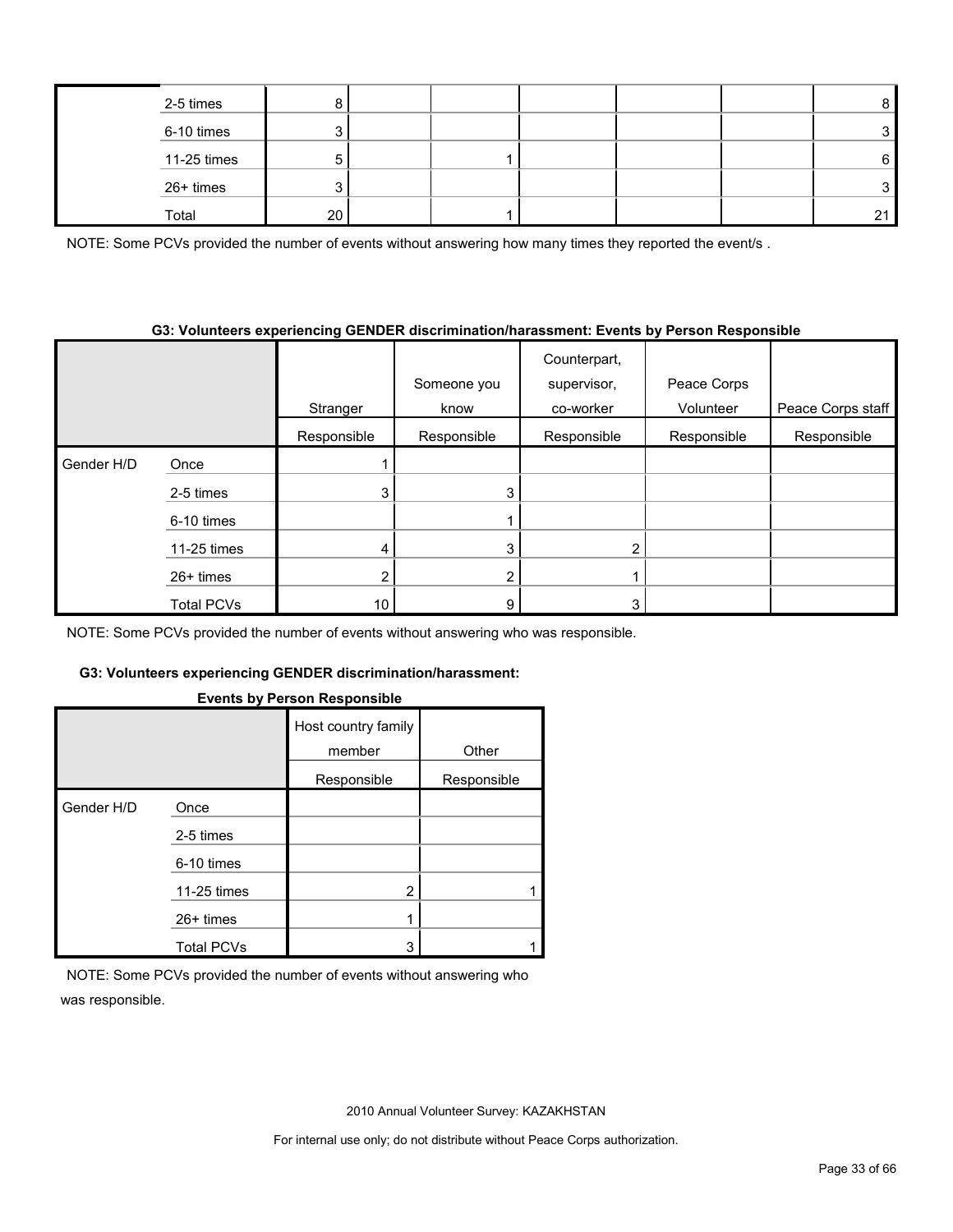| G3: Volunteers experiencing RACIAL/COLOR discrimination/harassment: Events by Number of Reports to PC |  |
|-------------------------------------------------------------------------------------------------------|--|
|                                                                                                       |  |

|                  |             |       | Reported Racial/color H/D |           |            |             |           |       |  |
|------------------|-------------|-------|---------------------------|-----------|------------|-------------|-----------|-------|--|
|                  |             | Never | Once                      | 2-5 times | 6-10 times | 11-25 times | 26+ times | Total |  |
| Racial/color H/D | Once        |       |                           |           |            |             |           |       |  |
|                  | 2-5 times   | 6     |                           |           |            |             |           | 6     |  |
|                  | 6-10 times  |       |                           |           |            |             |           | 3     |  |
|                  | 11-25 times |       |                           |           |            |             |           |       |  |
|                  | 26+ times   |       |                           |           |            |             |           |       |  |
|                  | Total       | 8     |                           |           |            |             |           | 9     |  |

NOTE: Some PCVs provided the number of events without answering how many times they reported the event/s .

## **G3: Volunteers experiencing RACIAL/COLOR discrimination/harassment: Events by Person Responsible**

|                  |             |             | Someone you | Counterpart,<br>supervisor, | Peace Corps | Peace Corps |
|------------------|-------------|-------------|-------------|-----------------------------|-------------|-------------|
|                  |             | Stranger    | know        | co-worker                   | Volunteer   | staff       |
|                  |             | Responsible | Responsible | Responsible                 | Responsible | Responsible |
| Racial/color H/D | Once        |             |             |                             |             |             |
|                  | 2-5 times   | 5           |             |                             |             |             |
|                  | 6-10 times  |             |             |                             |             |             |
|                  | 11-25 times |             |             |                             |             |             |
|                  | $26+$ times |             |             |                             |             |             |
|                  | Total PCVs  | 5           |             |                             |             |             |

NOTE: Some PCVs provided the number of events without answering who was responsible.

#### **G3: Volunteers experiencing RACIAL/COLOR discrimination/harassment:**

#### **Events by Person Responsible**

|                  |                   | Host country family<br>member | Other       |
|------------------|-------------------|-------------------------------|-------------|
|                  |                   | Responsible                   | Responsible |
| Racial/color H/D | Once              |                               |             |
|                  | 2-5 times         |                               |             |
|                  | 6-10 times        |                               |             |
|                  | 11-25 times       |                               |             |
|                  | $26+$ times       |                               |             |
|                  | <b>Total PCVs</b> |                               |             |

2010 Annual Volunteer Survey: KAZAKHSTAN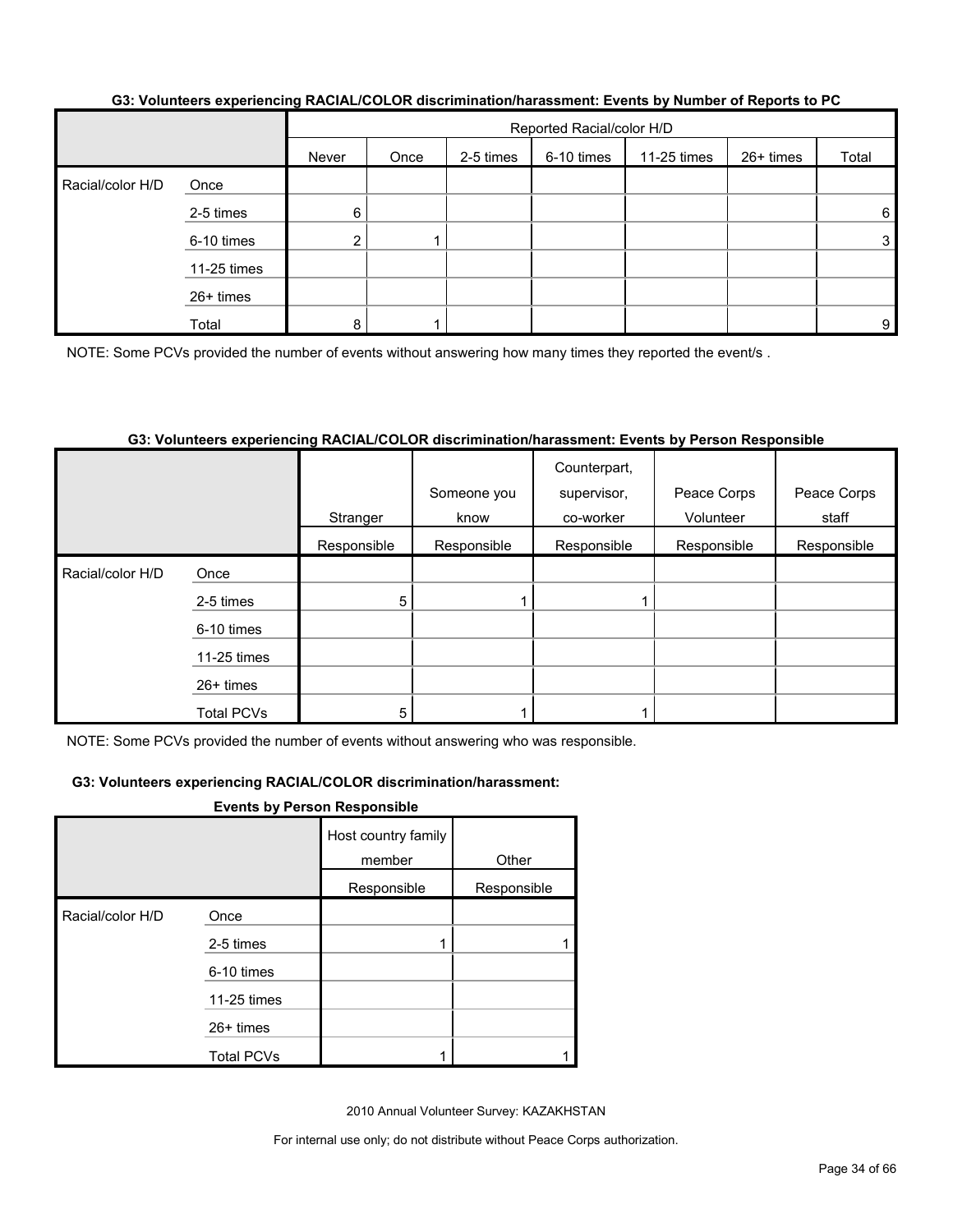#### **G3: Volunteers experiencing RACIAL/COLOR discrimination/harassment:**

|                  |                   | Host country family<br>member | Other       |
|------------------|-------------------|-------------------------------|-------------|
|                  |                   | Responsible                   | Responsible |
| Racial/color H/D | Once              |                               |             |
|                  | 2-5 times         |                               |             |
|                  | 6-10 times        |                               |             |
|                  | 11-25 times       |                               |             |
|                  | $26+$ times       |                               |             |
|                  | <b>Total PCVs</b> |                               |             |

#### **Events by Person Responsible**

NOTE: Some PCVs provided the number of events without answering who was responsible.

#### **G3: Volunteers experiencing RELIGIOUS discrimination/harassment: Events by Number of Reports to PC**

|               |             |       | Reported Religious H/D |           |            |             |           |                 |  |  |
|---------------|-------------|-------|------------------------|-----------|------------|-------------|-----------|-----------------|--|--|
|               |             | Never | Once                   | 2-5 times | 6-10 times | 11-25 times | 26+ times | Total           |  |  |
| Religious H/D | Once        | 3     |                        |           |            |             |           | 4               |  |  |
|               | 2-5 times   | 6     |                        |           |            |             |           | 6               |  |  |
|               | 6-10 times  |       |                        |           |            |             |           |                 |  |  |
|               | 11-25 times |       |                        |           |            |             |           |                 |  |  |
|               | 26+ times   |       |                        |           |            |             |           |                 |  |  |
|               | Total       | 9     |                        |           |            |             |           | 10 <sup>°</sup> |  |  |

NOTE: Some PCVs provided the number of events without answering how many times they reported the event/s .

#### **G3: Volunteers experiencing RELIGIOUS discrimination/harassment: Events by Person Responsible**

|                    |             |             | Someone you | Counterpart,<br>supervisor, | Peace Corps |                   |
|--------------------|-------------|-------------|-------------|-----------------------------|-------------|-------------------|
|                    |             | Stranger    | know        | co-worker                   | Volunteer   | Peace Corps staff |
|                    |             | Responsible | Responsible | Responsible                 | Responsible | Responsible       |
| Religious H/D<br>I | Once        |             |             |                             |             |                   |
|                    | 2-5 times   |             |             |                             |             |                   |
|                    | 6-10 times  |             |             |                             |             |                   |
|                    | 11-25 times |             |             |                             |             |                   |

2010 Annual Volunteer Survey: KAZAKHSTAN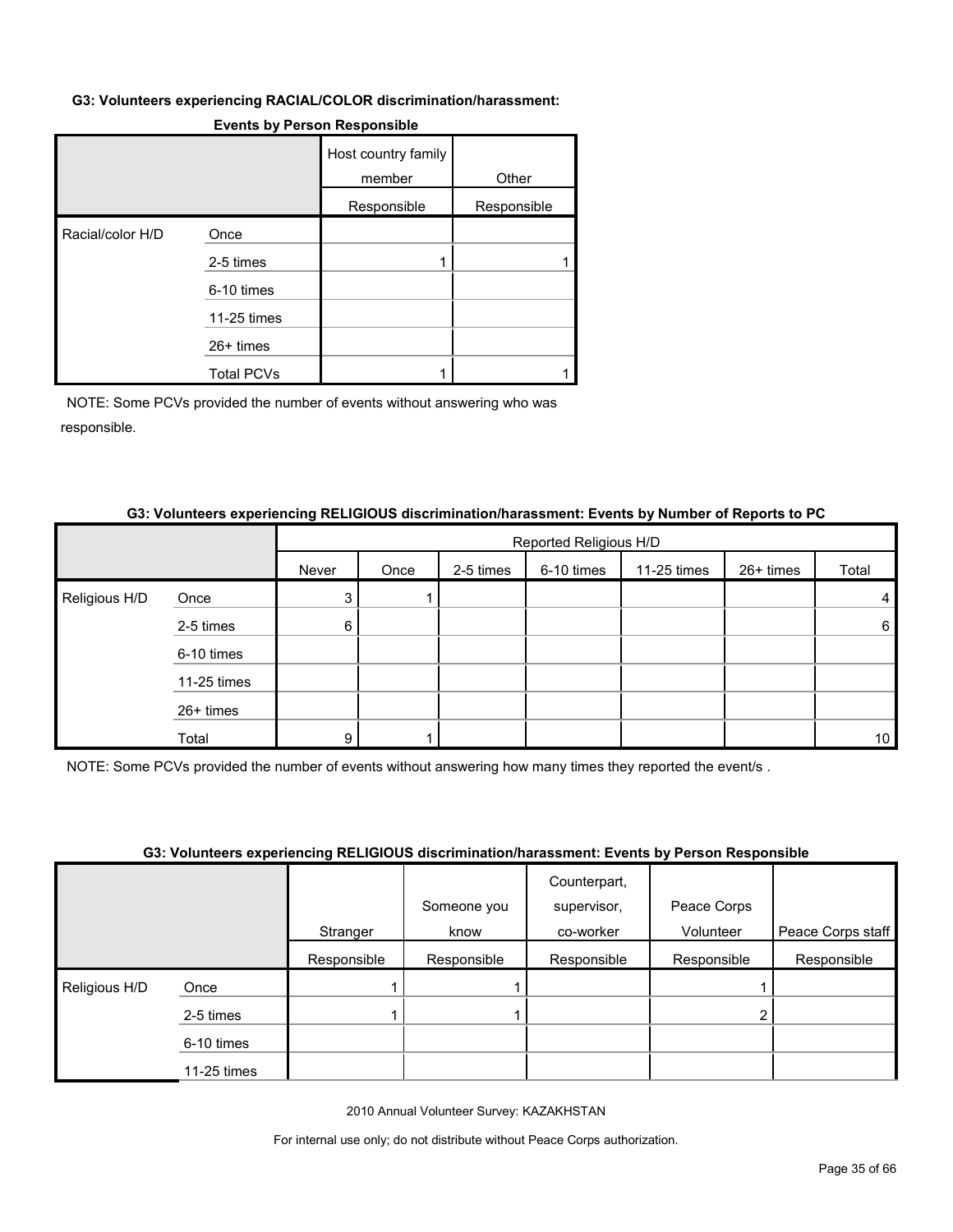| 26+ times  |  |  |  |
|------------|--|--|--|
| Total PCVs |  |  |  |

#### **G3: Volunteers experiencing RELIGIOUS discrimination/harassment:**

| <b>Events by Person Responsible</b> |                   |                               |             |  |  |  |  |
|-------------------------------------|-------------------|-------------------------------|-------------|--|--|--|--|
|                                     |                   | Host country family<br>member | Other       |  |  |  |  |
|                                     |                   | Responsible                   | Responsible |  |  |  |  |
| Religious H/D                       | Once              |                               |             |  |  |  |  |
|                                     | 2-5 times         |                               |             |  |  |  |  |
|                                     | 6-10 times        |                               |             |  |  |  |  |
|                                     | 11-25 times       |                               |             |  |  |  |  |
|                                     | $26+$ times       |                               |             |  |  |  |  |
|                                     | <b>Total PCVs</b> | 2                             |             |  |  |  |  |

NOTE: Some PCVs provided the number of events without answering who was responsible.

#### **G3: Volunteers experiencing SEXUAL ORIENTATION discrimination/harassment: Events by Number of Reports to PC**

|                        |             | Reported Sexual orientation H/D |      |           |            |             |  |  |
|------------------------|-------------|---------------------------------|------|-----------|------------|-------------|--|--|
|                        |             | Never                           | Once | 2-5 times | 6-10 times | 11-25 times |  |  |
| Sexual orientation H/D | Once        | $\mathbf{2}^{\prime}$           |      |           |            |             |  |  |
|                        | 2-5 times   |                                 |      |           |            |             |  |  |
|                        | 6-10 times  |                                 |      |           |            |             |  |  |
|                        | 11-25 times |                                 |      |           |            |             |  |  |
|                        | 26+ times   |                                 |      |           |            |             |  |  |
|                        | Total       |                                 |      |           |            |             |  |  |

NOTE: Some PCVs provided the number of events without answering how many times they reported the event/s.

#### **G3: Volunteers experiencing SEXUAL ORIENTATION discrimination/harassment:**

#### **Events by Number of Reports to PC**

|                        |            | Reported Sexual orientation H/D |       |
|------------------------|------------|---------------------------------|-------|
|                        |            | 26+ times                       | Total |
| Sexual orientation H/D | Once       |                                 |       |
|                        | 2-5 times  |                                 |       |
|                        | 6-10 times |                                 |       |

2010 Annual Volunteer Survey: KAZAKHSTAN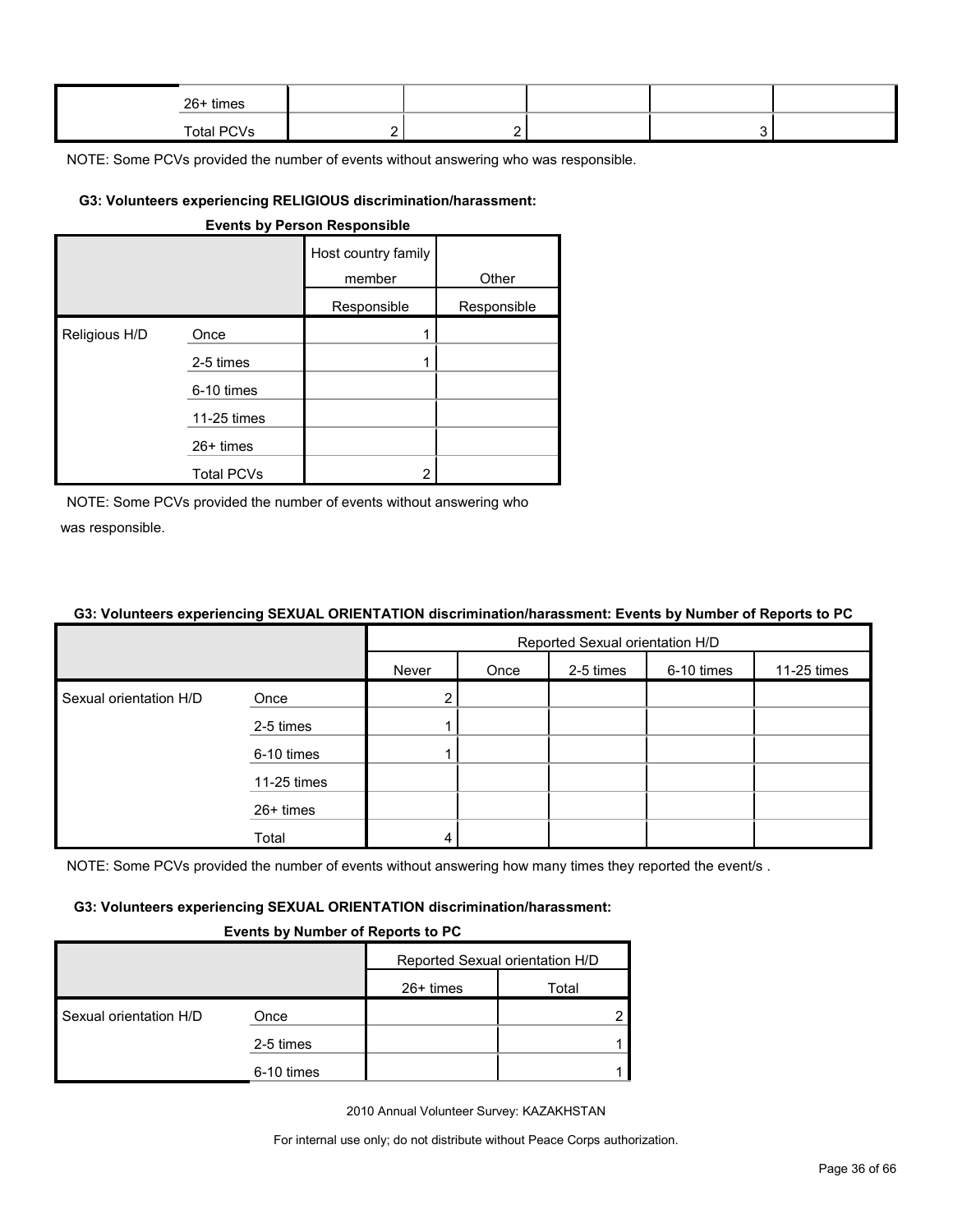| 11-25 times |  |
|-------------|--|
| 26+ times   |  |
| Total       |  |

NOTE: Some PCVs provided the number of events without answering how many times they reported the event/s .

#### **G3: Volunteers experiencing SEXUAL ORIENTATION discrimination/harassment: Events by Person Responsible**

|                        |                   |             |             | Counterpart, |             |             |
|------------------------|-------------------|-------------|-------------|--------------|-------------|-------------|
|                        |                   |             | Someone you | supervisor,  | Peace Corps | Peace Corps |
|                        |                   | Stranger    | know        | co-worker    | Volunteer   | staff       |
|                        |                   | Responsible | Responsible | Responsible  | Responsible | Responsible |
| Sexual orientation H/D | Once              |             |             | $(b)$ $(5)$  |             |             |
|                        | 2-5 times         |             |             |              |             |             |
|                        | 6-10 times        |             |             |              |             |             |
|                        | 11-25 times       |             |             |              |             |             |
|                        | 26+ times         |             |             |              |             |             |
|                        | <b>Total PCVs</b> |             |             |              |             |             |

NOTE: Some PCVs provided the number of events without answering who was responsible.

#### **G3: Volunteers experiencing SEXUAL ORIENTATION discrimination/harassment:**

#### **Events by Person Responsible**

|                        |                   | Host country family<br>member | Other       |
|------------------------|-------------------|-------------------------------|-------------|
|                        |                   | Responsible                   | Responsible |
| Sexual orientation H/D | Once              |                               |             |
|                        | 2-5 times         |                               |             |
|                        | 6-10 times        |                               |             |
|                        | 11-25 times       |                               |             |
|                        | $26+$ times       |                               |             |
|                        | <b>Total PCVs</b> |                               |             |

NOTE: Some PCVs provided the number of events without answering who was responsible.

#### **G3: Volunteers experiencing PHYSICAL SEXUAL harassment: Events by Number of Reports to PC**

2010 Annual Volunteer Survey: KAZAKHSTAN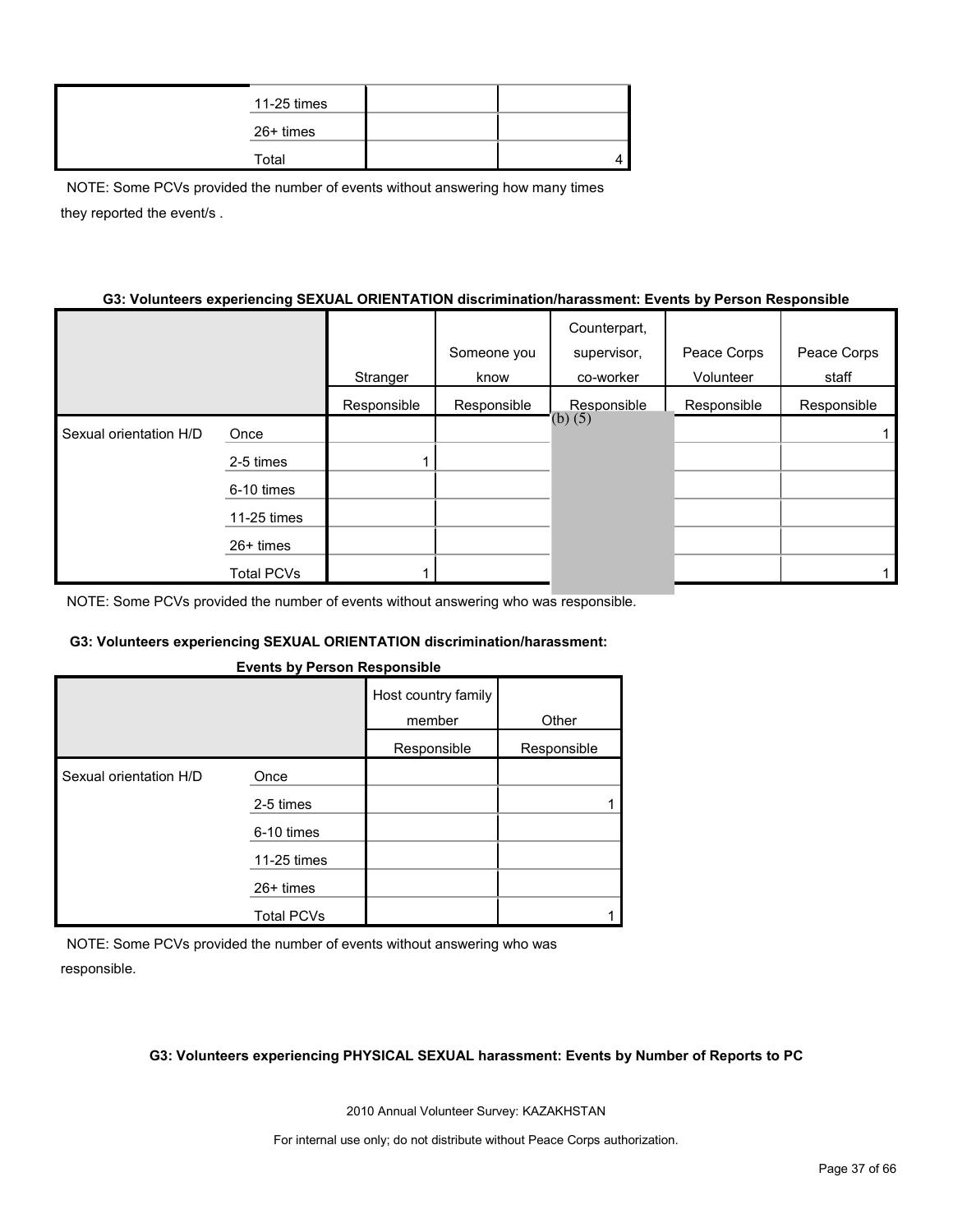|                              |             | Reported Sexual harassment (physical) |      |           |            |             |
|------------------------------|-------------|---------------------------------------|------|-----------|------------|-------------|
|                              |             | Never                                 | Once | 2-5 times | 6-10 times | 11-25 times |
| Sexual harassment (physical) | Once        | 6                                     | 4    |           |            |             |
|                              | 2-5 times   | 3                                     |      | ◠         |            |             |
|                              | 6-10 times  |                                       |      |           |            |             |
|                              | 11-25 times |                                       |      |           |            |             |
|                              | 26+ times   |                                       |      |           |            |             |
|                              | Total       | 10                                    | 5    |           |            |             |

NOTE: Some PCVs provided the number of events without answering how many times they reported the event/s.

#### **G3: Volunteers experiencing PHYSICAL SEXUAL harassment: Events by Number of Reports**

|                              | to PC       |           |                                       |
|------------------------------|-------------|-----------|---------------------------------------|
|                              |             |           | Reported Sexual harassment (physical) |
|                              |             | 26+ times | Total                                 |
| Sexual harassment (physical) | Once        |           | 10                                    |
|                              | 2-5 times   |           | 6                                     |
|                              | 6-10 times  |           |                                       |
|                              | 11-25 times |           |                                       |
|                              | $26+$ times |           |                                       |
|                              | Total       |           |                                       |

NOTE: Some PCVs provided the number of events without answering how many times they reported the event/s .

#### **G3: Volunteers experiencing PHYSICAL SEXUAL harassment: Events by Person Responsible**

|                              |                   | Stranger    | Someone you<br>know | Counterpart,<br>supervisor,<br>co-worker | Peace Corps<br>Volunteer |
|------------------------------|-------------------|-------------|---------------------|------------------------------------------|--------------------------|
|                              |                   | Responsible | Responsible         | Responsible                              | Responsible              |
| Sexual harassment (physical) | Once              | 5           |                     |                                          |                          |
|                              | 2-5 times         | 3           |                     | 2                                        |                          |
|                              | 6-10 times        |             |                     |                                          |                          |
|                              | 11-25 times       |             |                     |                                          |                          |
|                              | 26+ times         |             |                     |                                          |                          |
|                              | <b>Total PCVs</b> | 9           |                     | 3                                        |                          |

NOTE: Some PCVs provided the number of events without answering who was responsible.

2010 Annual Volunteer Survey: KAZAKHSTAN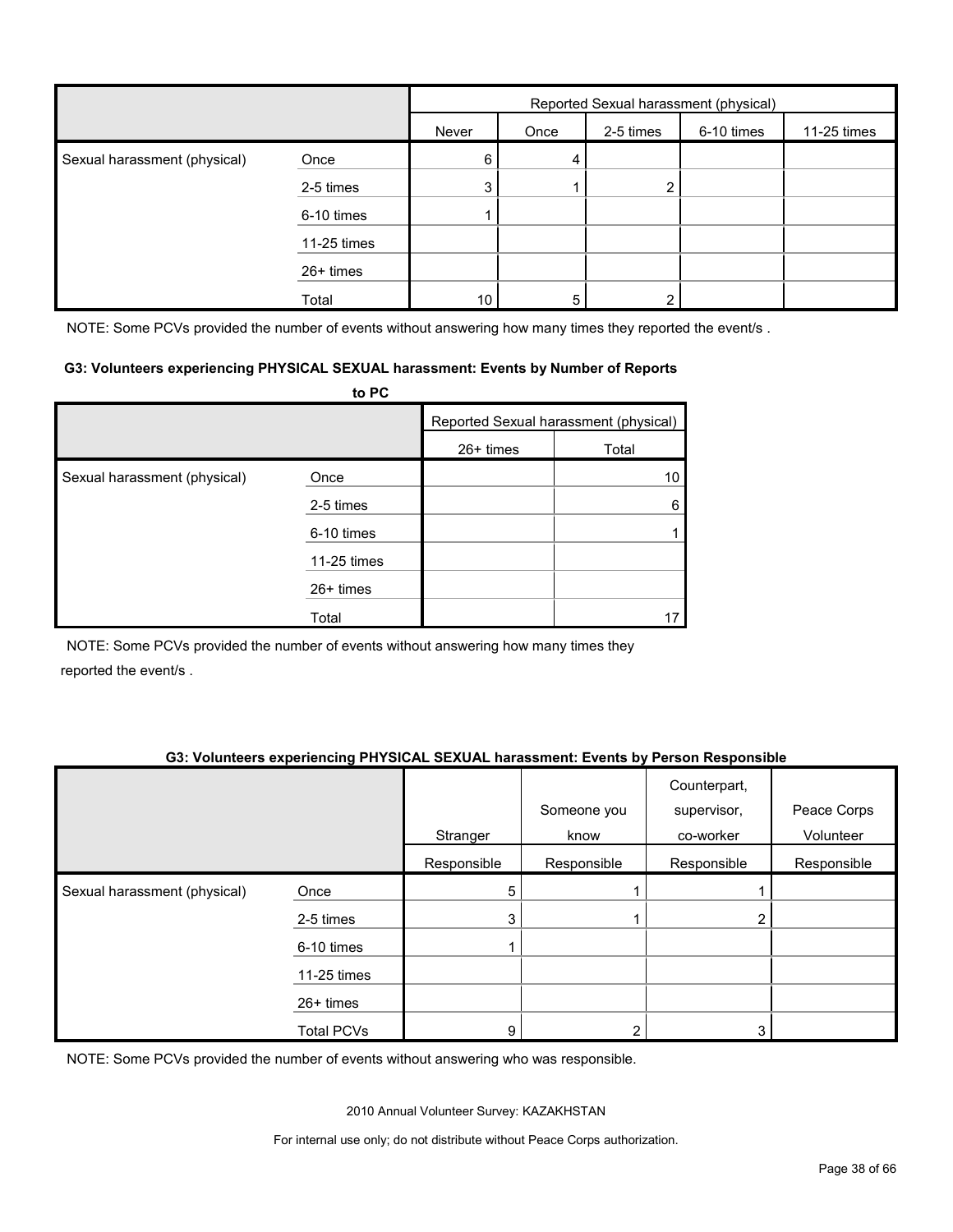#### **G3: Volunteers experiencing PHYSICAL SEXUAL harassment: Events by Person Responsible**

|                              |             | Peace Corps staff | Host country family<br>member | Other       |
|------------------------------|-------------|-------------------|-------------------------------|-------------|
|                              |             | Responsible       | Responsible                   | Responsible |
| Sexual harassment (physical) | Once        |                   |                               |             |
|                              | 2-5 times   |                   |                               |             |
|                              | 6-10 times  |                   |                               |             |
|                              | 11-25 times |                   |                               |             |
|                              | 26+ times   |                   |                               |             |
|                              | Total PCVs  |                   |                               |             |

NOTE: Some PCVs provided the number of events without answering who was responsible.

#### **G3: Volunteers experiencing VERBAL SEXUAL harassment: Events by Number of Reports to PC**

|                            |             | Reported Sexual harassment (verbal) |      |           |            |             |  |
|----------------------------|-------------|-------------------------------------|------|-----------|------------|-------------|--|
|                            |             | Never                               | Once | 2-5 times | 6-10 times | 11-25 times |  |
| Sexual harassment (verbal) | Once        | 2                                   |      |           |            |             |  |
|                            | 2-5 times   | 11                                  |      |           |            |             |  |
|                            | 6-10 times  | 2 <sub>1</sub>                      |      |           |            |             |  |
|                            | 11-25 times |                                     |      |           |            |             |  |
|                            | 26+ times   |                                     |      |           |            |             |  |
|                            | Total       | 17                                  | ົ    |           |            |             |  |

NOTE: Some PCVs provided the number of events without answering how many times they reported the event/s.

#### **G3: Volunteers experiencing VERBAL SEXUAL harassment: Events by Number of Reports**

|                            | to PC       |                                     |       |
|----------------------------|-------------|-------------------------------------|-------|
|                            |             | Reported Sexual harassment (verbal) |       |
|                            |             | 26+ times                           | Total |
| Sexual harassment (verbal) | Once        |                                     |       |
|                            | 2-5 times   |                                     |       |
|                            | 6-10 times  |                                     |       |
|                            | 11-25 times |                                     |       |
|                            | $26+$ times |                                     |       |
|                            | Total       |                                     | 20    |

NOTE: Some PCVs provided the number of events without answering how many times they reported the event/s .

2010 Annual Volunteer Survey: KAZAKHSTAN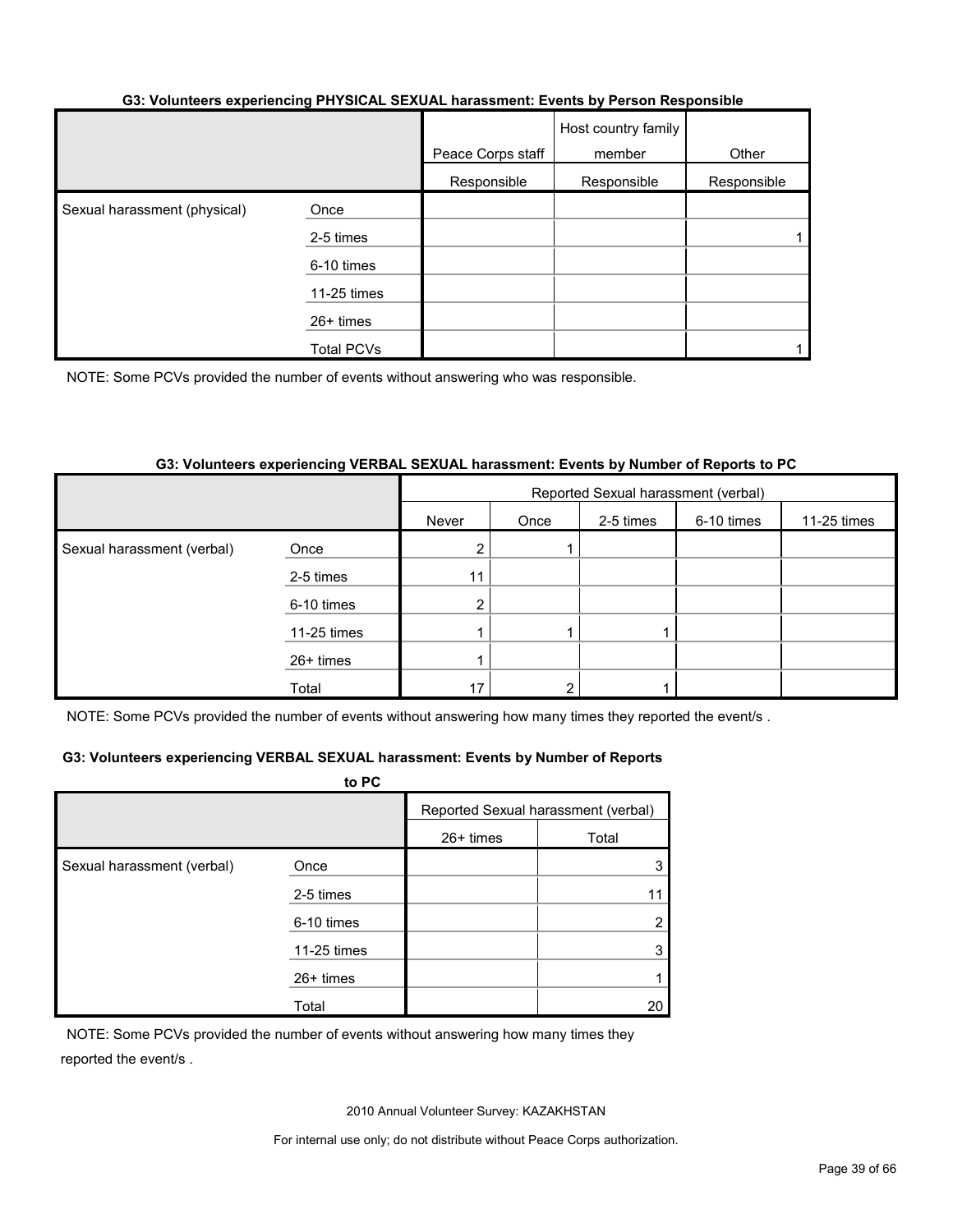|                            | . .<br>$\tilde{\phantom{a}}$ |                | Someone you | . .<br>Counterpart,<br>supervisor, | Peace Corps |
|----------------------------|------------------------------|----------------|-------------|------------------------------------|-------------|
|                            |                              | Stranger       | know        | co-worker                          | Volunteer   |
|                            |                              | Responsible    | Responsible | Responsible                        | Responsible |
| Sexual harassment (verbal) | Once                         |                |             |                                    |             |
|                            | 2-5 times                    | 8              |             |                                    |             |
|                            | 6-10 times                   | $\overline{2}$ |             |                                    |             |
|                            | 11-25 times                  | 4              |             | 2                                  |             |
|                            | $26+$ times                  |                |             |                                    |             |
|                            | <b>Total PCVs</b>            | 15             | 3           | ົ                                  |             |

## **G3: Volunteers experiencing VERBAL SEXUAL harassment: Events by Person Responsible**

NOTE: Some PCVs provided the number of events without answering who was responsible.

## **G3: Volunteers experiencing VERBAL SEXUAL harassment: Events by Person Responsible**

|                            |                   | Peace Corps staff | Host country family<br>member | Other       |
|----------------------------|-------------------|-------------------|-------------------------------|-------------|
|                            |                   | Responsible       | Responsible                   | Responsible |
| Sexual harassment (verbal) | Once              |                   |                               |             |
|                            | 2-5 times         |                   |                               |             |
|                            | 6-10 times        |                   |                               |             |
|                            | 11-25 times       |                   |                               |             |
|                            | 26+ times         |                   |                               |             |
|                            | <b>Total PCVs</b> |                   | 2                             |             |

NOTE: Some PCVs provided the number of events without answering who was responsible.

|  |                | G4: Please indicate the number of times you experienced the following types of crimes: PERCENTAGES |  |
|--|----------------|----------------------------------------------------------------------------------------------------|--|
|  | $\blacksquare$ |                                                                                                    |  |

|                    | None | Once | 2-5 times | 6-10 times | 11-25 times | $26+$ times | Total |
|--------------------|------|------|-----------|------------|-------------|-------------|-------|
| <b>Buglary</b>     | 95%  | 5%   |           |            |             |             | 87    |
| Theft              | 85%  | 13%  | 2%        |            |             |             | 87    |
| Robbery            | 97%  | 2%   | $1\%$     |            |             |             | 86    |
| Physical assault   | 90%  | 8%   | 2%        |            |             |             | 87    |
| Aggravated assault | 100% |      |           |            |             |             | 85    |
| Sexual assault     | 95%  | 5%   |           |            |             |             | 84    |

2010 Annual Volunteer Survey: KAZAKHSTAN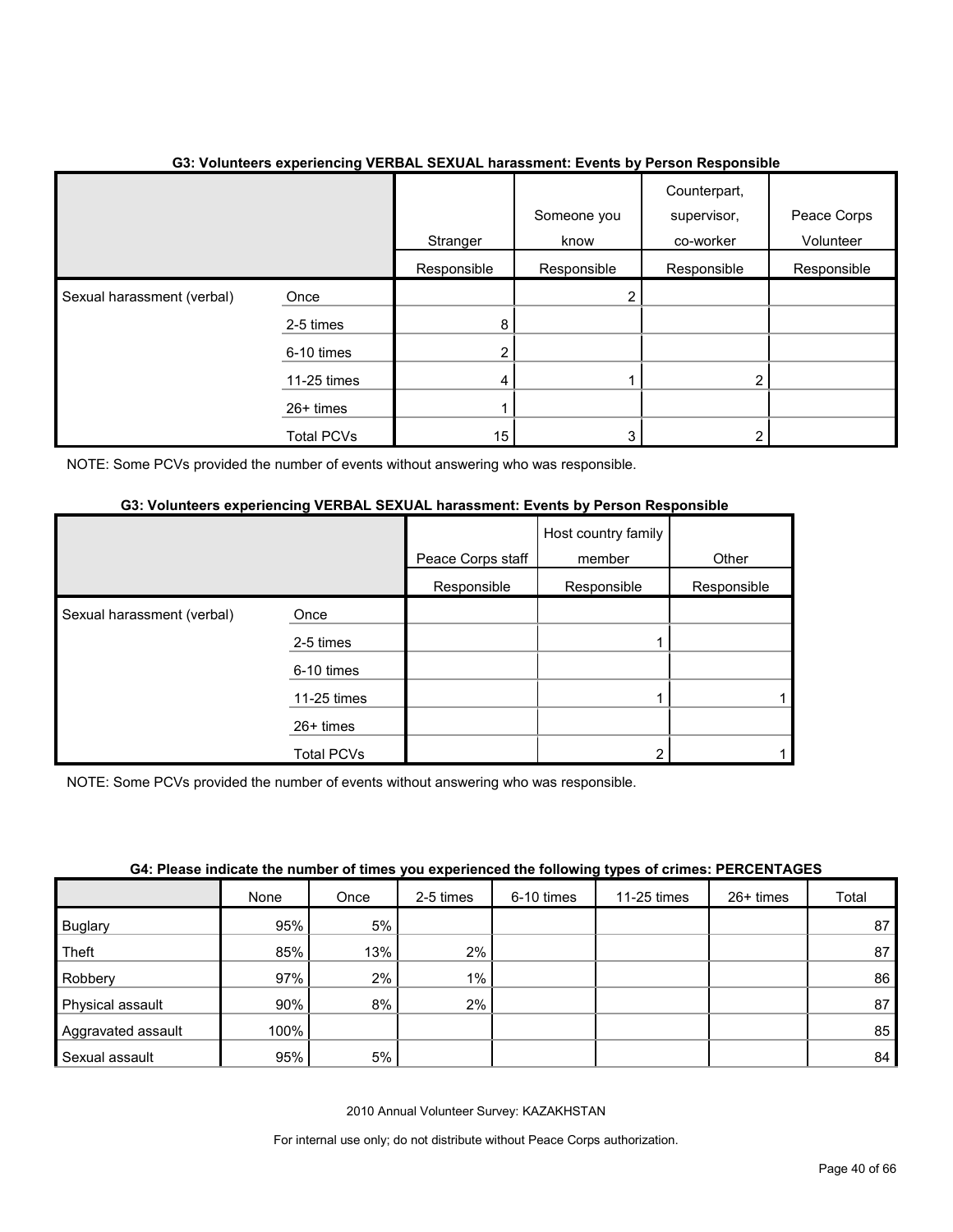|                    | None | Once  | 2-5 times | 6-10 times | 11-25 times | $26+$ times | Total |
|--------------------|------|-------|-----------|------------|-------------|-------------|-------|
| <b>Buglary</b>     | 95%  | 5%    |           |            |             |             | 87    |
| Theft              | 85%  | 13%   | 2%        |            |             |             | 87    |
| Robbery            | 97%  | 2%    | 1%        |            |             |             | 86    |
| Physical assault   | 90%  | 8%    | 2%        |            |             |             | 87    |
| Aggravated assault | 100% |       |           |            |             |             | 85    |
| Sexual assault     | 95%  | 5%    |           |            |             |             | 84    |
| Rape               | 99%  | $1\%$ |           |            |             |             | 85    |

#### **G4: Please indicate the number of times you experienced the following types of crimes: PERCENTAGES**

## **G4: Please indicate the number of times you experienced the following types of crimes: NUMBERS**

|                    | None | Once | 2-5 times     | 6-10 times | 11-25 times | 26+ times | Total |
|--------------------|------|------|---------------|------------|-------------|-----------|-------|
| <b>Buglary</b>     | 83   | 4    |               |            |             |           | 87    |
| Theft              | 74   | 11   | ∩<br><u>L</u> |            |             |           | 87    |
| Robbery            | 83   | 2    |               |            |             |           | 86    |
| Physical assault   | 78   |      | ⌒<br>∠        |            |             |           | 87    |
| Aggravated assault | 85   |      |               |            |             |           | 85    |
| Sexual assault     | 80   | 4    |               |            |             |           | 84    |
| Rape               | 84   |      |               |            |             |           | 85    |
| Attempted rape     | 82   |      |               |            |             |           | 83    |

#### **G4: Volunteers experiencing BURGLARY: Events by Number of Reports to PC**

|                |             |       | <b>Buglary Reported</b> |           |            |             |           |       |
|----------------|-------------|-------|-------------------------|-----------|------------|-------------|-----------|-------|
|                |             | Never | Once                    | 2-5 times | 6-10 times | 11-25 times | 26+ times | Total |
| <b>Buglary</b> | Once        |       | າ<br>∠                  |           |            |             |           | 3     |
|                | 2-5 times   |       |                         |           |            |             |           |       |
|                | 6-10 times  |       |                         |           |            |             |           |       |
|                | 11-25 times |       |                         |           |            |             |           |       |
|                | 26+ times   |       |                         |           |            |             |           |       |
|                | Total       |       | ◠                       |           |            |             |           | 3     |

NOTE: Some PCVs provided the number of events without answering how many times they reported the event/s.

#### **G4: Volunteers experiencing BURGLARY: Events by Person Responsible**

2010 Annual Volunteer Survey: KAZAKHSTAN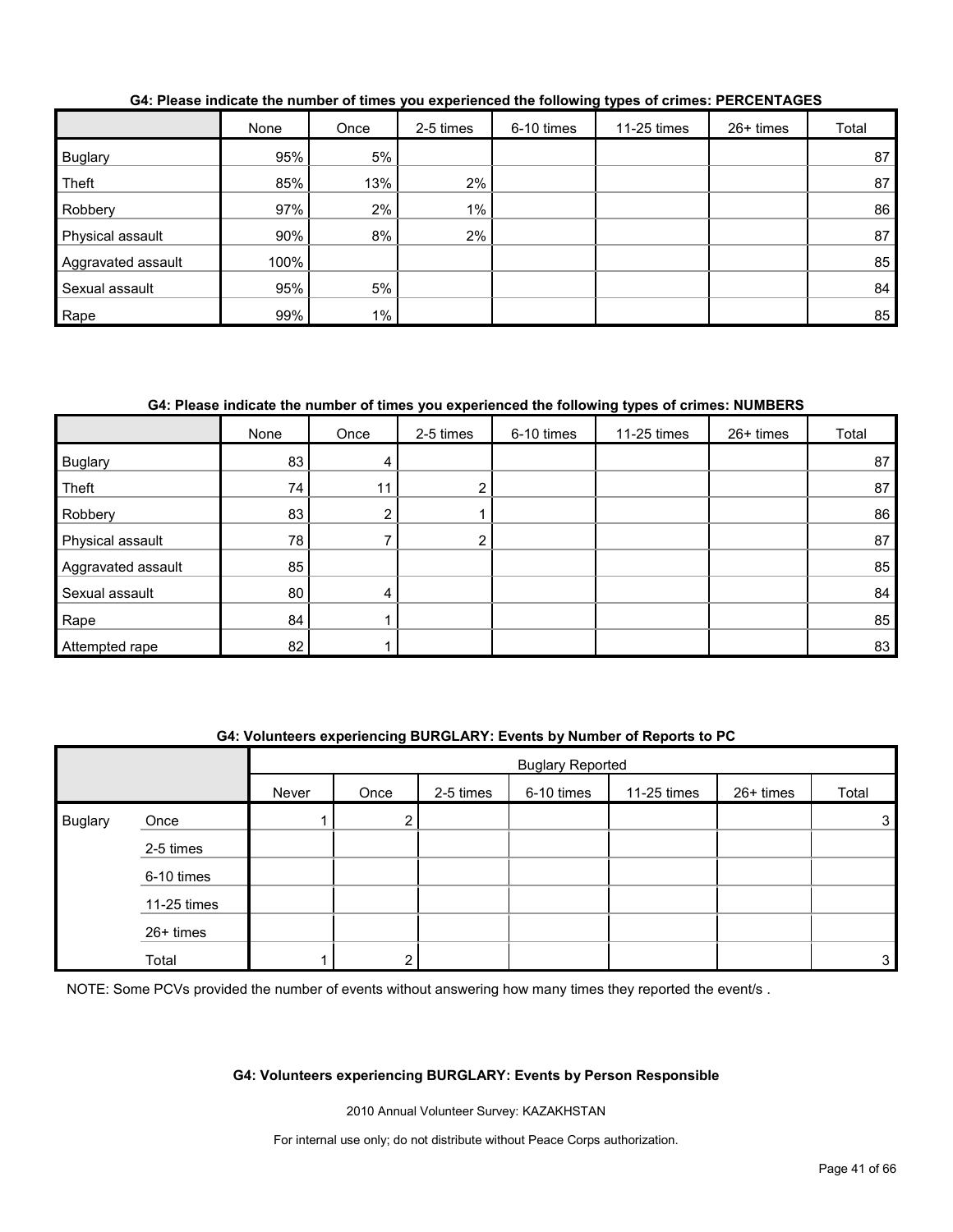|                |                   | Stranger    | Someone you<br>know | Counterpart,<br>supervisor,<br>co-worker | Peace Corps<br>Volunteer | Peace Corps staff |
|----------------|-------------------|-------------|---------------------|------------------------------------------|--------------------------|-------------------|
|                |                   | Responsible | Responsible         | Responsible                              | Responsible              | Responsible       |
| <b>Buglary</b> | Once              |             |                     |                                          |                          |                   |
|                | 2-5 times         |             |                     |                                          |                          |                   |
|                | 6-10 times        |             |                     |                                          |                          |                   |
|                | 11-25 times       |             |                     |                                          |                          |                   |
|                | $26+$ times       |             |                     |                                          |                          |                   |
|                | <b>Total PCVs</b> |             |                     |                                          |                          |                   |

## **G4: Volunteers experiencing BURGLARY: Events by Person**

| Responsible    |                   |                               |             |  |  |  |  |  |
|----------------|-------------------|-------------------------------|-------------|--|--|--|--|--|
|                |                   | Host country family<br>member | Other       |  |  |  |  |  |
|                |                   | Responsible                   | Responsible |  |  |  |  |  |
| <b>Buglary</b> | Once              |                               |             |  |  |  |  |  |
|                | 2-5 times         |                               |             |  |  |  |  |  |
|                | 6-10 times        |                               |             |  |  |  |  |  |
|                | 11-25 times       |                               |             |  |  |  |  |  |
|                | $26+$ times       |                               |             |  |  |  |  |  |
|                | <b>Total PCVs</b> |                               |             |  |  |  |  |  |

NOTE: Some PCVs provided the number of events without answering

who was responsible.

|       | G4: Volunteers experiencing THEFT: Events by Number of Reports to PC |       |      |           |                |             |             |       |  |
|-------|----------------------------------------------------------------------|-------|------|-----------|----------------|-------------|-------------|-------|--|
|       |                                                                      |       |      |           | Theft Reported |             |             |       |  |
|       |                                                                      | Never | Once | 2-5 times | 6-10 times     | 11-25 times | $26+$ times | Total |  |
| Theft | Once                                                                 | 8     | 3    |           |                |             |             |       |  |
|       | 2-5 times                                                            |       |      |           |                |             |             |       |  |
|       | 6-10 times                                                           |       |      |           |                |             |             |       |  |
|       | 11-25 times                                                          |       |      |           |                |             |             |       |  |
|       | 26+ times                                                            |       |      |           |                |             |             |       |  |
|       | Total                                                                | 9     | 4    |           |                |             |             | 13    |  |

2010 Annual Volunteer Survey: KAZAKHSTAN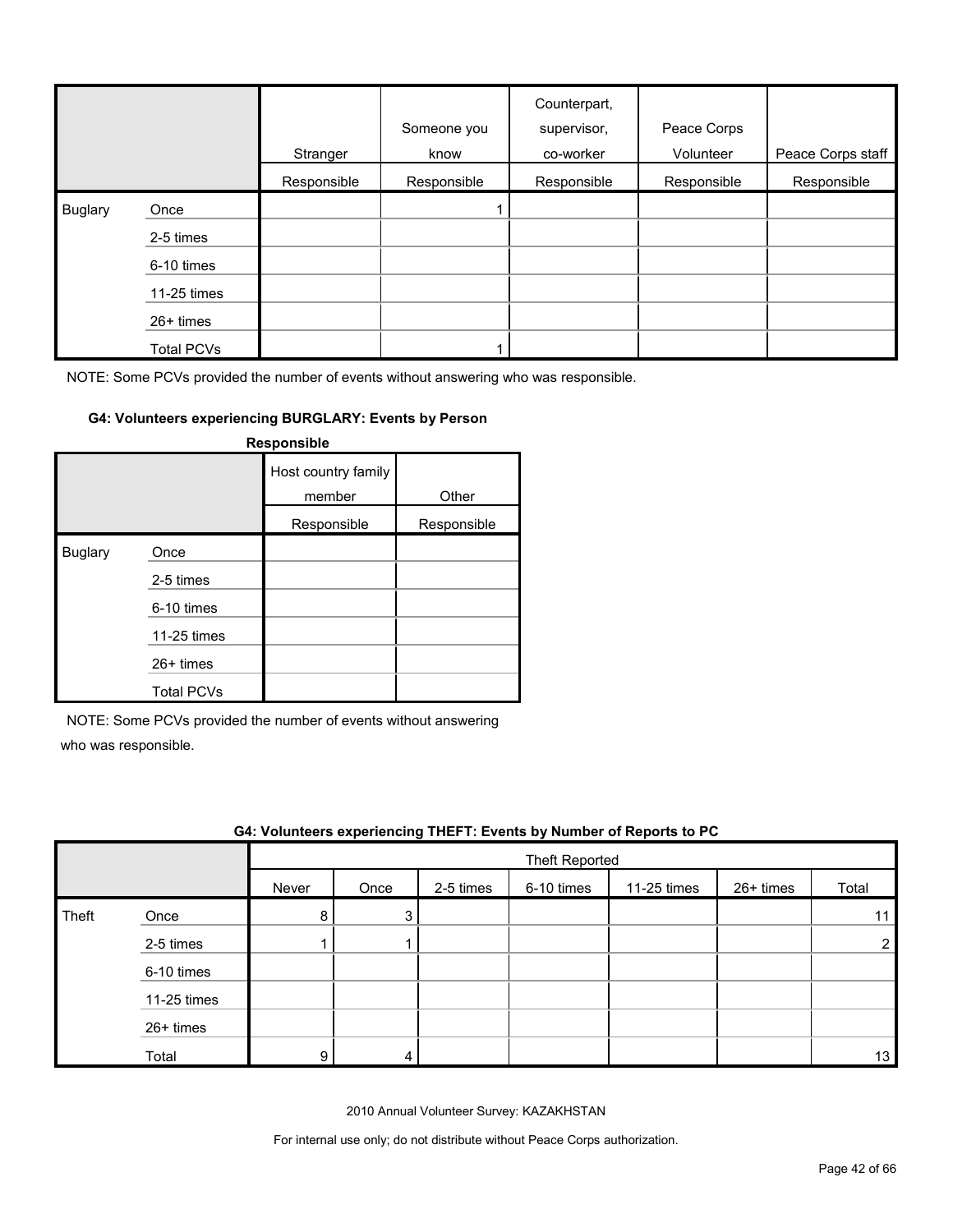| G4: Volunteers experiencing THEFT: Events by Number of Reports to PC |  |  |
|----------------------------------------------------------------------|--|--|
|                                                                      |  |  |

|       |             |       | Theft Reported |           |            |             |           |                |
|-------|-------------|-------|----------------|-----------|------------|-------------|-----------|----------------|
|       |             | Never | Once           | 2-5 times | 6-10 times | 11-25 times | 26+ times | Total          |
| Theft | Once        | 8     | 3              |           |            |             |           | 11             |
|       | 2-5 times   |       |                |           |            |             |           | $\overline{2}$ |
|       | 6-10 times  |       |                |           |            |             |           |                |
|       | 11-25 times |       |                |           |            |             |           |                |
|       | 26+ times   |       |                |           |            |             |           |                |
|       | Total       | 9     | 4              |           |            |             |           | 13             |

NOTE: Some PCVs provided the number of events without answering how many times they reported the event/s.

## **G4: Volunteers experiencing THEFT: Events by Person Responsible**

|       |                   | Stranger       | Someone you<br>know | Counterpart,<br>supervisor,<br>co-worker | Peace Corps<br>Volunteer | Peace Corps staff |
|-------|-------------------|----------------|---------------------|------------------------------------------|--------------------------|-------------------|
|       |                   | Responsible    | Responsible         | Responsible                              | Responsible              | Responsible       |
| Theft | Once              | 6              |                     |                                          |                          |                   |
|       | 2-5 times         | $\overline{2}$ |                     |                                          |                          |                   |
|       | 6-10 times        |                |                     |                                          |                          |                   |
|       | 11-25 times       |                |                     |                                          |                          |                   |
|       | 26+ times         |                |                     |                                          |                          |                   |
|       | <b>Total PCVs</b> | 8              |                     |                                          |                          |                   |

NOTE: Some PCVs provided the number of events without answering who was responsible.

#### **G4: Volunteers experiencing THEFT: Events by Person Responsible**

|       |                   | Host country family<br>member | Other       |
|-------|-------------------|-------------------------------|-------------|
|       |                   | Responsible                   | Responsible |
| Theft | Once              |                               |             |
|       | 2-5 times         |                               |             |
|       | 6-10 times        |                               |             |
|       | 11-25 times       |                               |             |
|       | 26+ times         |                               |             |
|       | <b>Total PCVs</b> |                               |             |

2010 Annual Volunteer Survey: KAZAKHSTAN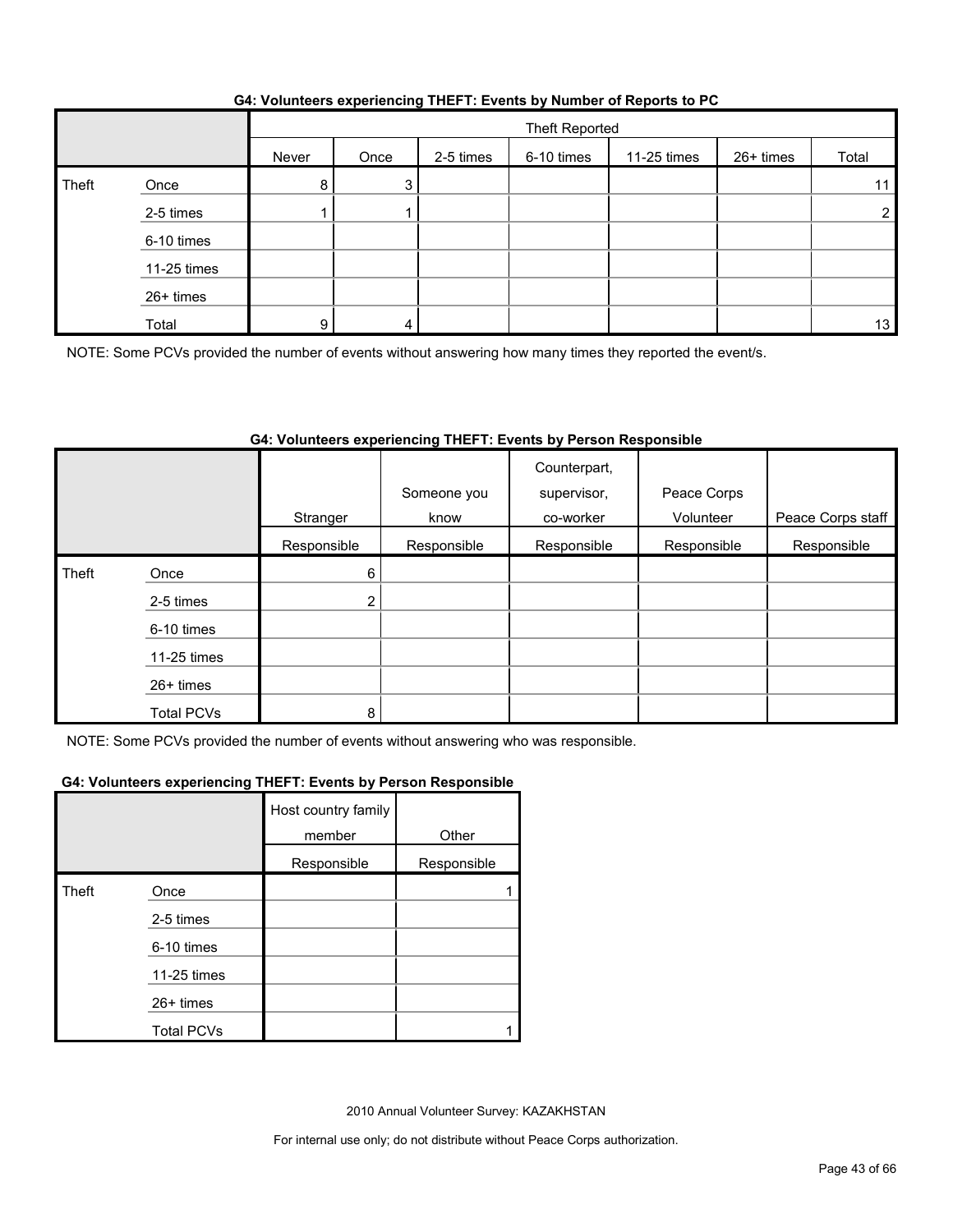#### **G4: Volunteers experiencing THEFT: Events by Person Responsible**

|       |                   | Host country family<br>member | Other       |
|-------|-------------------|-------------------------------|-------------|
|       |                   | Responsible                   | Responsible |
| Theft | Once              |                               |             |
|       | 2-5 times         |                               |             |
|       | 6-10 times        |                               |             |
|       | 11-25 times       |                               |             |
|       | 26+ times         |                               |             |
|       | <b>Total PCVs</b> |                               |             |

NOTE: Some PCVs provided the number of events without answering who was responsible.

|         |             |       | Robbery Reported |           |            |             |           |                |
|---------|-------------|-------|------------------|-----------|------------|-------------|-----------|----------------|
|         |             | Never | Once             | 2-5 times | 6-10 times | 11-25 times | 26+ times | Total          |
| Robbery | Once        |       | ົ                |           |            |             |           | $\overline{2}$ |
|         | 2-5 times   |       |                  |           |            |             |           |                |
|         | 6-10 times  |       |                  |           |            |             |           |                |
|         | 11-25 times |       |                  |           |            |             |           |                |
|         | 26+ times   |       |                  |           |            |             |           |                |
|         | Total       |       | 2                |           |            |             |           | 3              |

#### **G4: Volunteers experiencing ROBBERY: Events by Number of Reports to PC**

NOTE: Some PCVs provided the number of events without answering how many times they reported the event/s.

#### **G4: Volunteers experiencing ROBBERY: Events by Person Responsible**

|         |             |             |             | Counterpart, |             |                   |
|---------|-------------|-------------|-------------|--------------|-------------|-------------------|
|         |             |             | Someone you | supervisor,  | Peace Corps |                   |
|         |             | Stranger    | know        | co-worker    | Volunteer   | Peace Corps staff |
|         |             | Responsible | Responsible | Responsible  | Responsible | Responsible       |
| Robbery | Once        |             |             |              |             |                   |
|         | 2-5 times   |             |             |              |             |                   |
|         | 6-10 times  |             |             |              |             |                   |
|         | 11-25 times |             |             |              |             |                   |
|         | 26+ times   |             |             |              |             |                   |

2010 Annual Volunteer Survey: KAZAKHSTAN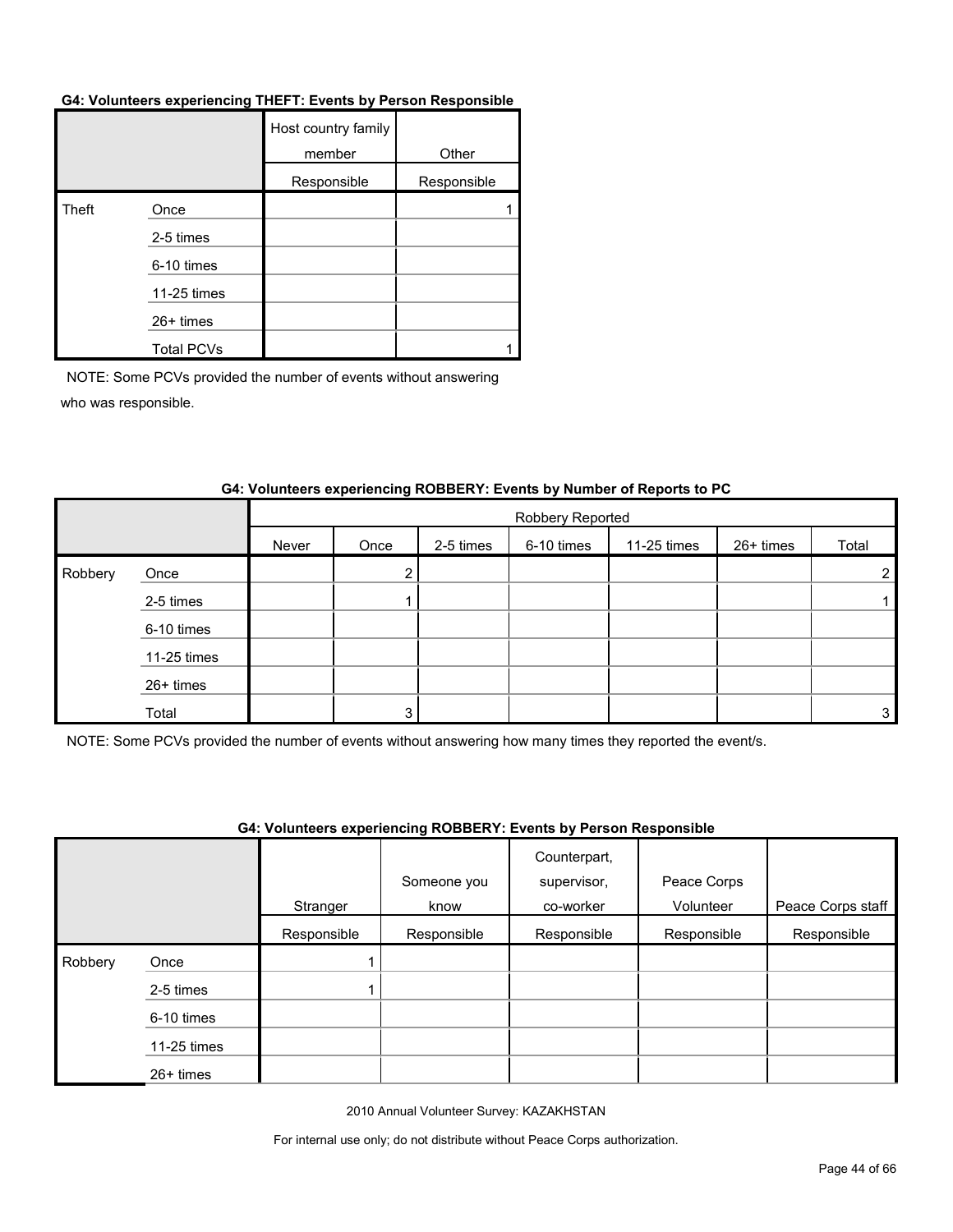| Total.<br>- -<br>- 11 |  |  |  |
|-----------------------|--|--|--|
|                       |  |  |  |

#### **G4: Volunteers experiencing ROBBERY: Events by Person**

| <b>Responsible</b> |                   |                               |             |  |  |  |  |  |
|--------------------|-------------------|-------------------------------|-------------|--|--|--|--|--|
|                    |                   | Host country family<br>member | Other       |  |  |  |  |  |
|                    |                   | Responsible                   | Responsible |  |  |  |  |  |
| Robbery            | Once              |                               |             |  |  |  |  |  |
|                    | 2-5 times         |                               |             |  |  |  |  |  |
|                    | 6-10 times        |                               |             |  |  |  |  |  |
|                    | 11-25 times       |                               |             |  |  |  |  |  |
|                    | $26+$ times       |                               |             |  |  |  |  |  |
|                    | <b>Total PCVs</b> |                               |             |  |  |  |  |  |

NOTE: Some PCVs provided the number of events without answering who was responsible.

|                  |             | $\bullet$ in relative to the content of the state $\bullet$ in the state $\bullet$ in the state $\bullet$ in the state $\bullet$ in $\bullet$ |                           |           |            |             |           |             |  |
|------------------|-------------|-----------------------------------------------------------------------------------------------------------------------------------------------|---------------------------|-----------|------------|-------------|-----------|-------------|--|
|                  |             |                                                                                                                                               | Physical assault Reported |           |            |             |           |             |  |
|                  |             | Never                                                                                                                                         | Once                      | 2-5 times | 6-10 times | 11-25 times | 26+ times | Total       |  |
| Physical assault | Once        | 3                                                                                                                                             | 4                         |           |            |             |           | 7.          |  |
|                  | 2-5 times   |                                                                                                                                               |                           |           |            |             |           | $2^{\circ}$ |  |
|                  | 6-10 times  |                                                                                                                                               |                           |           |            |             |           |             |  |
|                  | 11-25 times |                                                                                                                                               |                           |           |            |             |           |             |  |
|                  | 26+ times   |                                                                                                                                               |                           |           |            |             |           |             |  |
|                  | Total       | 2                                                                                                                                             | 5                         |           |            |             |           | 9           |  |

#### **G4: Volunteers experiencing PHYSICAL ASSAULT: Events by Number of Reports to PC**

NOTE: Some PCVs provided the number of events without answering how many times they reported the event/s.

#### **G4: Volunteers experiencing PHYSICAL ASSAULT: Events by Person Responsible**

|                  |      |             |             | Counterpart, |             |             |
|------------------|------|-------------|-------------|--------------|-------------|-------------|
|                  |      |             | Someone you | supervisor,  | Peace Corps | Peace Corps |
|                  |      | Stranger    | know        | co-worker    | Volunteer   | staff       |
|                  |      | Responsible | Responsible | Responsible  | Responsible | Responsible |
| Physical assault | Once |             |             |              |             |             |

2010 Annual Volunteer Survey: KAZAKHSTAN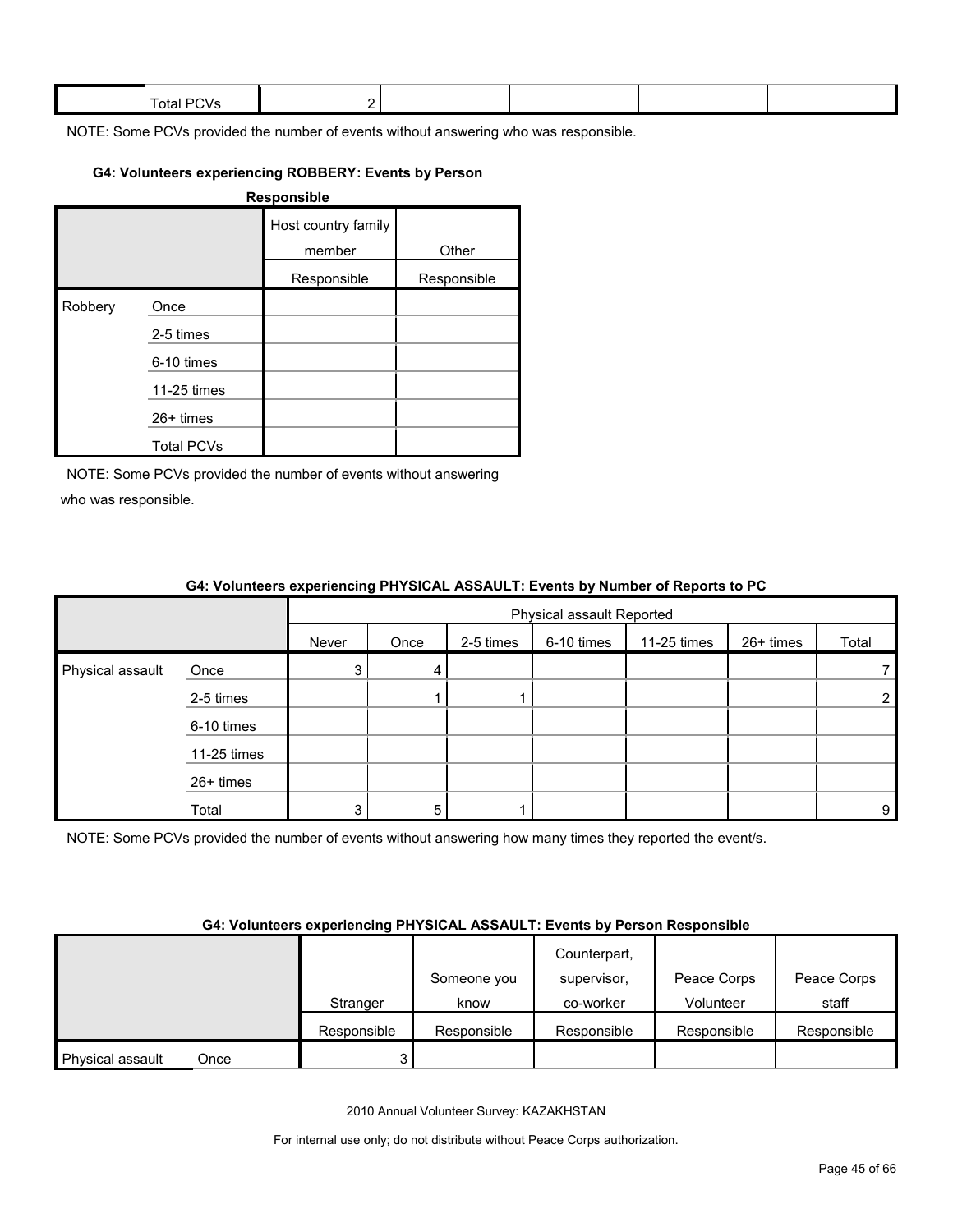| 2-5 times         |  |  |  |
|-------------------|--|--|--|
| 6-10 times        |  |  |  |
| 11-25 times       |  |  |  |
| 26+ times         |  |  |  |
| <b>Total PCVs</b> |  |  |  |

#### **G4: Volunteers experiencing PHYSICAL ASSAULT: Events by Person**

|                  | Responsible       |                               |             |
|------------------|-------------------|-------------------------------|-------------|
|                  |                   | Host country family<br>member | Other       |
|                  |                   | Responsible                   | Responsible |
| Physical assault | Once              |                               |             |
|                  | 2-5 times         |                               |             |
|                  | 6-10 times        |                               |             |
|                  | 11-25 times       |                               |             |
|                  | 26+ times         |                               |             |
|                  | <b>Total PCVs</b> |                               |             |

NOTE: Some PCVs provided the number of events without answering who was responsible.

#### **G4: Volunteers experiencing AGGRAVATED ASSAULT: Events by Number of Reports to PC**

|                    |             | Aggravated assault Reported |      |           |            |             |  |
|--------------------|-------------|-----------------------------|------|-----------|------------|-------------|--|
|                    |             | Never                       | Once | 2-5 times | 6-10 times | 11-25 times |  |
| Aggravated assault | Once        |                             |      |           |            |             |  |
|                    | 2-5 times   |                             |      |           |            |             |  |
|                    | 6-10 times  |                             |      |           |            |             |  |
|                    | 11-25 times |                             |      |           |            |             |  |
|                    | 26+ times   |                             |      |           |            |             |  |
|                    | Total       |                             |      |           |            |             |  |

NOTE: Some PCVs provided the number of events without answering how many times they reported the event/s.

## **G4: Volunteers experiencing AGGRAVATED ASSAULT: Events by Number of**

| <b>Reports to PC</b> |             |                             |
|----------------------|-------------|-----------------------------|
|                      |             | Aggravated assault Reported |
|                      | $26+$ times | Гоtal                       |

2010 Annual Volunteer Survey: KAZAKHSTAN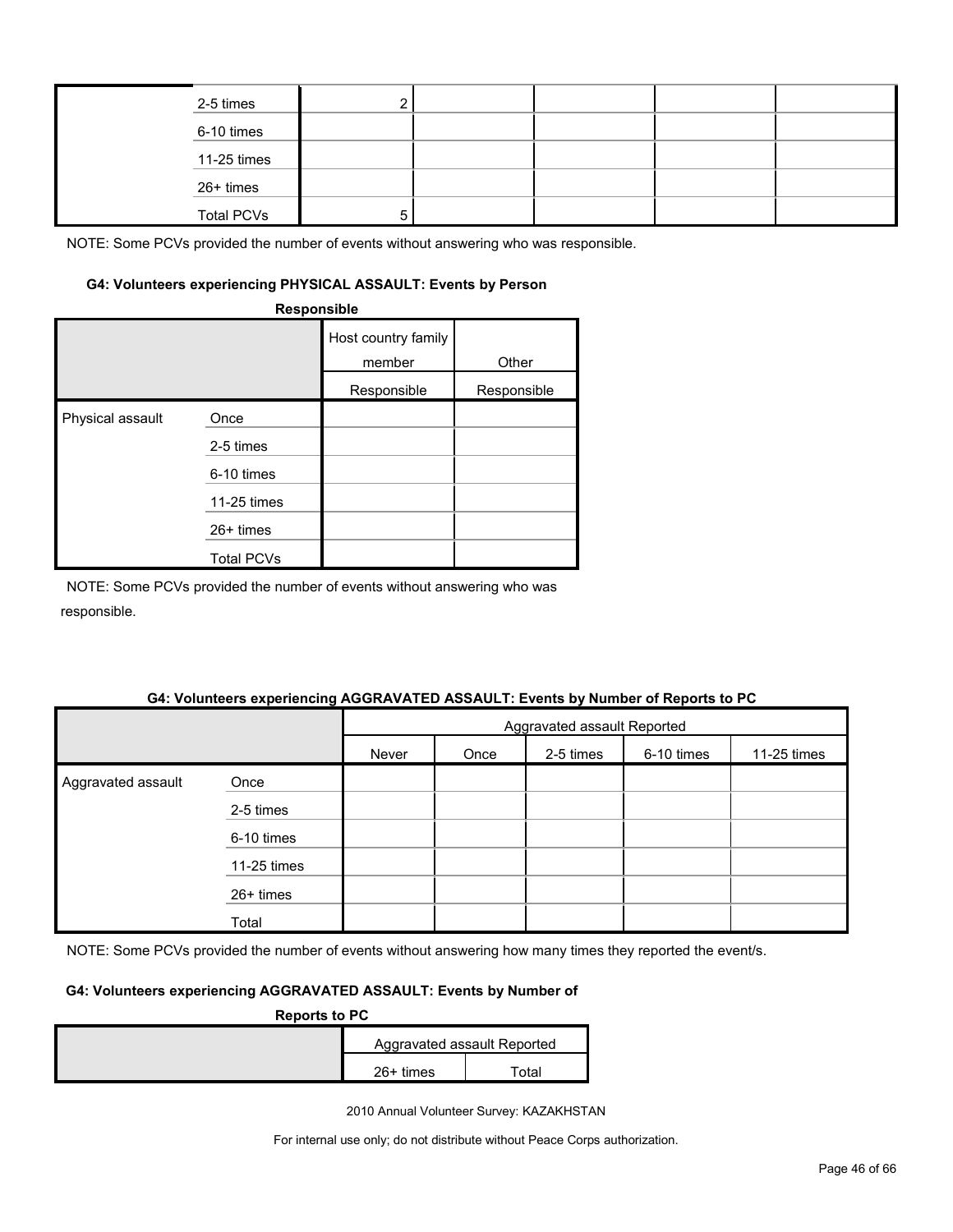| Aggravated assault | Once        |  |
|--------------------|-------------|--|
|                    | 2-5 times   |  |
|                    | 6-10 times  |  |
|                    | 11-25 times |  |
|                    | 26+ times   |  |
|                    | Total       |  |

NOTE: Some PCVs provided the number of events without answering how many times they reported the event/s.

#### **G4: Volunteers experiencing AGGRAVATED ASSAULT: Events by Person Responsible**

|                    |             | Stranger    | Someone you<br>know | Counterpart,<br>supervisor,<br>co-worker | Peace Corps<br>Volunteer | Peace Corps<br>staff |
|--------------------|-------------|-------------|---------------------|------------------------------------------|--------------------------|----------------------|
|                    |             | Responsible | Responsible         | Responsible                              | Responsible              | Responsible          |
| Aggravated assault | Once        |             |                     |                                          |                          |                      |
|                    | 2-5 times   |             |                     |                                          |                          |                      |
|                    | 6-10 times  |             |                     |                                          |                          |                      |
|                    | 11-25 times |             |                     |                                          |                          |                      |
|                    | $26+$ times |             |                     |                                          |                          |                      |
|                    | Total PCVs  |             |                     |                                          |                          |                      |

NOTE: Some PCVs provided the number of events without answering who was responsible.

## **G4: Volunteers experiencing AGGRAVATED ASSAULT: Events by Person**

| Responsible        |                                  |                               |             |  |  |  |  |  |  |
|--------------------|----------------------------------|-------------------------------|-------------|--|--|--|--|--|--|
|                    |                                  | Host country family<br>member | Other       |  |  |  |  |  |  |
|                    |                                  | Responsible                   | Responsible |  |  |  |  |  |  |
| Aggravated assault | Once<br>2-5 times<br>6-10 times  |                               |             |  |  |  |  |  |  |
|                    | 11-25 times                      |                               |             |  |  |  |  |  |  |
|                    | $26+$ times<br><b>Total PCVs</b> |                               |             |  |  |  |  |  |  |

NOTE: Some PCVs provided the number of events without answering who was responsible.

2010 Annual Volunteer Survey: KAZAKHSTAN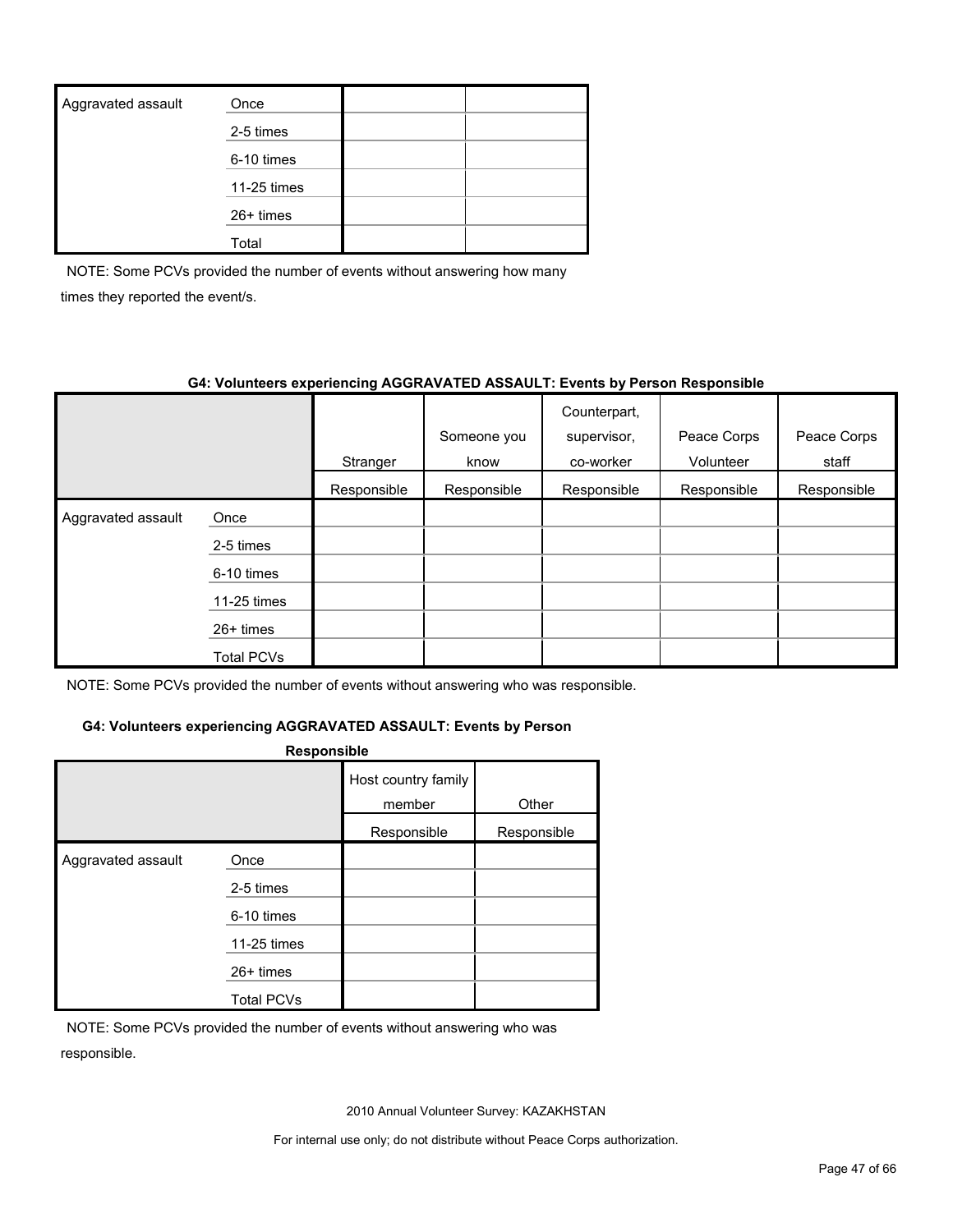|                |             |       | . <b>. .</b><br>Sexual assault Reported |           |            |             |           |       |
|----------------|-------------|-------|-----------------------------------------|-----------|------------|-------------|-----------|-------|
|                |             | Never | Once                                    | 2-5 times | 6-10 times | 11-25 times | 26+ times | Total |
| Sexual assault | Once        | 2     | ົ                                       |           |            |             |           | 4     |
|                | 2-5 times   |       |                                         |           |            |             |           |       |
|                | 6-10 times  |       |                                         |           |            |             |           |       |
|                | 11-25 times |       |                                         |           |            |             |           |       |
|                | 26+ times   |       |                                         |           |            |             |           |       |
|                | Total       | 2     | C                                       |           |            |             |           | 4     |

## **G4: Volunteers experiencing SEXUAL ASSAULT: Events by Number of Reports to PC**

NOTE: Some PCVs provided the number of events without answering how many times they reported the event/s.

### **G4: Volunteers experiencing SEXUAL ASSAULT: Events by Person Responsible**

|                |                   | Stranger    | Someone you<br>know | Counterpart,<br>supervisor,<br>co-worker | Peace Corps<br>Volunteer | Peace Corps<br>staff |
|----------------|-------------------|-------------|---------------------|------------------------------------------|--------------------------|----------------------|
|                |                   | Responsible | Responsible         | Responsible                              | Responsible              | Responsible          |
| Sexual assault | Once              | 3           |                     |                                          |                          |                      |
|                | 2-5 times         |             |                     |                                          |                          |                      |
|                | 6-10 times        |             |                     |                                          |                          |                      |
|                | 11-25 times       |             |                     |                                          |                          |                      |
|                | 26+ times         |             |                     |                                          |                          |                      |
|                | <b>Total PCVs</b> | 3           |                     |                                          |                          |                      |

NOTE: Some PCVs provided the number of events without answering who was responsible.

## **G4: Volunteers experiencing SEXUAL ASSAULT: Events by Person**

**Responsible**

|                |             | Host country family<br>member | Other       |
|----------------|-------------|-------------------------------|-------------|
|                |             |                               |             |
|                |             | Responsible                   | Responsible |
| Sexual assault | Once        | $(b)$ $(5)$                   |             |
|                | 2-5 times   |                               |             |
|                | 6-10 times  |                               |             |
|                | 11-25 times |                               |             |
|                |             |                               |             |

2010 Annual Volunteer Survey: KAZAKHSTAN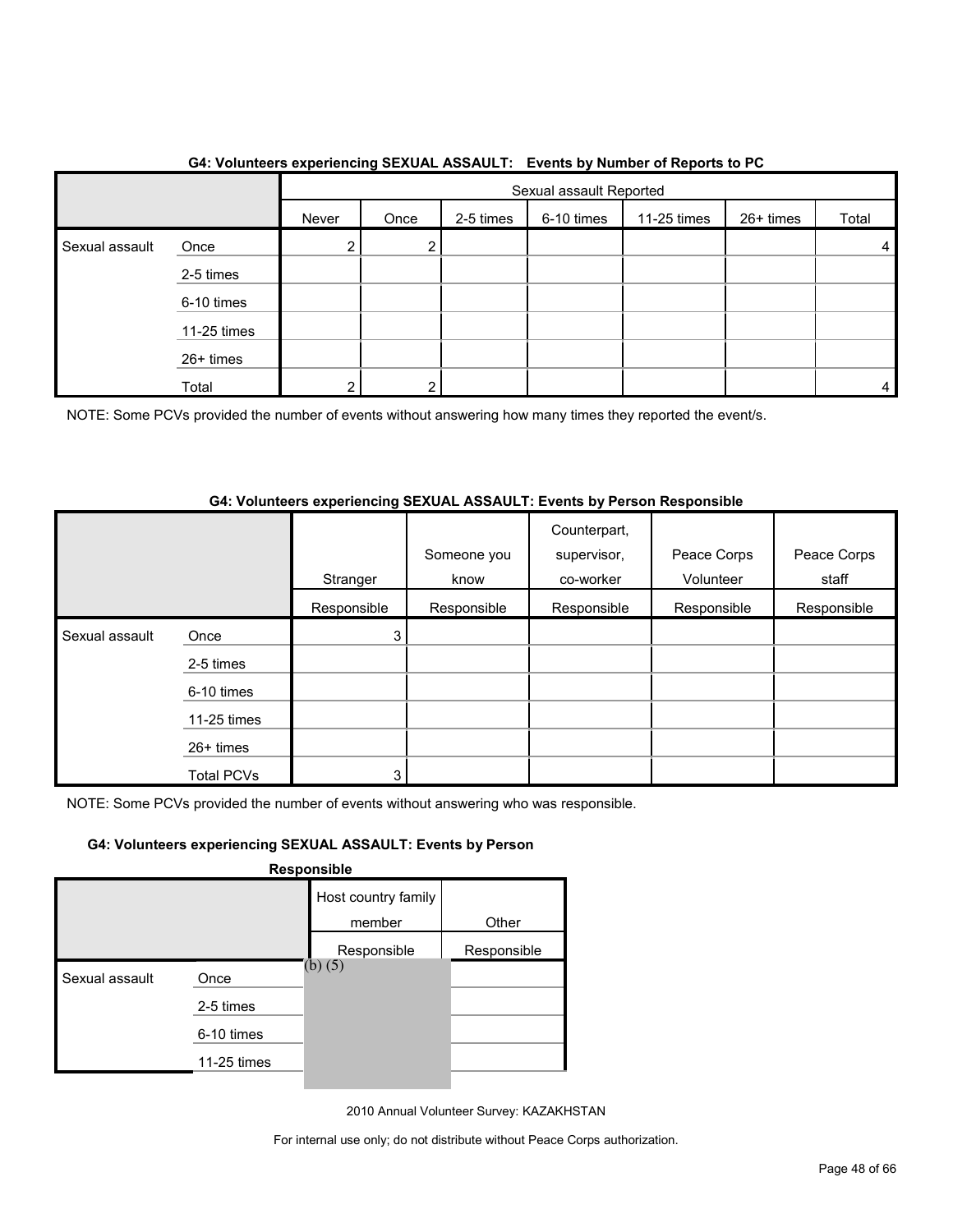| 26+ times  |  |
|------------|--|
| Total PCVs |  |

|      | 07. VURINGERS EXPERIENCING INALIZE: LIVENES DY NUMBER OF REPORTS TO FO |       |               |           |            |             |           |       |  |
|------|------------------------------------------------------------------------|-------|---------------|-----------|------------|-------------|-----------|-------|--|
|      |                                                                        |       | Rape Reported |           |            |             |           |       |  |
|      |                                                                        | Never | Once          | 2-5 times | 6-10 times | 11-25 times | 26+ times | Total |  |
| Rape | Once                                                                   |       |               |           |            |             |           |       |  |
|      | 2-5 times                                                              |       |               |           |            |             |           |       |  |
|      | 6-10 times                                                             |       |               |           |            |             |           |       |  |
|      | 11-25 times                                                            |       |               |           |            |             |           |       |  |
|      | 26+ times                                                              |       |               |           |            |             |           |       |  |
|      | Total                                                                  |       |               |           |            |             |           |       |  |

## **G4: Volunteers experiencing RAPE: Events by Number of Reports to PC**

NOTE: Some PCVs provided the number of events without answering how many times they reported the event/s .

|      |             |             |             | Counterpart, |             |                   |
|------|-------------|-------------|-------------|--------------|-------------|-------------------|
|      |             |             | Someone you | supervisor,  | Peace Corps |                   |
|      |             | Stranger    | know        | co-worker    | Volunteer   | Peace Corps staff |
|      |             | Responsible | Responsible | Responsible  | Responsible | Responsible       |
| Rape | Once        |             |             |              |             |                   |
|      | 2-5 times   |             |             |              |             |                   |
|      | 6-10 times  |             |             |              |             |                   |
|      | 11-25 times |             |             |              |             |                   |
|      | 26+ times   |             |             |              |             |                   |
|      | Total PCVs  |             |             |              |             |                   |

## **G4: Volunteers experiencing RAPE: Events by Person Responsible**

NOTE: Some PCVs provided the number of events without answering who was responsible.

#### **G4: Volunteers experiencing RAPE: Events by Person Responsible**

|      |      | Host country family |             |
|------|------|---------------------|-------------|
|      |      | member              | Other       |
|      |      | Responsible         | Responsible |
| Rape | Once |                     |             |

2010 Annual Volunteer Survey: KAZAKHSTAN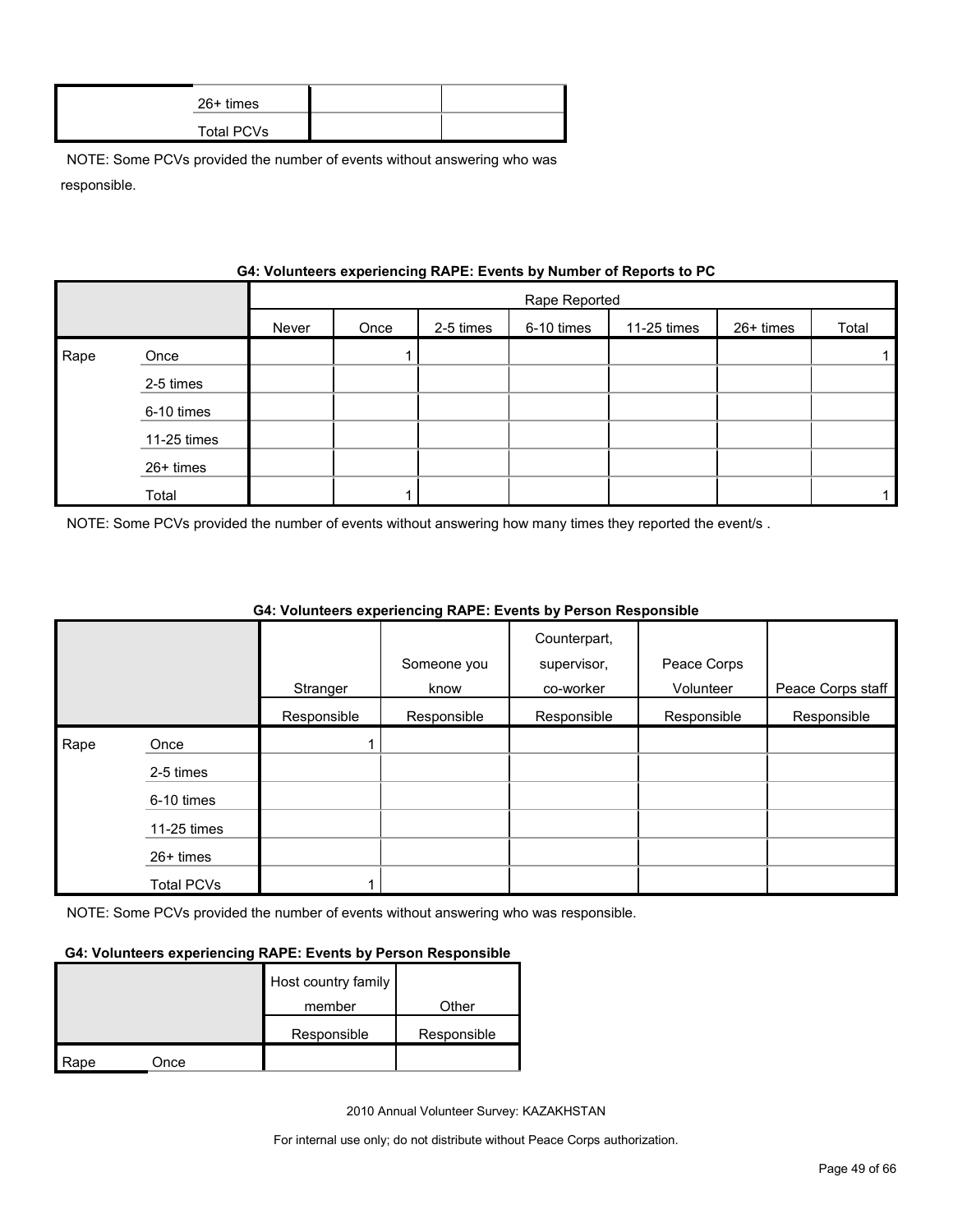| 2-5 times         |  |
|-------------------|--|
| 6-10 times        |  |
| 11-25 times       |  |
| 26+ times         |  |
| <b>Total PCVs</b> |  |

## **G4: Volunteers experiencing ATTEMPTED RAPE: Events by Number of Reports to PC**

|                |             |       | Attempted rape Reported |           |            |             |           |       |  |
|----------------|-------------|-------|-------------------------|-----------|------------|-------------|-----------|-------|--|
|                |             | Never | Once                    | 2-5 times | 6-10 times | 11-25 times | 26+ times | Total |  |
| Attempted rape | Once        |       |                         |           |            |             |           |       |  |
|                | 2-5 times   |       |                         |           |            |             |           |       |  |
|                | 6-10 times  |       |                         |           |            |             |           |       |  |
|                | 11-25 times |       |                         |           |            |             |           |       |  |
|                | 26+ times   |       |                         |           |            |             |           |       |  |
|                | Total       |       |                         |           |            |             |           |       |  |

NOTE: Some PCVs provided the number of events without answering how many times they reported the event/s.

#### **G4: Volunteers experiencing ATTEMPTED RAPE: Events by Person Responsible**

|                |             | Stranger    | Someone you<br>know | Counterpart,<br>supervisor,<br>co-worker | Peace Corps<br>Volunteer | Peace Corps<br>staff |
|----------------|-------------|-------------|---------------------|------------------------------------------|--------------------------|----------------------|
|                |             | Responsible | Responsible         | Responsible                              | Responsible              | Responsible          |
| Attempted rape | Once        |             |                     |                                          |                          |                      |
|                | 2-5 times   |             |                     |                                          |                          |                      |
|                | 6-10 times  |             |                     |                                          |                          |                      |
|                | 11-25 times |             |                     |                                          |                          |                      |
|                | 26+ times   |             |                     |                                          |                          |                      |
|                | Total PCVs  |             |                     |                                          |                          |                      |

NOTE: Some PCVs provided the number of events without answering who was responsible.

## **G4: Volunteers experiencing ATTEMPTED RAPE: Events by Person**

#### **Responsible**

2010 Annual Volunteer Survey: KAZAKHSTAN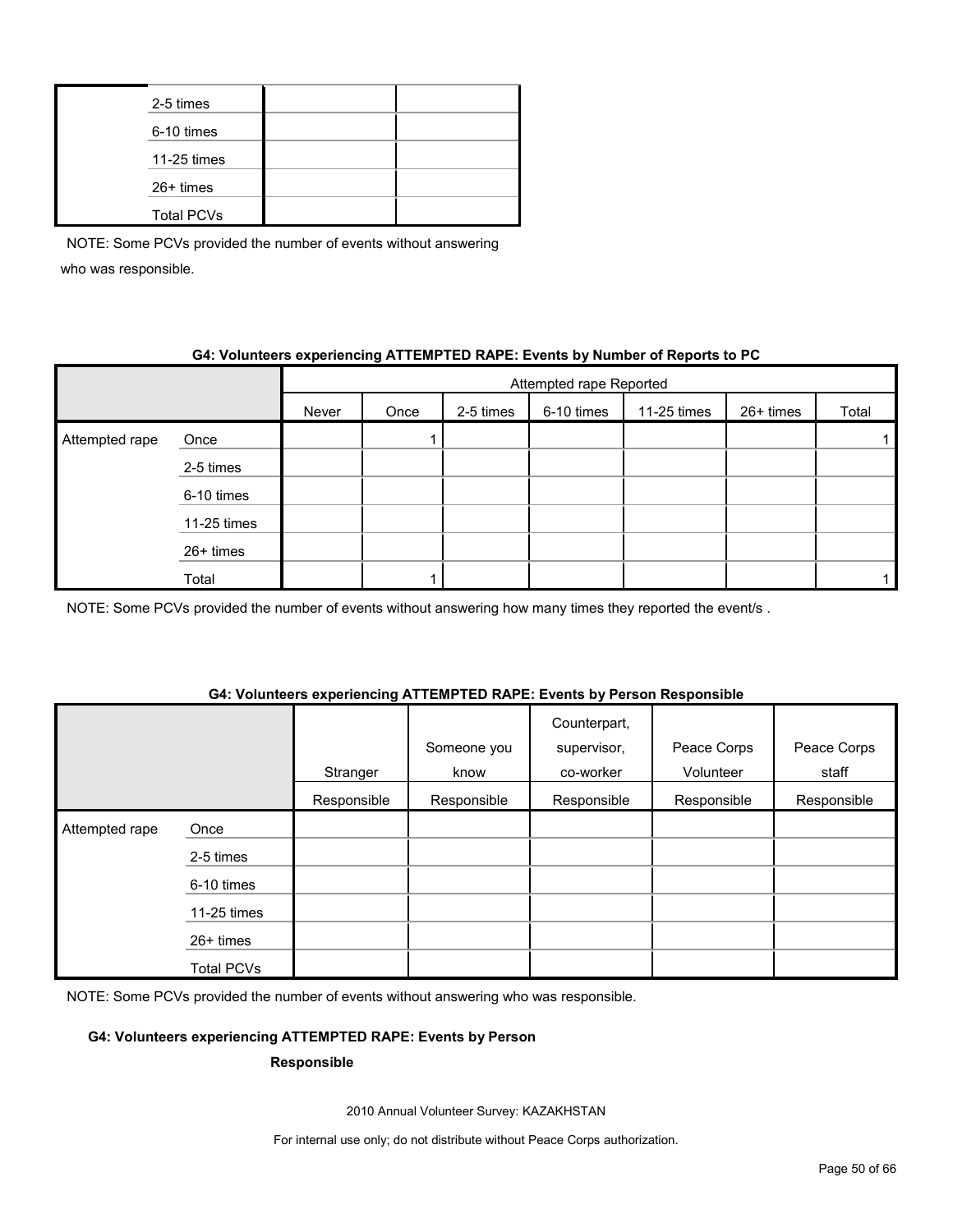|                |                   | Host country family<br>member | Other       |
|----------------|-------------------|-------------------------------|-------------|
|                |                   | Responsible                   | Responsible |
| Attempted rape | Once              |                               |             |
|                | 2-5 times         |                               |             |
|                | 6-10 times        |                               |             |
|                | 11-25 times       |                               |             |
|                | 26+ times         |                               |             |
|                | <b>Total PCVs</b> |                               |             |

## <span id="page-50-0"></span>**H. Volunteers Working in HIV/AIDS**

This section reports Volunteers' level of involvement in HIV/AIDS work. It also reports Volunteers' assessment of their Peace Corps HIV/AIDS training and the perceived effectiveness of their HIV/AIDS work with host country individuals or groups.

## **H1: Which of the following best describes your involvement in HIV/AIDS**

| activities?                                           |         |        |
|-------------------------------------------------------|---------|--------|
|                                                       | Percent | Number |
| HIV/AIDS work is my primary assignment.               | 6%      |        |
| HIV/AIDS work is part of my secondary activities.     | 8%      |        |
| My HIV/AIDS efforts are not part of primary/secondary | 22%     |        |
| actvities.                                            |         |        |
| I have not been involved in any HIV/AIDS activities.  | 64%     | 65     |
| Total                                                 | 100%    | 101    |

**H2: How effective was the PC training you received in preparing you to undertake your HIV/AIDS activities?**

|    | effective<br>Not | Poor | Adequate | Effective | effective<br>Verv | <b>NA</b> | Total     |
|----|------------------|------|----------|-----------|-------------------|-----------|-----------|
| Н2 | 13%              | 21%  | 27%      | 5%        | 2%                | 32%       | rn.<br>୰∠ |

## **H2: How effective was the PC training you received in preparing you to undertake your HIV/AIDS**

## **activities? (excluding the "NA" responses)**

2010 Annual Volunteer Survey: KAZAKHSTAN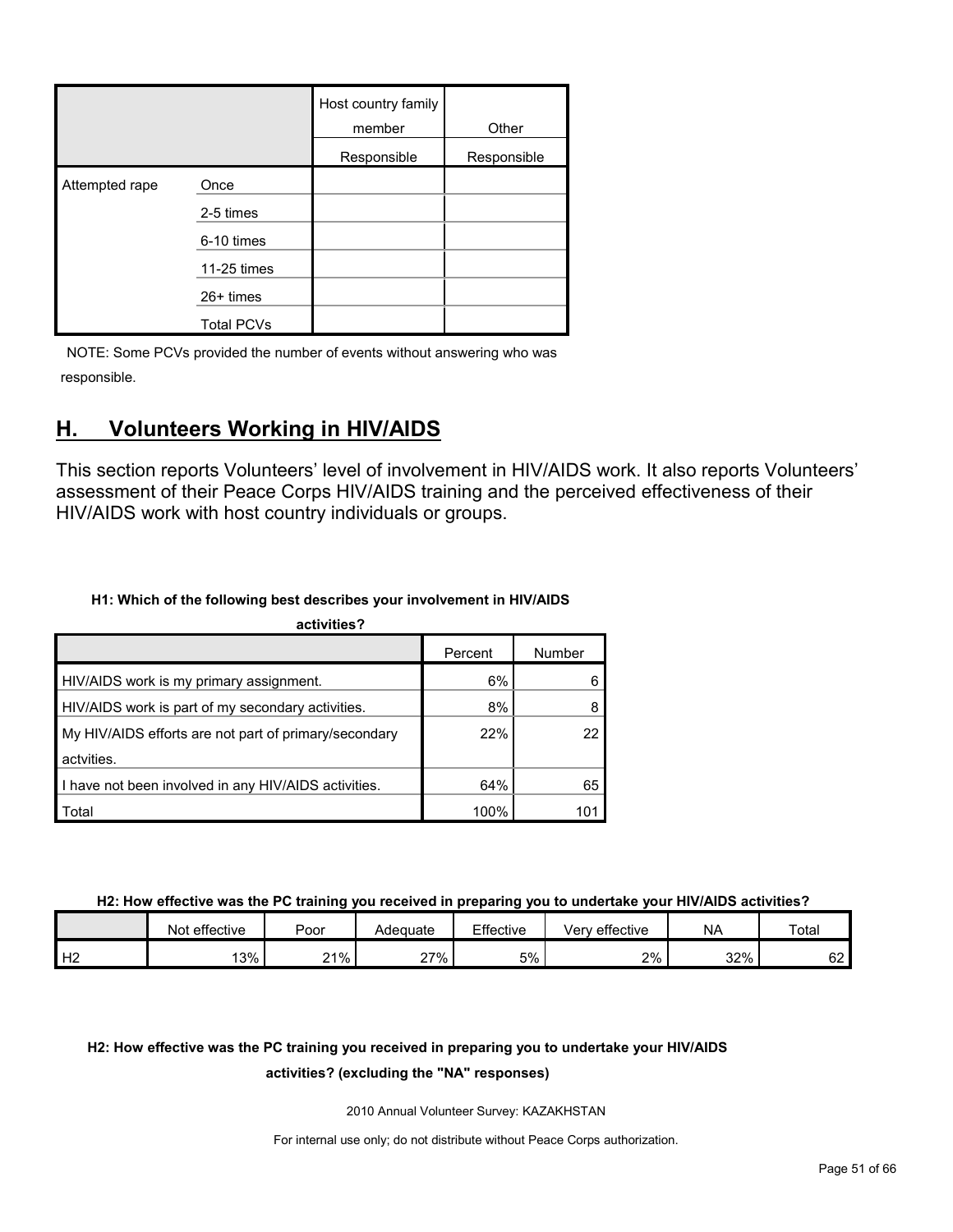|                | effective<br>Not | Poor | Adequate | Effective | Verv effective | Total |
|----------------|------------------|------|----------|-----------|----------------|-------|
| H <sub>2</sub> | 19%              | 31%  | 40%      | 7%        | 2%             | ໍດ    |

## **H3: In working with HC individuals or groups, how would you rate the effectiveness of your specific HIV/AIDS activities?**

|      |                  | Sometimes |                 | Almost always |            |       |
|------|------------------|-----------|-----------------|---------------|------------|-------|
|      | Seldom effective | effective | Often effective | effective     | Don't know | Total |
| l H3 | 2%               | 22%       | 23%             | 3%            | 50%        | 60 I  |

**H3: In working with HC individuals or groups, how would you rate the effectiveness of your specific HIV/AIDS activities? (excluding both the "NA" and the H1="No involvement in HIV/AIDS activities"** 

|      | responses)       |           |                 |               |       |  |  |  |
|------|------------------|-----------|-----------------|---------------|-------|--|--|--|
|      |                  | Sometimes |                 | Almost always |       |  |  |  |
|      | Seldom effective | effective | Often effective | effective     | Total |  |  |  |
| l H3 | 3%               | 43%       | 47%             | 7%            | 30    |  |  |  |

NOTE: See Open-Ended Responses Report for PCV explanations and examples of their H3 answers)

## <span id="page-51-0"></span>**I. Your Life in the Peace Corps**

This section reports Volunteers' descriptions of and adjustments to their living conditions, including stress factors and how Volunteers cope with stress.

#### **I1: Have you lived with a host country individual or family?**

|                                                         | Percent | Number |
|---------------------------------------------------------|---------|--------|
| No, I have never lived with a HC individual or family.  |         |        |
| Yes, I lived with a HC individual or family only during | 2%      |        |
| PST.                                                    |         |        |
| Yes, in my community (not during PST).                  | 2%      |        |
| Yes, both during PST and later in my community.         | 96%     | 99     |
| Total                                                   | 100%    | 103    |

**I1: How long (in months) have you lived with a host country individual or family?**

2010 Annual Volunteer Survey: KAZAKHSTAN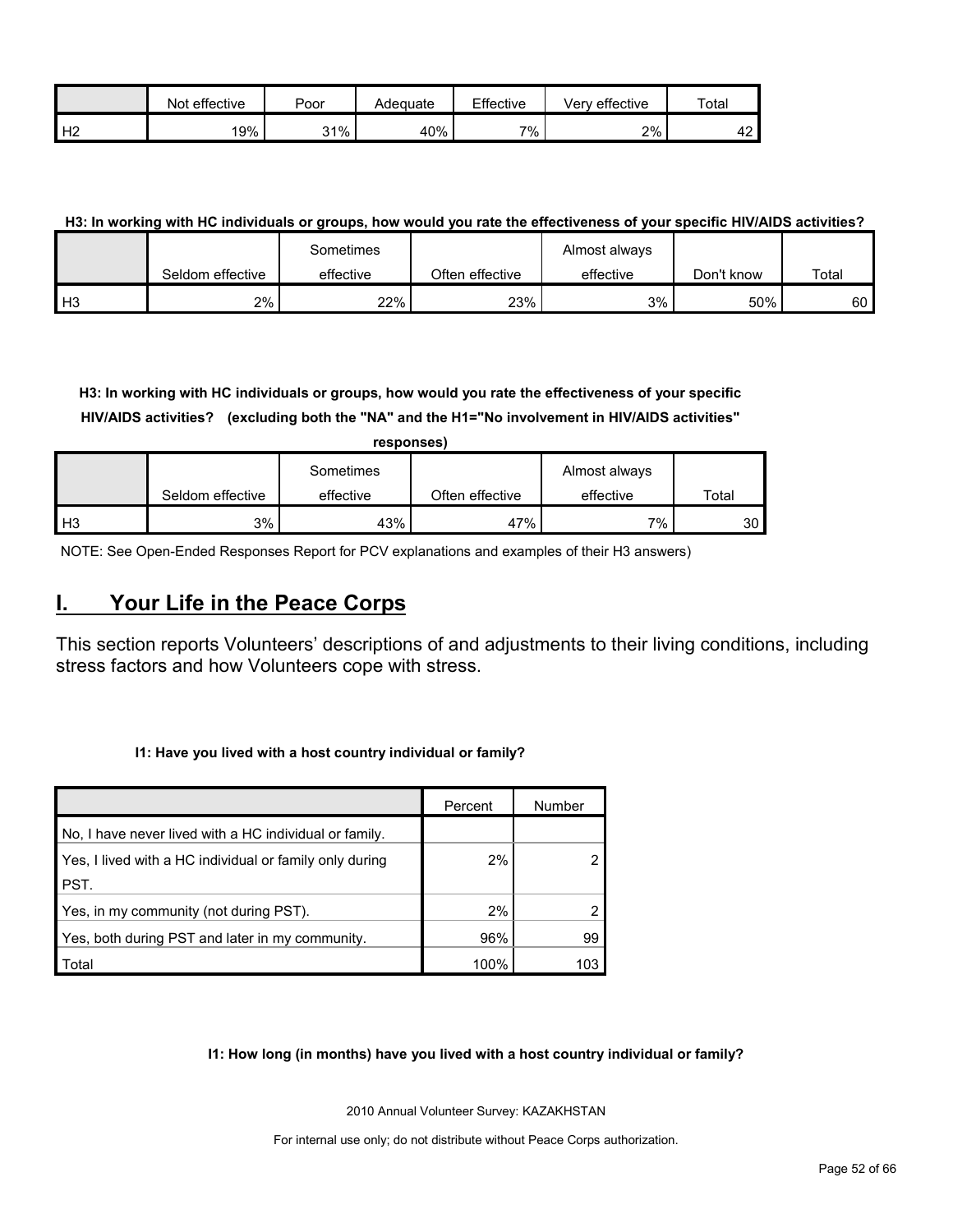|                 | month |      | 4 | 5 |     | $7 - 11$ | $12 - 16$ | 17-26 |
|-----------------|-------|------|---|---|-----|----------|-----------|-------|
| <b>PST Only</b> |       | 100% |   |   |     |          |           |       |
| Post-PST        |       |      |   |   |     | 50%      |           | 50%   |
| PST & Later     |       |      |   |   | 12% | 63%      | 12%       | 11%   |

**I1: How long (in months) have you lived** 

**with a host country individual or family?**

|                        | $27+$ mos | Total |
|------------------------|-----------|-------|
| PST Only               |           |       |
| Post-PST               |           |       |
| <b>PST &amp; Later</b> | 1%        | q۶    |

## **I2: How often do you interact with HCNs in community/family social events?**

|                   |       | Several times a |        | Several times a |         | ∟ess than once a |       |
|-------------------|-------|-----------------|--------|-----------------|---------|------------------|-------|
|                   | Dailv | week            | Weekly | month           | Monthly | month            | Total |
| $\overline{1}$ 12 | 31%   | 27%             | $17\%$ | 13%             | 11%     | 2%               | 103   |

#### **I3: How integrated into your community do you feel now?**

|    | Not at all | Minimally | Adequatelv | :onsiderablv | Exceptionally | Total |
|----|------------|-----------|------------|--------------|---------------|-------|
| 13 |            | 5%        | 38%        | 44%          | 3%            | 102   |

**I4a: Do you have the following at your worksite?**

|               | Never | Sometimes | Jsuallv | Alwavs | Total |
|---------------|-------|-----------|---------|--------|-------|
| Electricity   | 1%    | 12%       | 49%     | 39%    | 103   |
| Running water | 20%   | 15%       | 35%     | 30%    | 103   |

|  | I4b: Do you have the following at your residence? |  |
|--|---------------------------------------------------|--|
|--|---------------------------------------------------|--|

|                      | Never | Sometimes | Usuallv | Always | Total |
|----------------------|-------|-----------|---------|--------|-------|
| Electricity          |       | 11%       | 53%     | 36%    | 100   |
| <b>Running water</b> | 19%   | $13\%$    | 37%     | 31%    | 100   |

2010 Annual Volunteer Survey: KAZAKHSTAN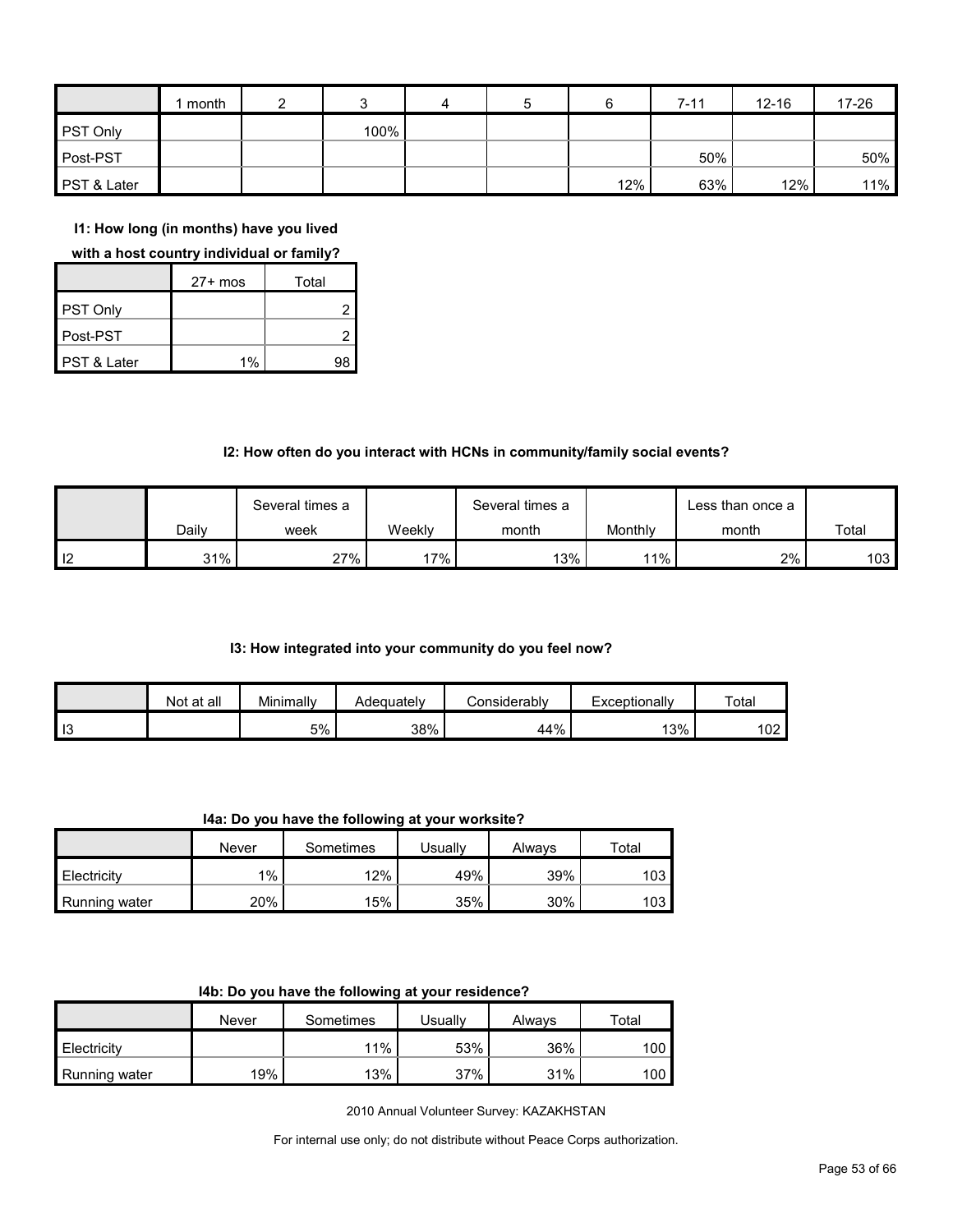| 15: How often do you have access to--? |  |
|----------------------------------------|--|
|----------------------------------------|--|

|                                  | Not at all | Less than monthly | Monthly | Weekly | Daily | Total |
|----------------------------------|------------|-------------------|---------|--------|-------|-------|
| Landline phone                   | 5%         | $1\%$             |         | 7%     | 87%   | 103   |
| Computer                         |            |                   | $1\%$   | 11%    | 88%   | 103   |
| Internet                         |            | 3%                | 8%      | 37%    | 52%   | 103   |
| Cell phone (voice)               |            |                   |         | $1\%$  | 99%   | 103   |
| Text messaging                   |            |                   |         |        | 100%  | 103   |
| Voice over internet, e.g., SKYPE | 13%        | 14%               | 11%     | 23%    | 40%   | 103   |
| Webcam/internet video            | 19%        | 11%               | 16%     | 17%    | 37%   | 103   |

**I6: Where do you most frequently connect to the Internet?**

|    |                |         | Another person's |               | PC office/satellite | Other: Please |       |
|----|----------------|---------|------------------|---------------|---------------------|---------------|-------|
|    | Your residence | At work | home             | Internet cafe | office              | specify       | Total |
| 16 | 46%            | 13%     | 9%               | 26%           | 4%                  | 3%            | 103   |

## **I6.TEXT: Description of "other" location to connect to Internet**



#### **I7: How long do you travel to access the internet using your typical transport method (one-way trip)?**

| Less than one |                  | From two to four |                     | More than eight |       |
|---------------|------------------|------------------|---------------------|-----------------|-------|
| hour          | One to two hours | hours            | Four to eight hours | hours           | Total |
| 87%           | 8%               | 5%               |                     |                 | 102   |

## **Percent of Volunteers Traveling to/from Internet Connection in One Day (I8) by Travel Time (I7)**

2010 Annual Volunteer Survey: KAZAKHSTAN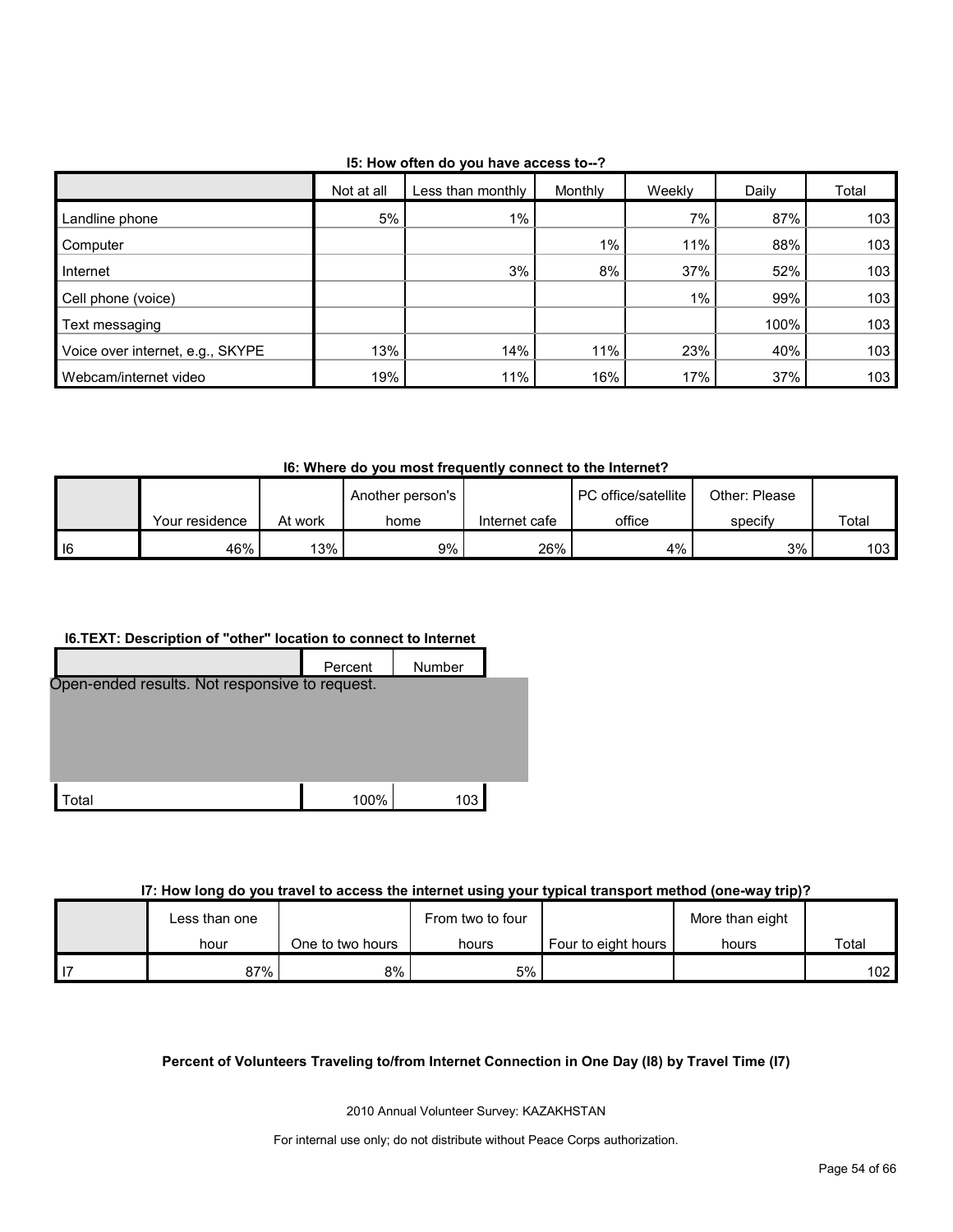|                                               |                        |      | 18 Return same day from traveling to Internet<br>connection? |       |
|-----------------------------------------------|------------------------|------|--------------------------------------------------------------|-------|
|                                               |                        | Yes  | No                                                           | Total |
| 17 Typical time to reach Internect connection | Less than one hour     | 90%  |                                                              | 89    |
|                                               | One to two hours       | 7%   | 33%                                                          | 8     |
|                                               | From two to four hours | 3%   | 67%                                                          | 5     |
|                                               | Four to eight hours    |      |                                                              |       |
|                                               | More than eight hours  |      |                                                              |       |
|                                               | Total                  | 100% | 100%                                                         | 102   |

### **Number of Volunteers Traveling to/from Internet Connection in One Day (I8) by Travel Time (I7)**

|                                               |                        |     | 18 Return same day from traveling to Internet<br>connection? |       |
|-----------------------------------------------|------------------------|-----|--------------------------------------------------------------|-------|
|                                               |                        | Yes | No                                                           | Total |
| I7 Typical time to reach Internect connection | Less than one hour     | 89  |                                                              | 89    |
|                                               | One to two hours       |     |                                                              | 8     |
|                                               | From two to four hours |     |                                                              | 5     |
|                                               | Four to eight hours    |     |                                                              |       |
|                                               | More than eight hours  |     |                                                              |       |
|                                               | Total                  | 99  |                                                              | 102   |

#### **I9: Have you participated in the Coverdell World Wise**

#### **Schools/Correspondence Match (CWWS/CM)?**

|     | Yes - Please          | No - Please       |       |
|-----|-----------------------|-------------------|-------|
|     | describe your         | describe your     |       |
|     | activities/interactio | reason(s) for not |       |
|     | n withCWWS/CM         | participating     | Total |
| -19 | 42%                   | 58%               |       |

NOTE: See the Open-Ended Responses Report for PCV descriptions of participation and reasons for not participating.

#### **I10: To what extent do the following create stress and/or emotional health issues for you?**

2010 Annual Volunteer Survey: KAZAKHSTAN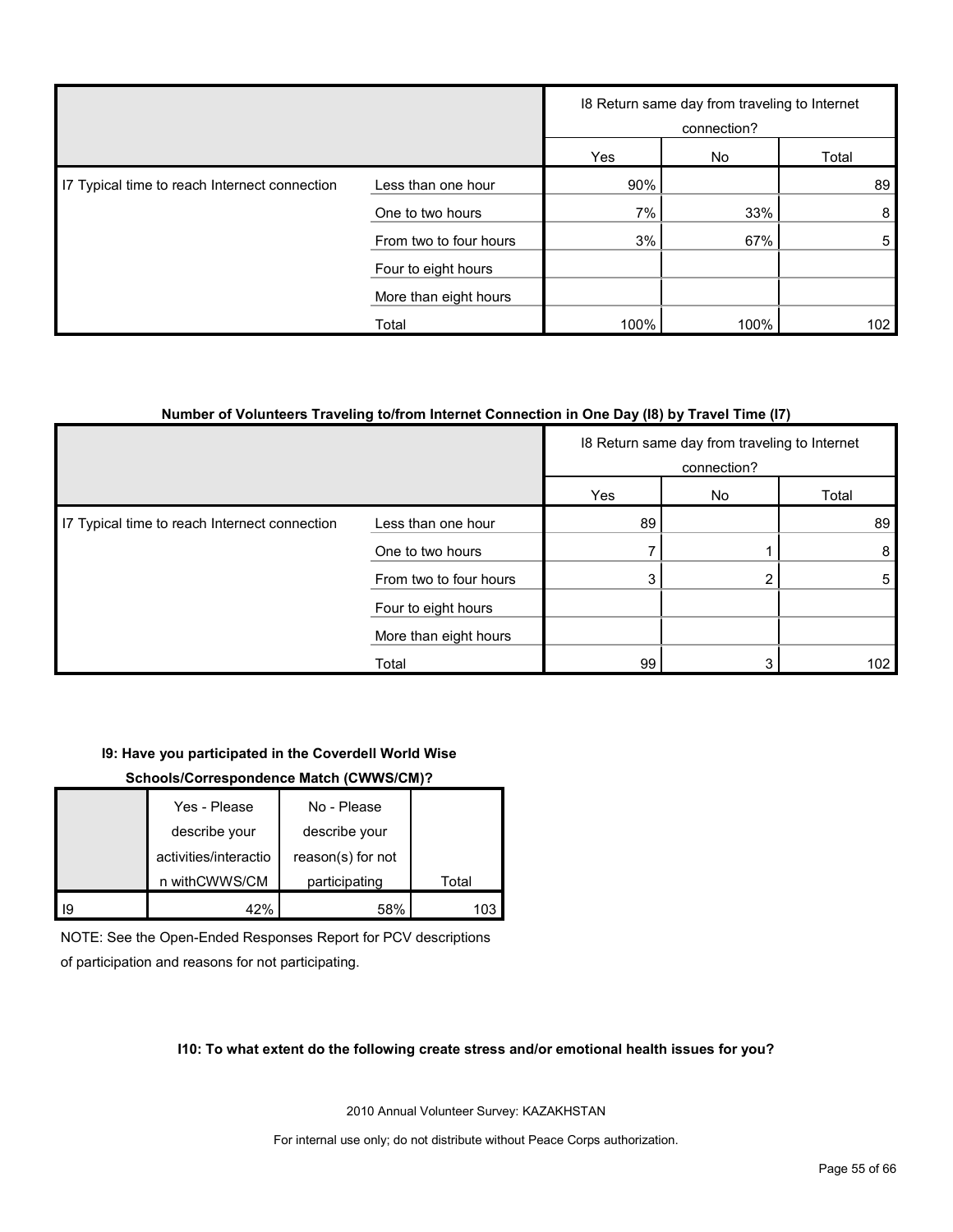|                                                      | Not at all stressful | Minimally<br>stressful | Moderately<br>stressful | Considerably<br>stressful |
|------------------------------------------------------|----------------------|------------------------|-------------------------|---------------------------|
| <b>Cultural issues</b>                               | 5%                   | 36%                    | 31%                     | 17%                       |
| Dealing with violence in country                     | 35%                  | 37%                    | 21%                     | 2%                        |
| Health/medical problems                              | 23%                  | 45%                    | 15%                     | 15%                       |
| Issues including family, friends, loved ones in U.S. | 10%                  | 48%                    | 27%                     | 9%                        |
| Isolation/Ioneliness                                 | 15%                  | 26%                    | 31%                     | 20%                       |
| Local language                                       | 6%                   | 26%                    | 38%                     | 25%                       |
| Primary assignment                                   | 7%                   | 26%                    | 31%                     | 25%                       |
| Romantic relationships in-country                    | 37%                  | 24%                    | 13%                     | 5%                        |
| Interactions with other Volunteers                   | 31%                  | 47%                    | 17%                     | 4%                        |
| Interactions with PC Staff                           | 26%                  | 51%                    | 16%                     | 2%                        |
| Safety and security                                  | 27%                  | 51%                    | 15%                     | 3%                        |
| Please specify below<br>Other:                       | 6%                   | 4%                     | 4%                      | 6%                        |

## **I10: To what extent do the following create stress and/or emotional health issues for you?**

|                                                      | Exceptionally |           |       |
|------------------------------------------------------|---------------|-----------|-------|
|                                                      | stressful     | <b>NA</b> | Total |
| <b>Cultural issues</b>                               | 12%           |           | 103   |
| Dealing with violence in country                     | 1%            | 4%        | 102   |
| Health/medical problems                              | 3%            |           | 102   |
| Issues including family, friends, loved ones in U.S. | 7%            |           | 103   |
| Isolation/loneliness                                 | 7%            | $1\%$     | 103   |
| Local language                                       | 5%            |           | 103   |
| Primary assignment                                   | 11%           |           | 103   |
| Romantic relationships in-country                    | 1%            | 20%       | 103   |
| Interactions with other Volunteers                   | $1\%$         |           | 102   |
| Interactions with PC Staff                           | 5%            |           | 103   |
| Safety and security                                  | 4%            |           | 103   |
| Please specify below<br>Other:                       | 6%            | 72%       | 47    |

### **I10: To what extent do the following create stress and/or emotional health issues for you? (excluding "NA" responses)**

|                                  |                      |                     | Moderately | Considerably |
|----------------------------------|----------------------|---------------------|------------|--------------|
|                                  | Not at all stressful | Minimally stressful | stressful  | stressful    |
| Cultural issues                  | 5%                   | 36%                 | 31%        | 17%          |
| Dealing with violence in country | 37%                  | 39%                 | 21%        | 2%           |

2010 Annual Volunteer Survey: KAZAKHSTAN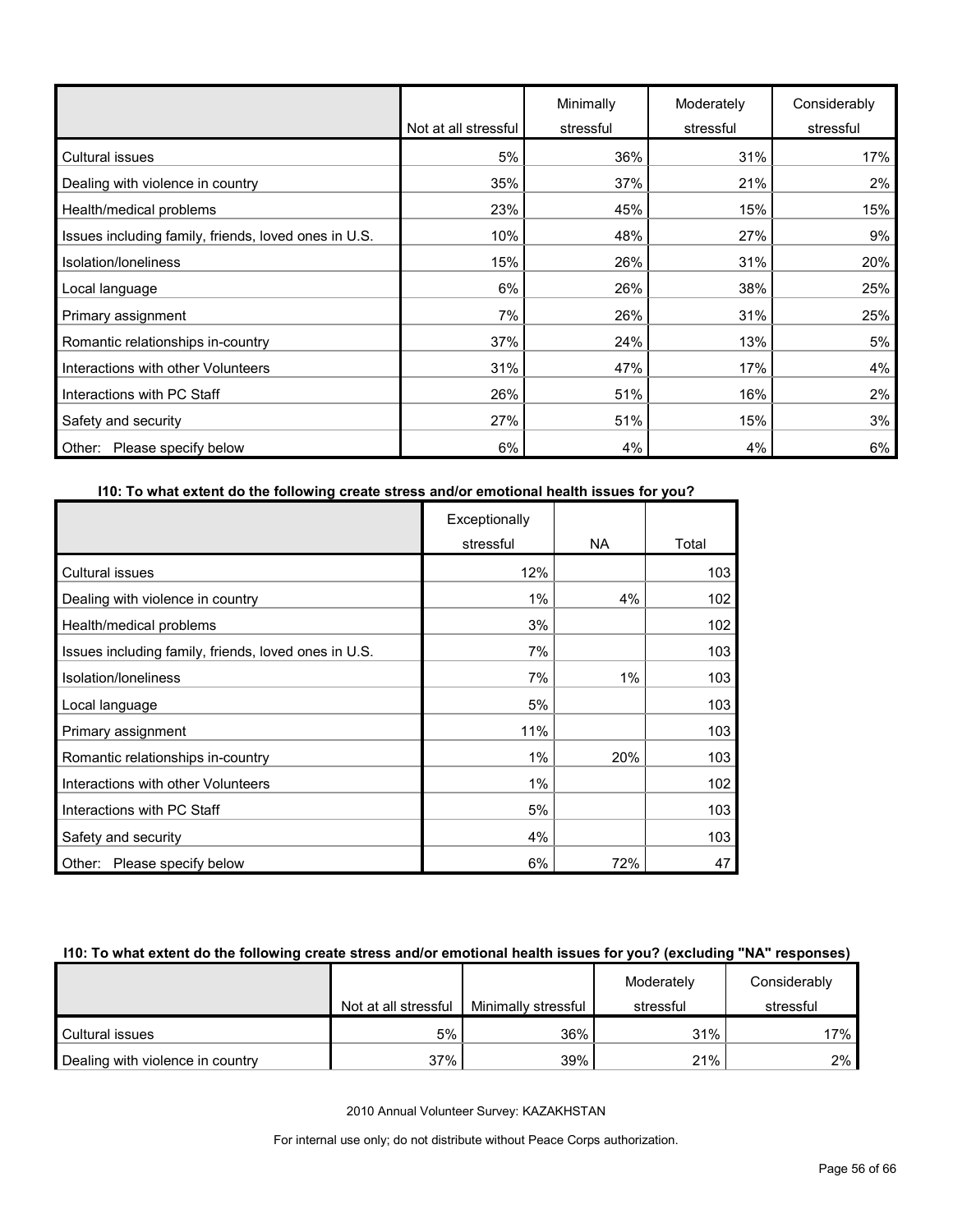| Health/medical problems                 | 23% | 45% | 15% | 15% |
|-----------------------------------------|-----|-----|-----|-----|
| Issues including family, friends, loved | 10% | 48% | 27% | 9%  |
| ones in U.S.                            |     |     |     |     |
| Isolation/loneliness                    | 15% | 26% | 31% | 21% |
| Local language                          | 6%  | 26% | 38% | 25% |
| Primary assignment                      | 7%  | 26% | 31% | 25% |
| Romantic relationships in-country       | 46% | 30% | 16% | 6%  |
| Interactions with other Volunteers      | 31% | 47% | 17% | 4%  |
| Interactions with PC Staff              | 26% | 51% | 16% | 2%  |
| Safety and security                     | 27% | 51% | 15% | 3%  |
| Please specify below<br>Other:          | 23% | 15% | 15% | 23% |

## **I10: To what extent do the following create stress and/or emotional**

|                                         | Exceptionally |       |
|-----------------------------------------|---------------|-------|
|                                         | stressful     | Total |
| <b>Cultural issues</b>                  | 12%           | 103   |
| Dealing with violence in country        | 1%            | 98    |
| Health/medical problems                 | 3%            | 102   |
| Issues including family, friends, loved | 7%            | 103   |
| ones in U.S.                            |               |       |
| Isolation/Ioneliness                    | 7%            | 102   |
| Local language                          | 5%            | 103   |
| Primary assignment                      | 11%           | 103   |
| Romantic relationships in-country       | 1%            | 82    |
| Interactions with other Volunteers      | 1%            | 102   |
| Interactions with PC Staff              | 5%            | 103   |
| Safety and security                     | 4%            | 103   |
| Please specify below<br>Other:          | 23%           | 13    |

**health issues for you? (excluding "NA" responses)**

## **I10.TEXT: Description of "other" stress factor**

|                                                | Percent | Number |
|------------------------------------------------|---------|--------|
| Open-ended results. Not responsive to request. |         |        |
|                                                |         |        |
|                                                |         |        |
|                                                |         |        |
|                                                |         |        |

2010 Annual Volunteer Survey: KAZAKHSTAN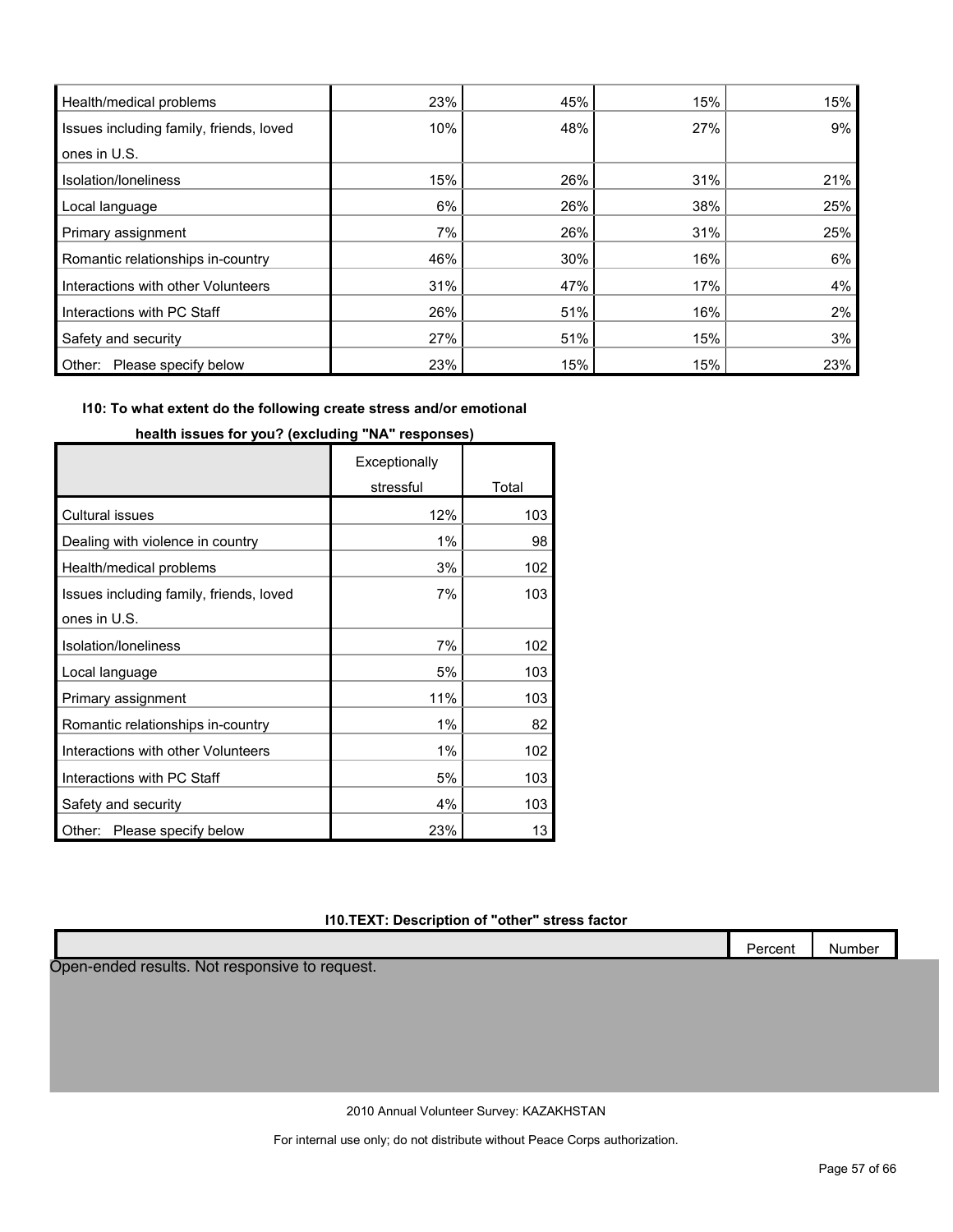Total 100% 103

NOTE: Long PCV descriptions of "other" factors may have be cut off in this table. The complete text is available upon request from OSIRP.

|                                    |               | % Using This          | <b>Total PCVs</b> |
|------------------------------------|---------------|-----------------------|-------------------|
|                                    | PCV Responses | <b>Stress Reducer</b> | Responding        |
| Friends/family in U.S.             | 90            | 88%                   |                   |
| Pursue personal hobbies/interests  | 87            | 85%                   |                   |
| Participate in sports/exercise     | 68            | 67%                   |                   |
| PCVs in my community               | 64            | 63%                   |                   |
| PCVs outside my community          | 61            | 60%                   |                   |
| Co-workers/friends (not PCVs)      | 51            | 50%                   |                   |
| Leave community for a time         | 51            | 50%                   |                   |
| Get involved in other projects     | 42            | 41%                   |                   |
| Pray                               | 27            | 26%                   |                   |
| Meditate                           | 25            | 25%                   |                   |
| My host family                     | 24            | 24%                   |                   |
| Peer Support Network               | 9             | 9%                    |                   |
| Other activities                   | 9             | 9%                    |                   |
| PC in-country staff                | 6             | 6%                    |                   |
| Others                             | 4             | 4%                    |                   |
| Office of Special Services         |               | $1\%$                 |                   |
| Attend individual/group counseling |               |                       |                   |

## **I11: Please mark all of the typical ways in which you cope with stress.**

2010 Annual Volunteer Survey: KAZAKHSTAN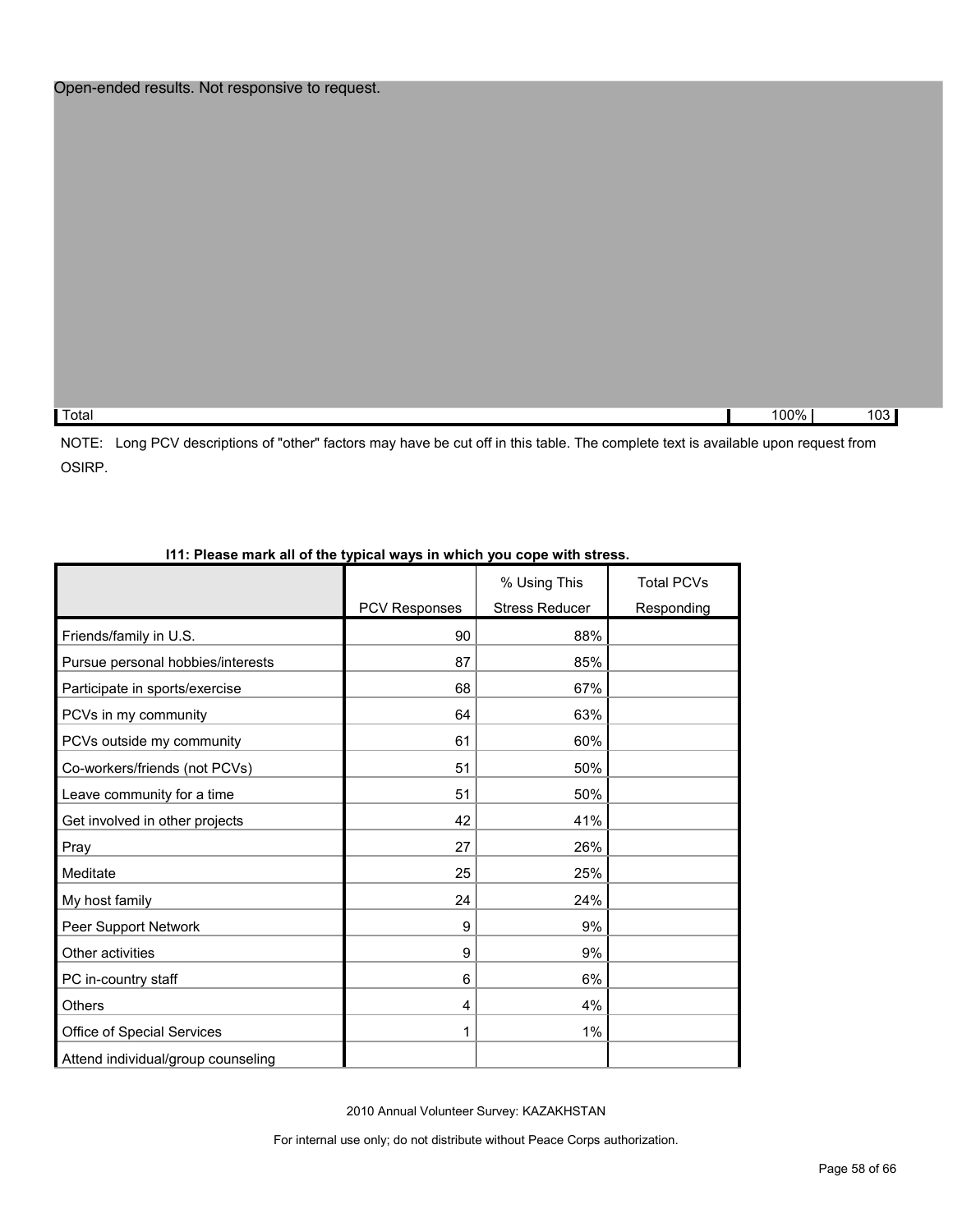| otal |  |  |
|------|--|--|
|      |  |  |

\*Percents total to more than 100% since Volunteers were asked to "mark all that apply."

| 111: Others I talk with to reduce stress       |         |        |
|------------------------------------------------|---------|--------|
|                                                | Percent | Number |
| Open-ended results. Not responsive to request. |         |        |
| Total                                          | 100%    | 103    |
| <b>111: Other activities to reduce stress</b>  |         |        |
|                                                |         |        |
|                                                | Percent | Number |
| Open-ended results. Not responsive to request. |         |        |

## **I8: When asked about ways of coping with stress, Volunteers who**

**answered "No stress"** 

|                       |           | Yes, I have no |       |
|-----------------------|-----------|----------------|-------|
|                       | <b>NA</b> | stress         | Total |
| <b>I</b> I11.NOSTRESS | 99%       | $1\%$          | 103   |

2010 Annual Volunteer Survey: KAZAKHSTAN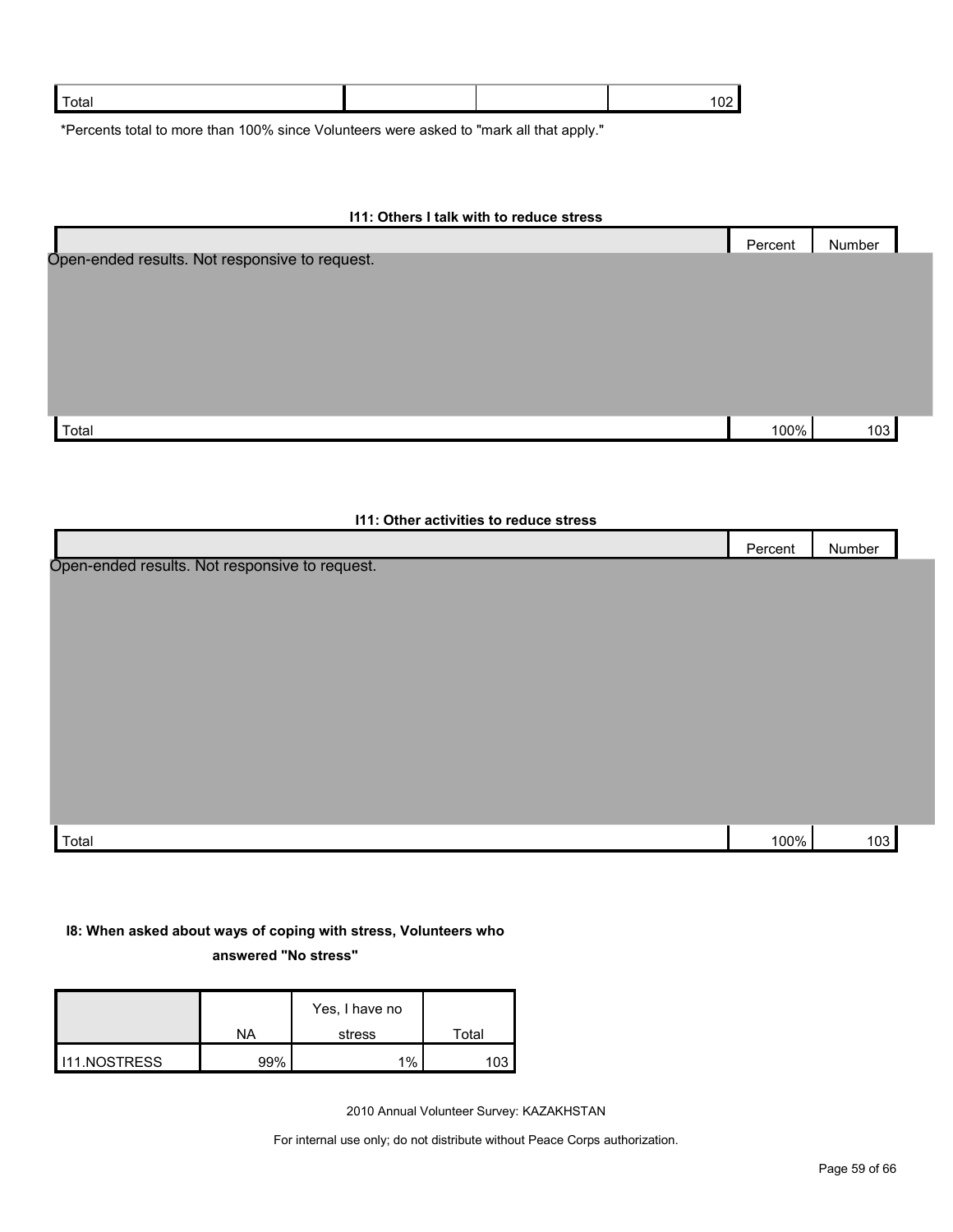## **J. Overall Assessment of Your Peace Corps Service**

This section reports Volunteers' level of satisfaction with their Peace Corps service and their expectations about completing their service.

|                                         | Not at all | Minimally | Adequately | Considerably | Exceptionally | Total            |
|-----------------------------------------|------------|-----------|------------|--------------|---------------|------------------|
| Overall Peace Corps service             | 1%         | 5%        | 31%        | 44%          | 19%           | 103 <sub>1</sub> |
| Community involvement                   | 1%         | 5%        | 39%        | 40%          | 16%           | 103              |
| <b>Experience with other Volunteers</b> | $1\%$      | 6%        | 34%        | 38%          | 21%           | 103              |
| Work with counterparts/community        | 3%         | 8%        | 33%        | 37%          | 19%           | 103              |
| partners                                |            |           |            |              |               |                  |
| Experience with other host country      |            | 5%        | 34%        | 40%          | 21%           | 103              |
| nationals                               |            |           |            |              |               |                  |

## **J1: How personally rewarding do you find your--?**

NOTE: See the Open-Ended Responses Report for PCV comments on J7 "What has been the best aspect of your PC service?"

| J2: Today, would you make the same decision to join the Peace Corps? |  |
|----------------------------------------------------------------------|--|
|                                                                      |  |

|      | No | <sup>o</sup> robablv<br>not | Possibly | Probably | Definitely | Total     |
|------|----|-----------------------------|----------|----------|------------|-----------|
| 1 J2 |    | 3%                          | 15%      | 24%      | 58%        | <b>03</b> |

**J3: Would you recommend Peace Corps service to others you think are qualified?**

|    | No | Probably<br>not | Possibly | Probably | Definitely | Total |
|----|----|-----------------|----------|----------|------------|-------|
| J3 |    | 4%              | 4%       | 23%      | 59%        | 103   |

#### **J4: Do you intend to complete your Peace Corps service?**

|       | No | Not sure | $\mathsf{v}_{\mathsf{es}}$ | Might extend | Total               |
|-------|----|----------|----------------------------|--------------|---------------------|
| II J4 | 4% | 4%       | 82%                        | 11%          | $\sim$ $\sim$<br>U3 |

#### **J5: Would your host country benefit most if the Peace Corps program was---?**

2010 Annual Volunteer Survey: KAZAKHSTAN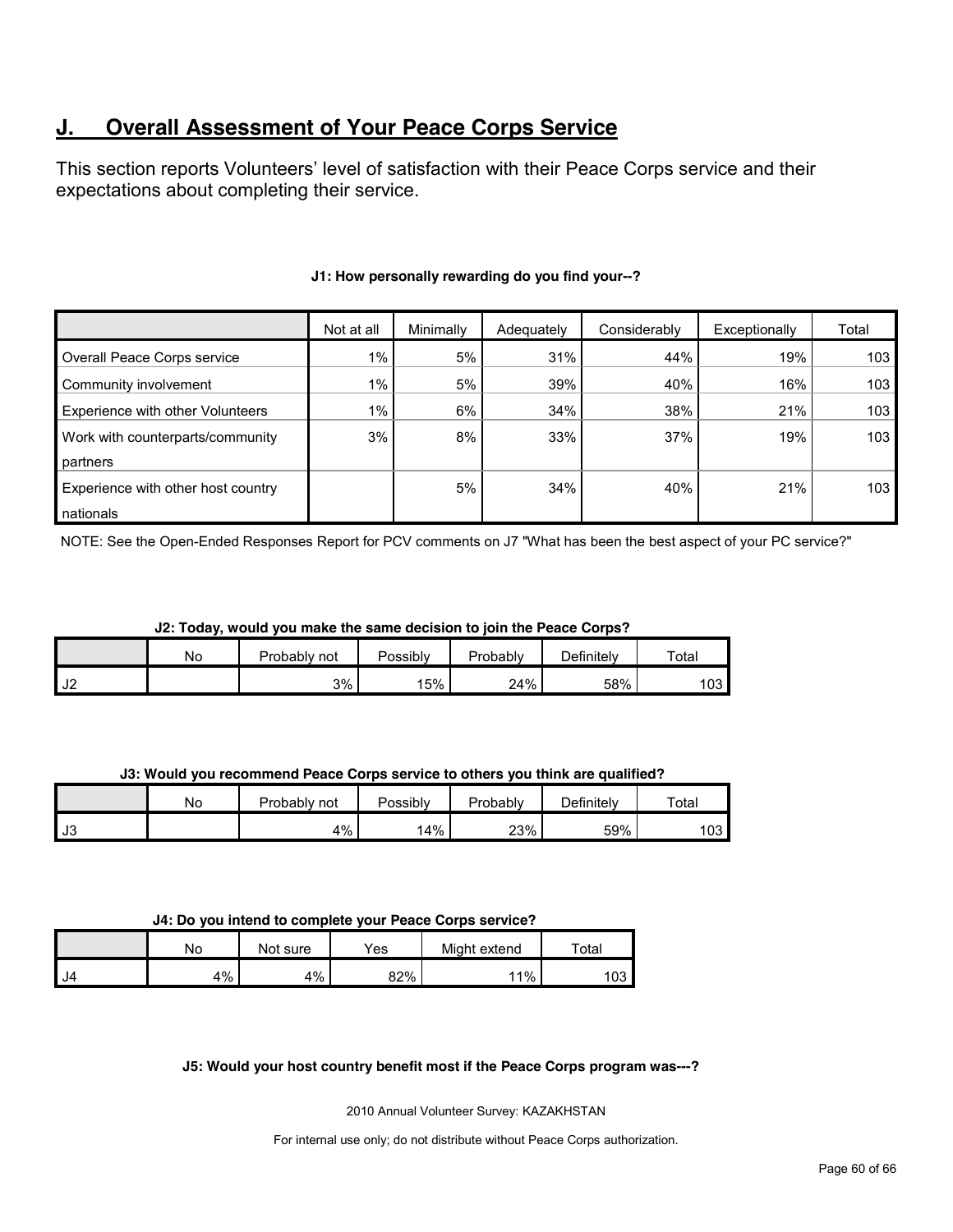|    |              |         | Refocused/redesig |                  |          |       |
|----|--------------|---------|-------------------|------------------|----------|-------|
|    | Discontinued | Reduced | ned               | Maintained as is | Expanded | Total |
| J5 | 4%           | 6%      | 53%               | 20%              | 17%      | 103   |

NOTE: See the Open-Ended Responses Report for PCV comments on J6 "How can the PC better address the needs of your host country?"

## <span id="page-60-0"></span>**K. Demographics and Factors Affecting Extensions**

This section reports on the age and gender of all respondents. It also reports on the importance Volunteers place on various factors that may influence their decision to extend or not extend their service beyond two years. Volunteers who answered that they either were considering an extension or were already serving beyond two years were asked to rate nine "motivating" factors and nine "challenging" factors. Volunteers could also write in any of their own motivating or challenging factors not included in the list.

| K1: What is your age? |            |         |     |       |  |
|-----------------------|------------|---------|-----|-------|--|
|                       | 20-29      | $30-49$ | 50+ | Total |  |
| AGE3grp               | <b>88%</b> | 9%      | 3%  |       |  |

**K2: What is your gender?**

|        | Female | Male | $\tau$ otal |
|--------|--------|------|-------------|
| GENDER | 57%    | 1201 | 102         |

Other demographic tables are available upon request

#### **K8: Are you considering a 3rd year extension?**

|                                              | Percent | Number |
|----------------------------------------------|---------|--------|
| I No                                         | 81%     | 83     |
| May extend beyond my original COS date       | 16%     | 16     |
| I am now serving beyond my original COS date | 4%      |        |
| Total                                        | 100%    | 103    |

#### **Ext Q1: Comparison of Reasons for Extending by Importance to PCVs Who May Extend Beyond COS**

2010 Annual Volunteer Survey: KAZAKHSTAN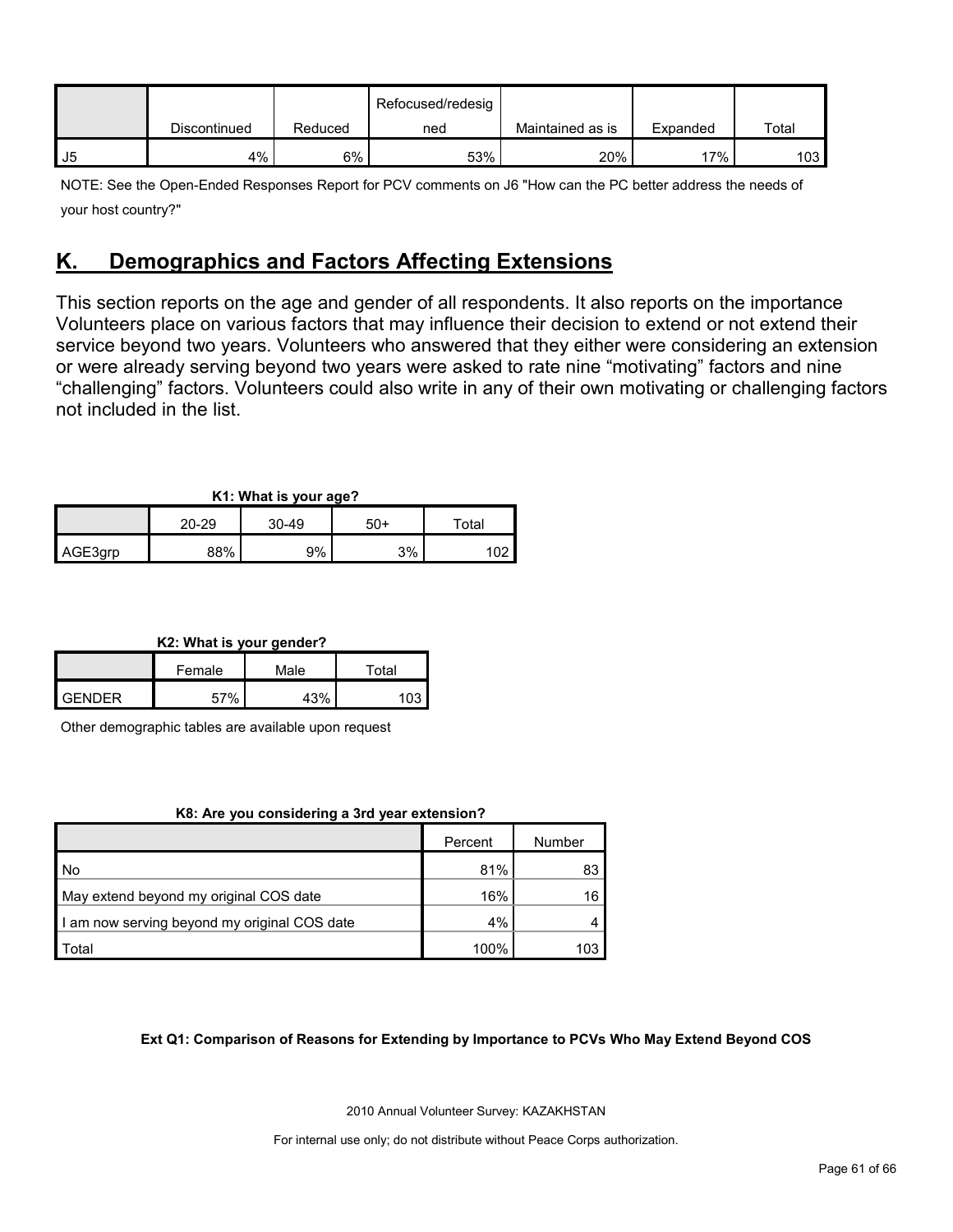|                                                         |               | Somewhat  |           |           |       |
|---------------------------------------------------------|---------------|-----------|-----------|-----------|-------|
|                                                         | Not Important | important | Important | <b>NA</b> | Total |
| Ability to partner with an NGO and/or government        | 31%           | 25%       | 44%       |           | 16    |
| counterpart                                             |               |           |           |           |       |
| Additional financial compensation (higher living        | 25%           | 44%       | 31%       |           | 16    |
| allowance, etc.)                                        |               |           |           |           |       |
| Flexibility to design my extension assignment           |               | 44%       | 56%       |           | 16    |
| Opportunity for more substantive work                   | 6%            | 13%       | 81%       |           | 16    |
| Opportunity to finish or be more productive in my       | 25%           | 6%        | 69%       |           | 16    |
| project                                                 |               |           |           |           |       |
| Opportunity to serve in a different site, country or    | 56%           | 13%       | 31%       |           | 16    |
| project                                                 |               |           |           |           |       |
| Opportunity to take on additional responsibilities with | 13%           | 38%       | 50%       |           | 16    |
| PC at post                                              |               |           |           |           |       |
| Recognition of excellent performance                    | 44%           | 25%       | 31%       |           | 16    |
| Support from local Peace Corps staff                    | 31%           | 38%       | 31%       |           | 16    |
| Other:<br>Please specify below                          |               |           | 50%       | 50%       | 2     |

NOTE: This table includes only PCVs who answered K8="May extend beyond my original COS date"

|                                                         | Not Important | Somewhat<br>important | Important | NA   | Total |
|---------------------------------------------------------|---------------|-----------------------|-----------|------|-------|
| Ability to partner with an NGO and/or government        | 50%           |                       | 50%       |      | 4     |
| counterpart                                             |               |                       |           |      |       |
| Additional financial compensation (higher living        | 75%           | 25%                   |           |      | 4     |
| allowance, etc.)                                        |               |                       |           |      |       |
| Flexibility to design my extension assignment           |               | 25%                   | 75%       |      | 4     |
| Opportunity for more substantive work                   |               |                       | 100%      |      | 4     |
| Opportunity to finish or be more productive in my       | 25%           |                       | 50%       | 25%  | 4     |
| project                                                 |               |                       |           |      |       |
| Opportunity to serve in a different site, country or    | 50%           |                       | 25%       | 25%  | 4     |
| project                                                 |               |                       |           |      |       |
| Opportunity to take on additional responsibilities with |               |                       | 100%      |      | 4     |
| PC at post                                              |               |                       |           |      |       |
| Recognition of excellent performance                    |               | 25%                   | 50%       | 25%  | 4     |
| Support from local Peace Corps staff                    | 25%           | 50%                   |           | 25%  | 4     |
| Other:<br>Please specify below                          |               |                       |           | 100% | 3     |

#### **Ext Q1: Comparison of Reasons for Extending by Importance to PCVs Serving an Extension**

2010 Annual Volunteer Survey: KAZAKHSTAN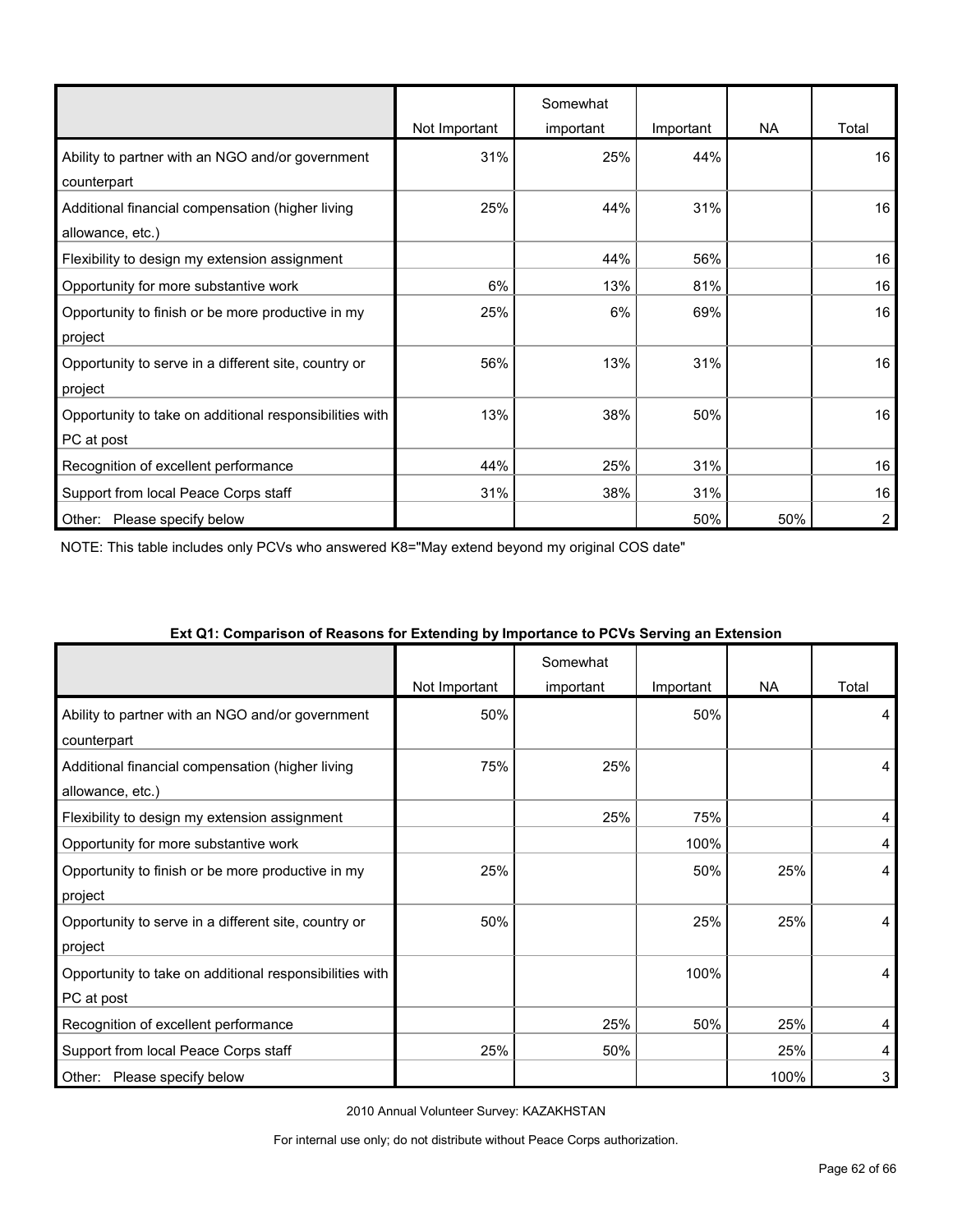|                                                         |               | Somewhat  |           |      |       |
|---------------------------------------------------------|---------------|-----------|-----------|------|-------|
|                                                         | Not Important | important | Important | NA.  | Total |
| Ability to partner with an NGO and/or government        | 50%           |           | 50%       |      | 4     |
| counterpart                                             |               |           |           |      |       |
| Additional financial compensation (higher living        | 75%           | 25%       |           |      | 4     |
| allowance, etc.)                                        |               |           |           |      |       |
| Flexibility to design my extension assignment           |               | 25%       | 75%       |      | 4     |
| Opportunity for more substantive work                   |               |           | 100%      |      | 4     |
| Opportunity to finish or be more productive in my       | 25%           |           | 50%       | 25%  | 4     |
| project                                                 |               |           |           |      |       |
| Opportunity to serve in a different site, country or    | 50%           |           | 25%       | 25%  | 4     |
| project                                                 |               |           |           |      |       |
| Opportunity to take on additional responsibilities with |               |           | 100%      |      | 4     |
| PC at post                                              |               |           |           |      |       |
| Recognition of excellent performance                    |               | 25%       | 50%       | 25%  | 4     |
| Support from local Peace Corps staff                    | 25%           | 50%       |           | 25%  | 4     |
| Please specify below<br>Other:                          |               |           |           | 100% | 3     |

#### **Ext Q1: Comparison of Reasons for Extending by Importance to PCVs Serving an Extension**

NOTE: This table includes only PCVs who answered K8="Now serving beyond my original COS date"

## **Ext Q1: Comparison of Reasons for Extending by Importance to PCVs Who May Extend and PCVs Serving an Extension (excluding all "NA" responses)**

|                                                              | Are you considering a 3rd year extension? |                       |           |                 |  |  |
|--------------------------------------------------------------|-------------------------------------------|-----------------------|-----------|-----------------|--|--|
|                                                              | May extend beyond my original COS date    |                       |           |                 |  |  |
|                                                              | Not Important                             | Somewhat<br>important | Important | Total           |  |  |
|                                                              |                                           |                       |           |                 |  |  |
| Ability to partner with an NGO and/or government             | 31%                                       | 25%                   | 44%       | 16 <sup>1</sup> |  |  |
| counterpart                                                  |                                           |                       |           |                 |  |  |
| Additional financial compensation (higher living             | 25%                                       | 44%                   | 31%       | 16              |  |  |
| allowance, etc.)                                             |                                           |                       |           |                 |  |  |
| Flexibility to design my extension assignment                |                                           | 44%                   | 56%       | 16              |  |  |
| Opportunity for more substantive work                        | 6%                                        | 13%                   | 81%       | 16              |  |  |
| Opportunity to finish or be more productive in my project    | 25%                                       | 6%                    | 69%       | 16              |  |  |
| Opportunity to serve in a different site, country or project | 56%                                       | 13%                   | 31%       | 16              |  |  |
| Opportunity to take on additional responsibilities with PC   | 13%                                       | 38%                   | 50%       | 16              |  |  |
| at post                                                      |                                           |                       |           |                 |  |  |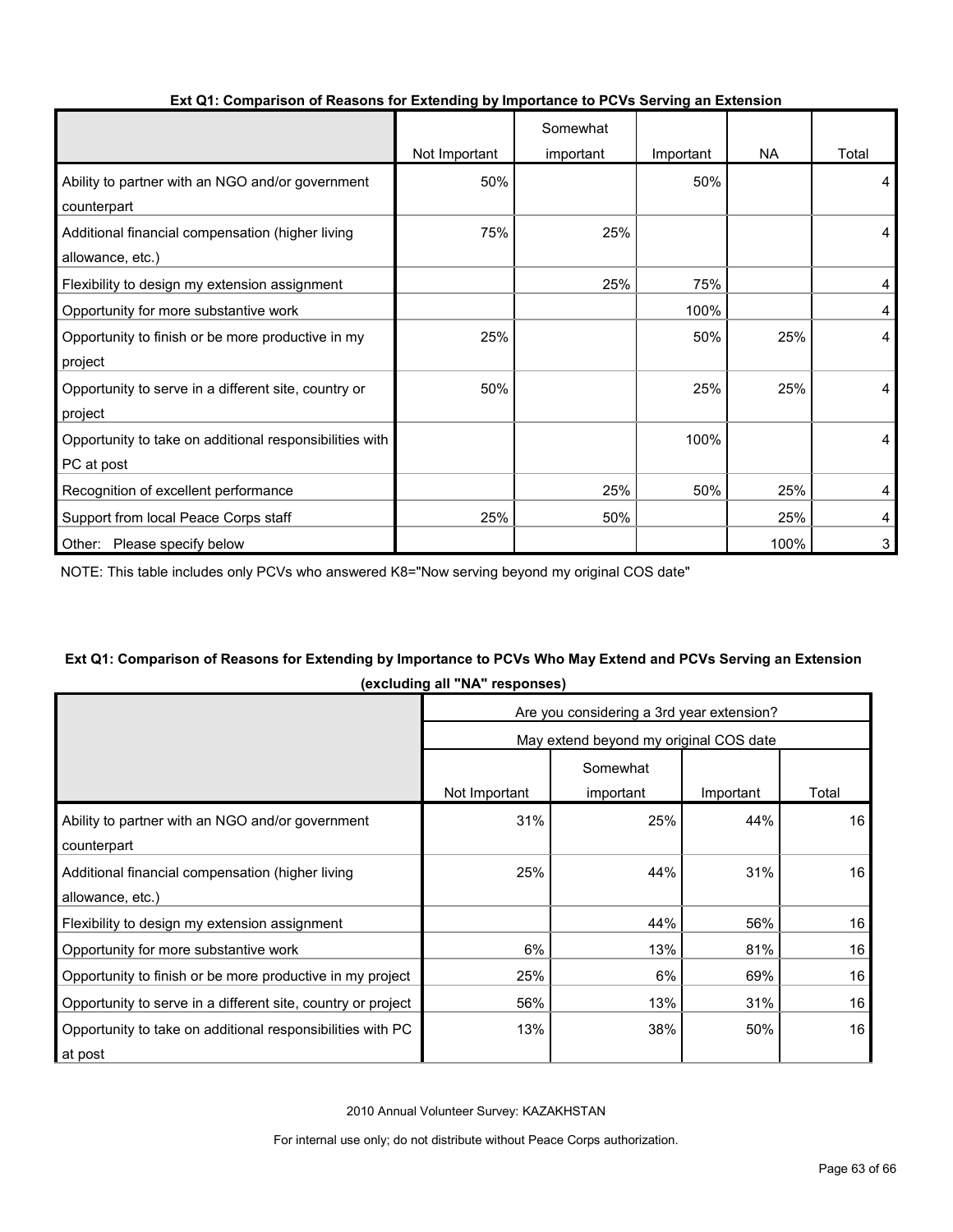| Recognition of excellent performance | 44% | 25% | 31%     | 16 <sup>1</sup> |
|--------------------------------------|-----|-----|---------|-----------------|
| Support from local Peace Corps staff | 31% | 38% | 31%     | 16 <sup>1</sup> |
| Other:<br>Please specify below       |     |     | $100\%$ |                 |

NOTE: See Open-Ended Responses Report for "other" reasons for extending beyond COS

## **Ext Q1: Comparison of Reasons for Extending by Importance to PCVs Who May Extend and PCVs Serving an Extension**

|                                                              | (excluding all NA responses)                 |           |           |       |  |  |
|--------------------------------------------------------------|----------------------------------------------|-----------|-----------|-------|--|--|
|                                                              | Are you considering a 3rd year extension?    |           |           |       |  |  |
|                                                              | I am now serving beyond my original COS date |           |           |       |  |  |
|                                                              |                                              | Somewhat  |           |       |  |  |
|                                                              | Not Important                                | important | Important | Total |  |  |
| Ability to partner with an NGO and/or government             | 50%                                          |           | 50%       | 4     |  |  |
| counterpart                                                  |                                              |           |           |       |  |  |
| Additional financial compensation (higher living             | 75%                                          | 25%       |           | 4     |  |  |
| allowance, etc.)                                             |                                              |           |           |       |  |  |
| Flexibility to design my extension assignment                |                                              | 25%       | 75%       | 4     |  |  |
| Opportunity for more substantive work                        |                                              |           | 100%      | 4     |  |  |
| Opportunity to finish or be more productive in my project    | 33%                                          |           | 67%       | 3     |  |  |
| Opportunity to serve in a different site, country or project | 67%                                          |           | 33%       | 3     |  |  |
| Opportunity to take on additional responsibilities with PC   |                                              |           | 100%      | 4     |  |  |
| at post                                                      |                                              |           |           |       |  |  |
| Recognition of excellent performance                         |                                              | 33%       | 67%       | 3     |  |  |
| Support from local Peace Corps staff                         | 33%                                          | 67%       |           | 3     |  |  |
| Other: Please specify below                                  |                                              |           |           |       |  |  |

**(excluding all "NA" responses)**

NOTE: See Open-Ended Responses Report for "other" reasons for extending beyond COS

#### **Ext Q2: Comparison of Reasons for Not Extending by Importance to PCVs Who May Serve Beyond COS**

|                                                  |               | Somewhat  |           |           |       |
|--------------------------------------------------|---------------|-----------|-----------|-----------|-------|
|                                                  | Not Important | important | Important | <b>NA</b> | Total |
| Adjustment to new country or site                | 31%           | 19%       | 44%       | 6%        | 16    |
| Bureaucratic challenges related to extension     | 25%           | 38%       | 31%       | 6%        | 16    |
| process                                          |               |           |           |           |       |
| Delaying the pursuit of professional/educational | 19%           | 13%       | 63%       | 6%        | 16    |
| opportunities                                    |               |           |           |           |       |
| Family and personal reasons                      |               | 25%       | 69%       | 6%        | 16    |
| Feeling that I am ready to go home               |               | 44%       | 50%       | 6%        | 16    |
| Fellow Volunteers are leaving/have left          | 31%           | 44%       | 19%       | 6%        | 16    |

2010 Annual Volunteer Survey: KAZAKHSTAN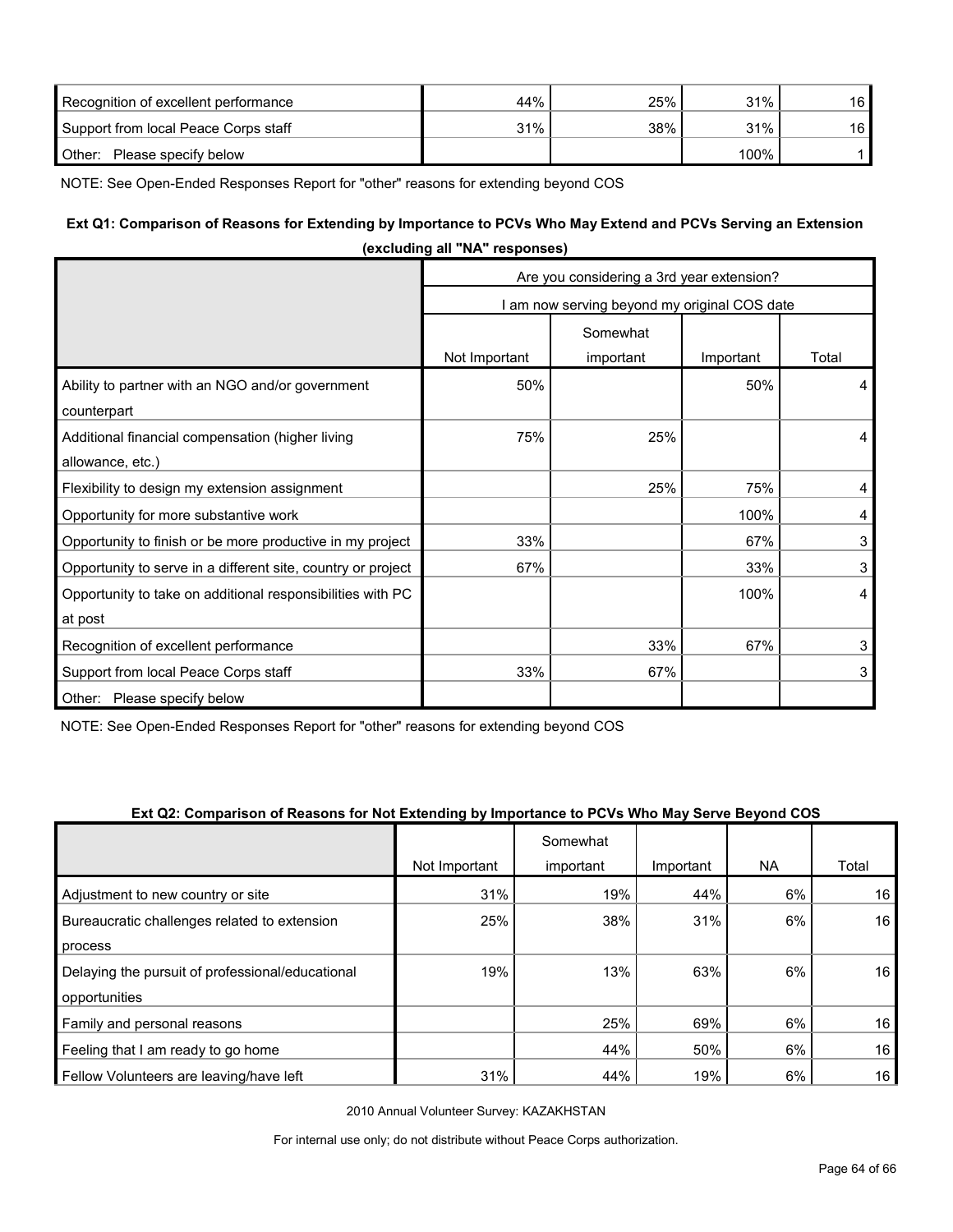| Lack of information about/difficulty defining the 3rd | 38% | 25% | 31% | 6%   | 16 |
|-------------------------------------------------------|-----|-----|-----|------|----|
| year extension role                                   |     |     |     |      |    |
| Lack of professional development opportunities        | 25% | 38% | 31% | 6%   | 16 |
| Lack of support from Peace Corps staff                | 38% | 31% | 25% | 6%   | 16 |
| Please specify below<br>Other:                        |     |     |     | 100% |    |

NOTE: This table includes only PCVs who answered K8="May extend beyond my original COS date"

## **Ext Q2: Comparison of Reasons for Not Extending by Importance to PCVs Serving Beyond COS**

|                                                       | Not Important | Somewhat<br>important | Important | <b>NA</b> | Total |
|-------------------------------------------------------|---------------|-----------------------|-----------|-----------|-------|
|                                                       |               |                       |           |           |       |
| Adjustment to new country or site                     | 25%           |                       |           | 75%       | 4     |
| Bureaucratic challenges related to extension          | 25%           |                       |           | 75%       | 4     |
| process                                               |               |                       |           |           |       |
| Delaying the pursuit of professional/educational      |               |                       | 25%       | 75%       | 4     |
| opportunities                                         |               |                       |           |           |       |
| Family and personal reasons                           |               | 25%                   |           | 75%       | 4     |
| Feeling that I am ready to go home                    |               | 25%                   |           | 75%       | 4     |
| Fellow Volunteers are leaving/have left               | 25%           |                       |           | 75%       | 4     |
| Lack of information about/difficulty defining the 3rd | 25%           |                       |           | 75%       | 4     |
| year extension role                                   |               |                       |           |           |       |
| Lack of professional development opportunities        |               | 25%                   |           | 75%       | 4     |
| Lack of support from Peace Corps staff                |               | 25%                   |           | 75%       | 4     |
| Please specify below<br>Other:                        |               |                       |           | 100%      | 3     |

NOTE: This table includes only PCVs who answered K8="Now serving beyond my original COS date"

## **Ext Q2: Comparison of Reasons for Not Extending by Importance to PCVs Who May Extend and PCVs Serving an Extension (excluding all "NA" responses)**

|                                                      | Are you considering a 3rd year extension? |           |           |       |  |  |
|------------------------------------------------------|-------------------------------------------|-----------|-----------|-------|--|--|
|                                                      | May extend beyond my original COS date    |           |           |       |  |  |
|                                                      |                                           | Somewhat  |           |       |  |  |
|                                                      | Not Important                             | important | Important | Total |  |  |
| Adjustment to new country or site                    | 33%                                       | 20%       | 47%       | 15    |  |  |
| Bureaucratic challenges related to extension process | 27%                                       | 40%       | 33%       | 15    |  |  |
| Delaying the pursuit of professional/educational     | 20%                                       | 13%       | 67%       | 15    |  |  |
| opportunities                                        |                                           |           |           |       |  |  |

2010 Annual Volunteer Survey: KAZAKHSTAN